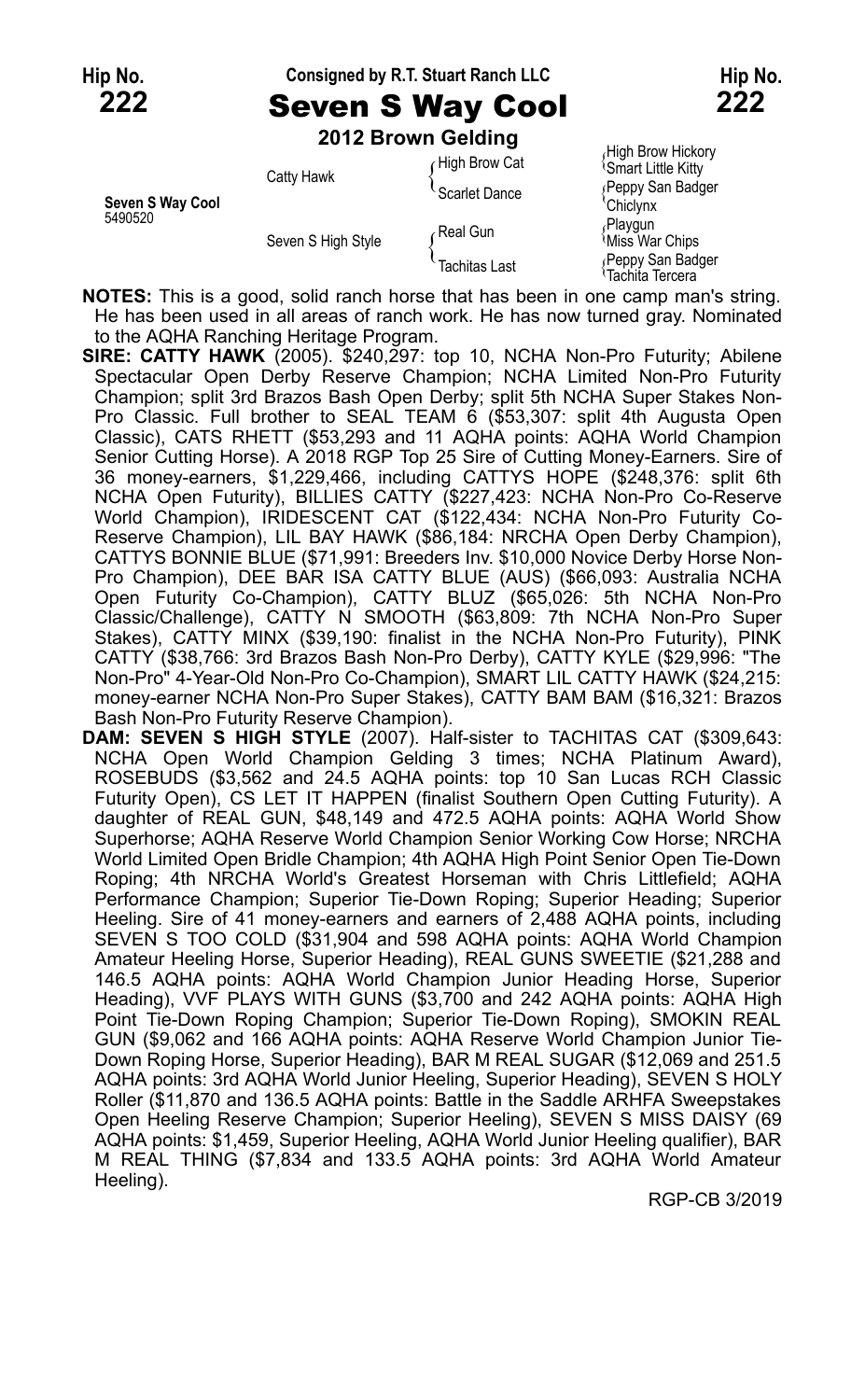**Hip No. Consigned by Joe Wood Hip No.**

**2015 Palomino Filly**

|                                   |                         | <b>LUIJ FAIVIIIIIU LIIIV</b> |                                                |
|-----------------------------------|-------------------------|------------------------------|------------------------------------------------|
| <b>WR Peppys Proof</b><br>5704607 | Cat Proof               | High Brow Cat                | High Brow Hickory<br><b>Smart Little Kitty</b> |
|                                   |                         | Play Peek A Boon             | Freckles Playboy<br>Peek A Boon                |
|                                   | <b>WR Peppys Beauty</b> | Peppys Boy 895               | Vibrant Peppy<br><sup>l</sup> Stary Peach      |
|                                   |                         | Miss Smokin Beauty           | Mr Solano Smoke<br>Miss King Rack              |

**NOTES:** This is a really nice and gentle palomino mare that has had 2 years of cutting training by Sean Flynn. She is ready to go to the cutting pen or could be top sorting or team penner. She is quiet and easy to get along with. Give her a good look! Nominated to the AQHA Ranching Heritage Program.

- **SIRE: CAT PROOF** (2007). \$39,837: finalist in the NCHA Open Futurity; finalist in the Bonanza Open Derby. Half-brother to CR SUN REYS (\$371,053: split 4th NCHA Open Super Stakes; NCHA Hall of Fame), RED METALLICA (\$99,650: 5000NOVNP), ADELLE (\$78,468: 3rd NCHA Open Super Stakes). Out of PLAY PEEK A BOON (\$209,895: split 5th NCHA Open Futurity; NCHA Silver Award A 2019 AQHA Top 25 Sire of Cowboy Events Point-Earners. Sire of WR CAT PROOF CAT (\$3,150 and 12.5 AQHA points: finalist in the NCHA Amateur Super Stakes Classic), WR HANDLE CAT (barrel racing money-earner). Son of HIGH BROW CAT, \$110,800: Augusta Open Classic Champion. RGP #1 All-Time Leading Sire of Cutting Money-Earners; AQHA #1 All-Time Leading Sire of Cutting Point-Earners. Sire of 1,816 money-earners, \$81,032,474, and earners of 9,867 AQHA points, including DONT LOOK TWICE (\$843,096 and 51.5 AQHA points: NCHA Horse of the Year, NCHA Hall of Fame, Superior Cutting), METALLIC CAT (\$637,711: NCHA Horse of the Year, NCHA Hall of Fame), BOON SAN KITTY (\$565,504: NCHA Horse of the Year [shared], NCHA Hall of Fame), HIGH BROW CD (\$542,101: NCHA Horse of the Year, NCHA Hall of Fame), SMOOTH AS A CAT (\$501,874: NCHA Horse of the Year, NCHA Hall of Fame), HE BEA CAT (\$392,010: NCHA Horse of the Year, NCHA Silver Award), LITTLE PEPTO CAT (\$577,430: NCHA Super Stakes Open Classic Reserve Champion; NCHA Hall of Fame), FAITH IN MY CAT (\$560,381 and 138 AQHA points: NCHA \$10,000 Novice World Champion; NCHA Hall of Fame, Superior Cutting).
- **DAM: WR PEPPYS BEAUTY** (2012). A daughter of PEPPYS BOY 895, \$112,127: 3rd NCHA Open Super Stakes; Abilene Western Open Derby Champion; Bonanza 5/6-Year-Old Non-Pro Champion; 5th Abilene Spectacular Open Derby; 5th Abilene Spectacular Open Classic. Sire of 98 money-earners, \$1,542,861, 40 AQHA pointearners, including SHANIA CEE (\$408,633: NCHA Horse of the Year, NCHA Hall of Fame), RUDYS SPECIAL PEPPY (76.5 AQHA points: AQHA Select World Int. Exhibitor Breakaway Roping Champion), PB TWISTED (\$98,831: finalist in the NCHA Open Futurity), SHININ MELODY (\$70,975: Abilene Spectacular Open Derby Reserve Champion; NCHA Bronze Award), PEPS CALM DOWN (\$69,228: 5th Augusta 4-Year-Old Non-Pro Futurity), DANCIN (\$54,691: 3rd NCHA Non-Pro Futurity), SMART BOY PEPPY (\$44,771: top 10, NCHA Finals \$2,000 Limited Rider; NCHA Bronze Award), A PEPPYS MELODY (\$39,911: finalist in the NCHA Open Futurity), PLAYBOY 895 (\$39,419 and 42.5 AQHA points: 6th NRCHA Open Derby), MARTINA CEE (\$36,434: finalist in the NCHA Non-Pro Futurity), PEPPY BOY LENA (\$34,913: 9th PCCHA Open Futurity), SWEET SWINGIN MELODY (\$33,479: finalist in the NCHA Non-Pro Futurity), PEPS BAR BOY (\$33,394: semifinalist in the NCHA Open Super Stakes), MERANDA PEP (\$29,376 and 15 AQHA points: 8th AQHA World Senior Cutting), BLACK EYED JOHNNIE (\$28,195: semifinalist in the NCHA Open Finals; NCHA Bronze Award), HIGH DOLLAR BLOND (\$27,231: 7th PCCHA Open Futurity).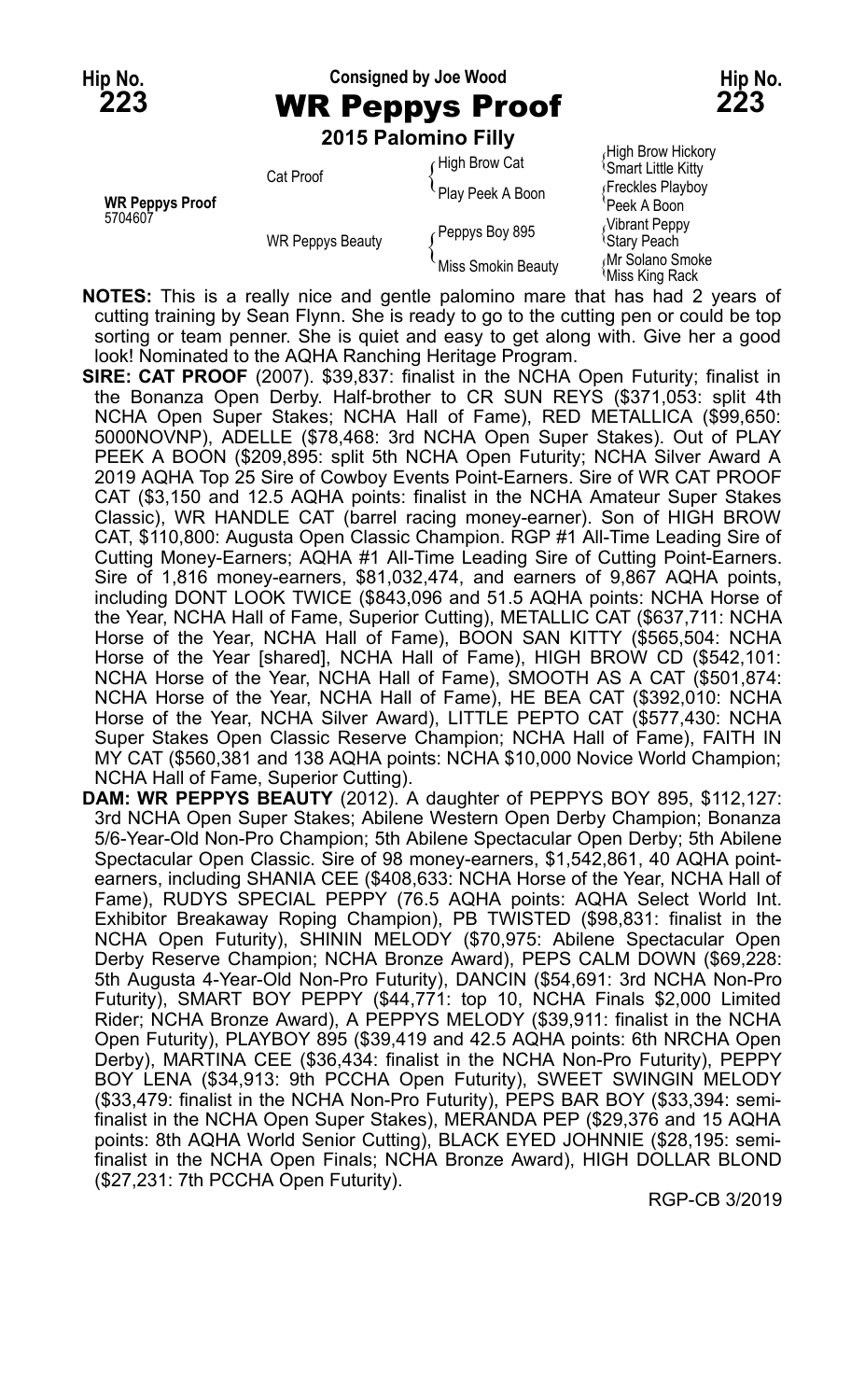### **Hip No. Consigned by Joe Wood Hip No. 224** WR Peppys Beauty **224**

**2012 Palomino Mare**

|                                    | <b>ZUIZ FAIUIIIIIU MAIC</b> |                 |                                                  |
|------------------------------------|-----------------------------|-----------------|--------------------------------------------------|
| <b>WR Peppys Beauty</b><br>5498111 | Peppys Boy 895              | Vibrant Peppy   | Peppy San Badger<br><sup>≀</sup> Vibora Chica    |
|                                    |                             | Stary Peach     | Rhea Billie Star<br>'Proud Peach                 |
|                                    | Miss Smokin Beauty          | Mr Solano Smoke | Doc's Solano،<br><sup>∖</sup> Miss Sabrina Smoke |
|                                    |                             | Miss King Rack  | Poco King Tuck،<br>lBee Lika Rack.               |

**NOTES:** This is one of the last daughters of PEPPYS BOY 895. She is the dam of WR PEPPYS PROOF, a beautiful palomino mare that is real cowy, also selling in this sale. Eligible for the AQHA Ranching Heritage Program. **Sells pasture BRED from March 1, 2019 to April 20, 2019 to CAT PROOF.**

**SIRE: PEPPYS BOY 895** (1989). \$112,127: 3rd NCHA Open Super Stakes; Abilene Western Open Derby Champion; Bonanza 5/6-Year-Old Non-Pro Champion; 5th Abilene Spectacular Open Derby; 5th Abilene Spectacular Open Classic. Sire of 98 money-earners, \$1,542,861, 40 AQHA point-earners, including SHANIA CEE (\$408,633: NCHA Horse of the Year, NCHA Hall of Fame), RUDYS SPECIAL PEPPY (76.5 AQHA points: AQHA Select World Int. Exhibitor Breakaway Roping Champion), PB TWISTED (\$98,831: finalist in the NCHA Open Futurity), SHININ MELODY (\$70,975: Abilene Spectacular Open Derby Reserve Champion; NCHA Bronze Award), PEPS CALM DOWN (\$69,228: 5th Augusta 4-Year-Old Non-Pro Futurity), DANCIN (\$54,691: 3rd NCHA Non-Pro Futurity), SMART BOY PEPPY (\$44,771: top 10, NCHA Finals \$2,000 Limited Rider; NCHA Bronze Award), A PEPPYS MELODY (\$39,911: finalist in the NCHA Open Futurity), PLAYBOY 895 (\$39,419 and 42.5 AQHA points: 6th NRCHA Open Derby), MARTINA CEE (\$36,434: finalist in the NCHA Non-Pro Futurity), PEPPY BOY LENA (\$34,913: 9th PCCHA Open Futurity), SWEET SWINGIN MELODY (\$33,479: finalist in the NCHA Non-Pro Futurity), PEPS BAR BOY (\$33,394: semi-finalist in the NCHA Open Super Stakes), MERANDA PEP (\$29,376 and 15 AQHA points: 8th AQHA World Senior Cutting), BLACK EYED JOHNNIE (\$28,195: semi-finalist in the NCHA Open Finals; NCHA Bronze Award), HIGH DOLLAR BLOND (\$27,231: 7th PCCHA Open Futurity), PB PEPPYS APRIL (\$26,960 and 12.5 AQHA points: split 3rd NCHA Limited Open Futurity), SDP LOOKY LUE (\$22,929: 4th Idaho CHA Open Derby). **DAM: MISS SMOKIN BEAUTY** (1997). Half-sister to THIRTY THREE DIAMOND (34.5 AQHA points: AQHA World Junior Heeling qualifier), MY DIRTY BOOTS (NRHA money-earner), and a daughter of MR SOLANO SMOKE; sire of 6 moneyearners, including MISS DOUBLE SMOKE (Magic Valley RCHA Futurity Hackamore \$5,000 Limited Reserve Champion), SMOKYS GEM (\$4,479 and 29 AQHA points: money-earner in the NRCHA Open Futurity), BUCK TARI SMOKE (20 AQHA points: 3rd Fort Worth Timed Event Challenge Tie-Down Roping Senior Open), MISS TUCK SMOKE (5 AQHA points), POCO SMOKE ONE (AQHA pointearner: ACHA & NCHA \$2,380), ALEJO SMOKE (AQHA point-earner), SAN SOLANO SMOKE (AQHA point-earner), MR BUCK SMOKE (RHAA \$2,006), SOLANO GUN (NCHA money-earner), MISS SOLANO DOC (NCHA moneyearner), ALEX SOLANO (split 3rd National Foundation QHA Year-End Ranch Cutting Open). Son of DOC'S SOLANO, NCHA money-earner and 66 AQHA points: AQHA Champion. Sire of 284 money-earners, \$4,311,996, and earners of 2,646 AQHA points, including BIG RED SOLANO (\$227,282 and 30.5 AQHA points: Bonanza 4-Year-Old Open Reserve Champion; NCHA Platinum Award), WAR LANO MISSY (\$200,498: 3rd NCHA Non-Pro Super Stakes), DOC BLUE BOY (\$200,357: split 4th The Duel Cutting 5-Year-Old Open), STAR SNIP SOLANO (\$100,675: NCHA Non-Pro Super Stakes Champion), SOLETERA SOLANO

(\$83,798: NCHA Senior Youth Co-World Champion), SOLANO SPYDER (\$93,131 and 32.5 AQHA points: 8th Congress Cutting Non-Pro twice; NCHA Silver Award). RGP-CB 3/2019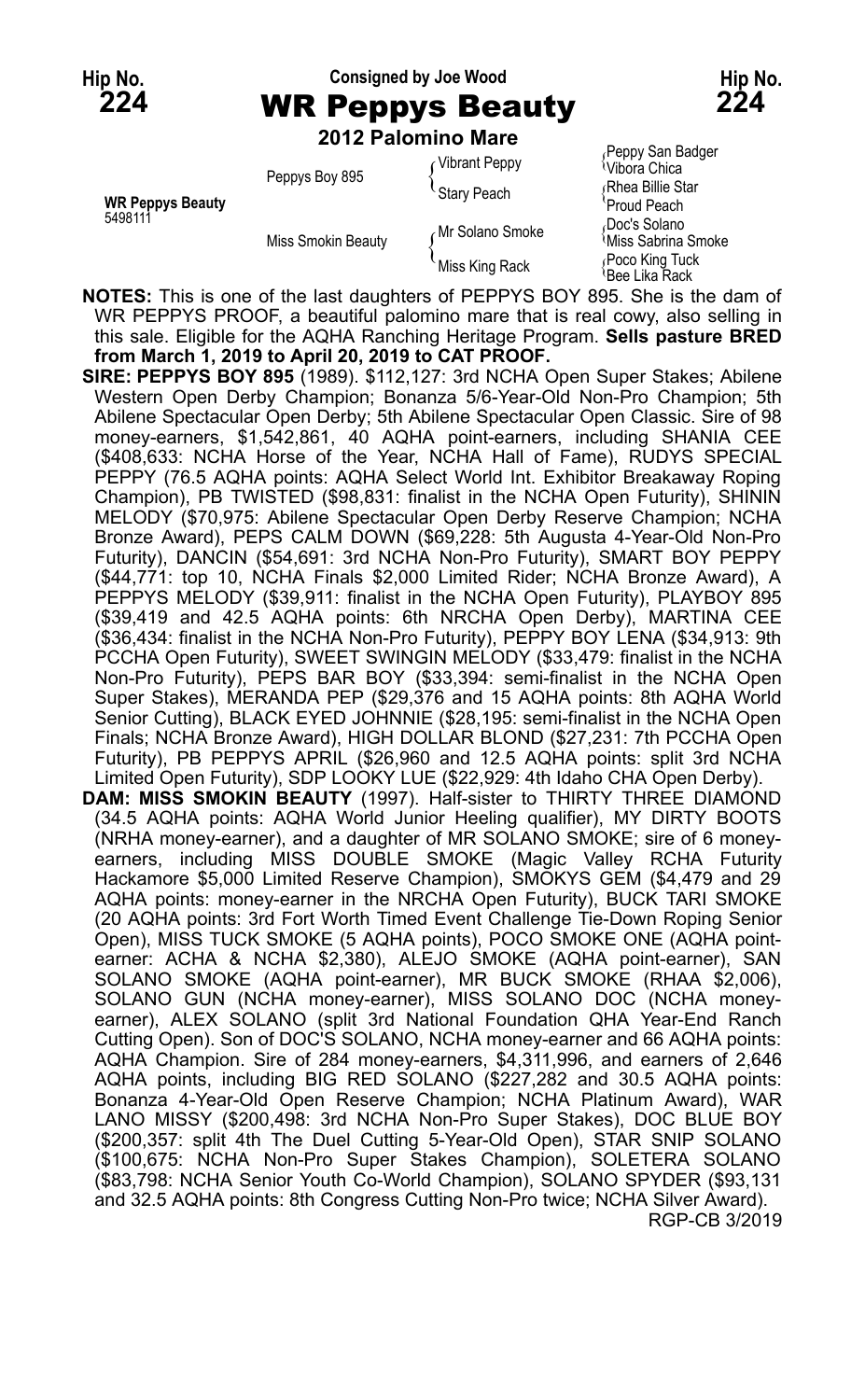#### Hip No. **Consigned by Matador Cattle Co Hip No. Hip No. 225** Two Eyed Rudi Tootie **225**

| 2004 Buckskin Mare |                   |
|--------------------|-------------------|
|                    | The Fred Ded Deal |

|                                        | 2007 DUCRJINI INGIC                              |                   |                                           |
|----------------------------------------|--------------------------------------------------|-------------------|-------------------------------------------|
| <b>Two Eyed Rudi Tootie</b><br>4599602 | Wolf Creek Red Buck<br><b>Tk Cactus Princess</b> | Two Eyed Red Buck | Mr Baron Red<br><sup>≀</sup> Ima Tyree    |
|                                        |                                                  | ⊤Tina Joe Jack    | Monsieur Joe Jack<br>'Oak Creek Princess  |
|                                        |                                                  | Tee J Cactus Boy  | Tee Jay Badger<br><b>Miss Cactus Lady</b> |
|                                        |                                                  | Miss Tk Princess  | Three Ole Men<br>Princess Pocetta 73      |

#### **NOTES: Sells BRED in 2018 to WRIGLY.**

**SIRE: WOLF CREEK RED BUCK** (1998). 113.5 AQHA points: Arkansas AQHA Justin Rookie Amateur Champion. Sire of LIL LENA WOLFCREEK (14 AQHA points: & RHAA money-earner), REDBUCK PRESCRIPTION (6.5 AQHA points). Son of TWO EYED RED BUCK, \$8,975 and 279 AQHA points: AQHA Reserve High Point Junior Heading Champion; 4th AQHA High Point Junior Heeling; 5th AQHA High Point Junior Open Tie-Down Roping; AQHA High Point Heading Stallion; 9th AQHA World Aged Halter Stallion; AQHA Champion; Superior Heading; Superior Heeling. An AQHA Top 5 All-Time Leading Sire of Cowboy Events Point-Earners; 2019 AQHA Top 25 Sire of Ranch Riding Point-Earners; an RGP Top 25 All-Time Sire of Ranch Horse Money-Earners. Sire of 99 moneyearners and earners of 9,765 AQHA points, including TWO ID SHOOTER BUCK (\$38,521 and 798 AQHA points: AQHA World Champion Senior Heeling Horse, AQHA Champion), RED BUCK DUNIT (\$31,937 and 1,163 AQHA points: AQHA Select World Heeling Champion; Superior Heading), MR GOLD BUCKS (\$17,744 and 463 AQHA points: AQHA Reserve World Champion Senior Heading Horse, AQHA Performance Champion), WATCH A BUCK (\$11,673 and 409 AQHA points: AQHA Select World Int. Exhibitor Heeling Reserve Champion; Superior Heading), TWO EYES WATCHIN (\$4,644 and 78.5 AQHA points: AQHA Reserve World Champion Performance Stallion), RED BUCKS LAST JACK (AP) (\$6,258: ApHC World Junior Judged Open Tie-Down Roping Champion), WATCH RED BUCK DUN (\$5,625 and 258 AQHA points: PHBA World Junior Breakaway Roping Open Champion twice, Superior Heading).

**DAM: TK CACTUS PRINCESS** (1995). Dam of TK BUG LEO (money-earner), TEE J JACKIE BUG (6th Diamonds N Dirt Barrel Futurity Triple Crown Award). A daughter of TEE J CACTUS BOY, an AQHA point-earner and sire of FAY ARK BADGER BERT (6 AQHA points), FAY ARK STAR BEE (AQHA point-earner; NRHA \$2,422). Son of TEE JAY BADGER, and 13 AQHA points; sire of 5 money-earners, 17 AQHA point-earners, including TEE J MY DAISY (26.5 AQHA points), IMACULATE COLLECTION (27 AQHA points), TEE J GRAY BADGERBAR (46 AQHA points: Open Perf. ROM), TEE J BADGERS TYCOON (49.5 AQHA points: 5th AQHYA World 2-Year-Old Geldings), TEE J BADGERS BELLE (\$3,586 and 158.5 AQHA points: Circuit Champion Center Of the Nation Show Senior Trail), TEE J DIAMOND TENDER (8.5 AQHA points), TEE J PATTY GIRL (8 AQHA points), ASHLEY DE BADGER (5 AQHA points), TEE J MIA BADGER BEE (5 AQHA points: AQHA point-earner), TEE J CACTUS BOY (AQHA point-earner), TEE J PLUM CLASSY (77 AQHA points: \$2,541, AQHA World Senior Trail qualifier).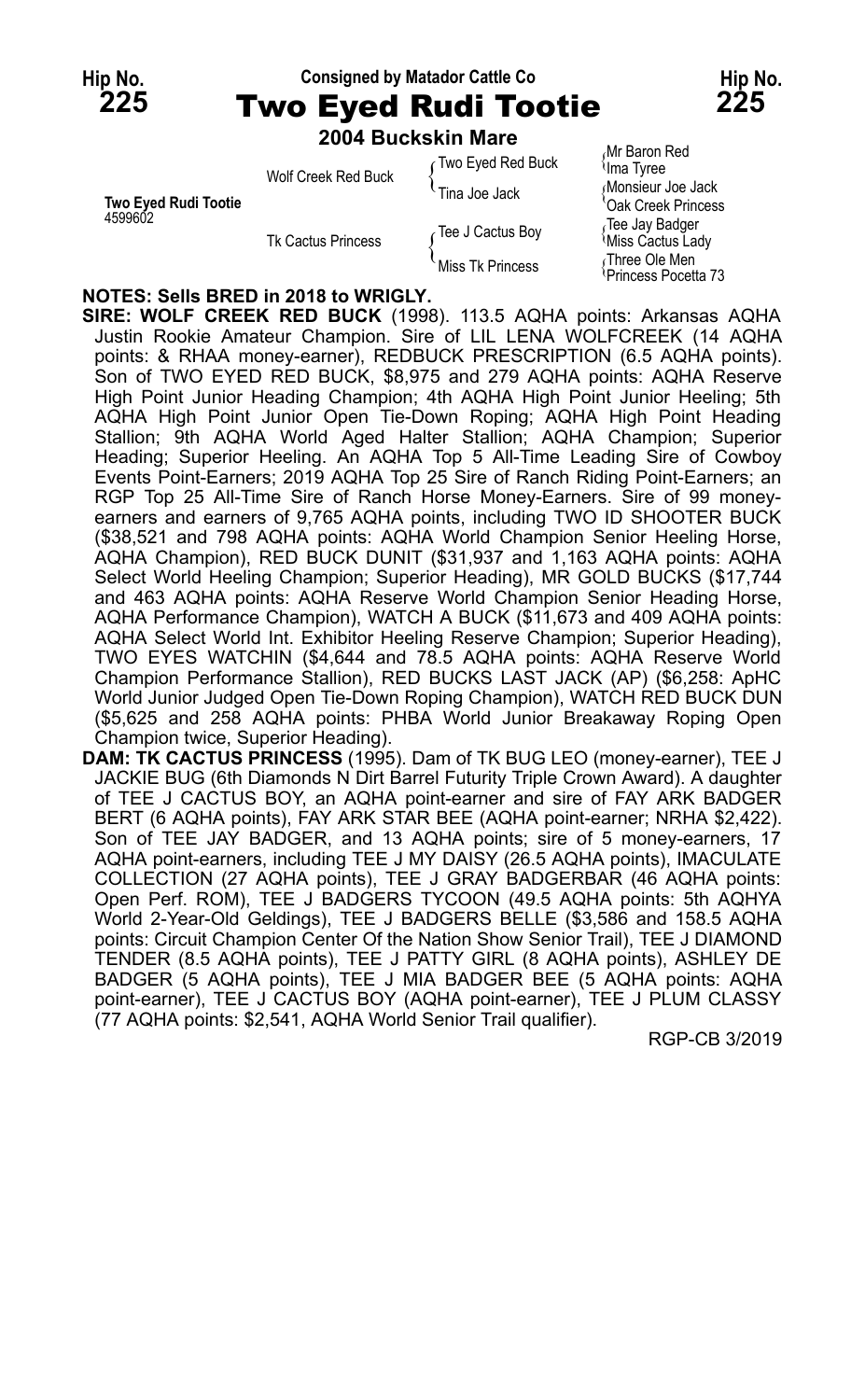#### **Hip No. Consigned by R.T. Stuart Ranch LLC Hip No. 226** Seven S Sangria Time **226**

**April 26, 2017 Palomino Filly**

| Seven S Sangria Time<br>5832582 | Wimpyneedsacocktail | Wimpys Little Step<br>Seven S Mimosa | Nu Chex To Cash<br>Leolita Step<br>Hollywood Dun It<br>May Day Hobby |
|---------------------------------|---------------------|--------------------------------------|----------------------------------------------------------------------|
|                                 | One Time Tonite     | One Time Pepto                       | Peptoboonsmal<br><sup>1</sup> One Time Soon                          |
|                                 |                     | Shortys Rooster                      | Gallo Del Cielo،<br><sup>l</sup> Shortys Girl                        |

**NOTES:** Take a look at this nice filly for your next reining or cow horse prospect. She has had about 30 rides. Nominated to the AQHA Ranching Heritage Program.

**SIRE: WIMPYNEEDSACOCKTAIL** (2007). \$281,506 and 69 AQHA points: NRBC Open Derby Champion; AQHA World Junior Reining Level 2 Open Champion; AQHA Reserve World Champion Junior Reining Horse; AQHA Reserve World Champion Senior Reining Horse; NRBC Int. Open Derby Champion; Superior Reining. Sire of 41 money-earners, including XTRA PRETTYCOCKTAIL (\$20,759: finalist in the Congress Limited Open Reining Futurity), XTRA NEEDS A DRINK (\$13,100: finalist in the NRHA Int. Open Futurity), WIMPYNEEDSALILSHANDY (AP) (\$13,058: AP RHA BUY/BREED/WIN Open Futurity Champion), XTRA NEEDSACOCKTAIL (\$10,508: 8th Congress Non-Pro Reining Stakes), STARS COCKTAIL TIME (AQHA point-earner: ABRA World Open Reining Champion), SPOOKNEEDSACOCKTAIL (\$9,885: split 6th High Roller Reining Classic Futurity Open), XTRA RUBY COCKTAIL (\$9,882: money-earner NRHA Open Futurity), SLJ JUICY COCKTAIL (\$9,256: Mexico RHA Non-Pro Futurity Champion), COCKTAIL SPOOK (\$8,086: money-earner NRHA Open Futurity), ITS COCKTAIL HOUR (\$7,437 and an AQHA point-earner: NRHA \$25,000 Limited Non-Pro Futurity Reserve Champion), CHIC NEEDSACOCKTAIL (\$7,314: finalist in the NRHA Non-Pro Futurity), SHOOTINGFORCOCKTAILS (\$6,639: 6th South Dakota RCHA Road To Texas Futurity Open), PL WIMPYS JAC OLENA (\$6,619: Italy VERONA Open Reining Futurity Reserve Champion), STORY FOR YOU (\$5,306: 7th High Roller Reining Classic Futurity Open), ROCK ME WIMPY (\$4,273: 9th NRHA Germany Breeders 4-Year-Old Open Futurity).

**DAM: ONE TIME TONITE** (2007). \$3,323: Southwest RCHA Circle Y Limited Open Derby Reserve Champion; Southwest RCHA Circle Y Limited Open Derby Fence Work Champion; Southwest RCHA Summer Classic Derby Herd Work Limited Open Champion; 3rd SHOT Stockhorse Lubbock Texas All-Around Open; split 4th Southwest RCHA Summer Limited Open Classic Derby. Dam of SEVEN S BLUE REY (\$22,205: Cotton Stakes Open Cutting Futurity Co-Champion; finalist in the West Texas Open Cutting Futurity; finalist in the Abilene Spectacular Open Derby). Full sister to ONETIMEATBANDCAMP (\$60,715 and 46 AQHA points: 4th AQHA High Point Junior Working Cow Horse). Half-sister to LIL MR SHORTY PEP (\$19,581: NCHA Senior Youth Co-Reserve World Champion), VR NED PEPPER (NRCHA money-earner), and a daughter of ONE TIME PEPTO, \$331,097: NCHA Open Super Stakes Champion. An RGP Top 5 All-Time Leading Sire of RCH Money-Earners; an AQHA Top 5 All-Time Leading Sire of RCH Point-Earners; 2018 & 2019 RGP Top 10 Sire of Ranch Horse Money-Earners. Sire of 652 moneyearners, \$16,129,229, and earners of 4,120 AQHA points, including ONE TIME ROYALTY (\$447,543: NCHA Open Futurity Champion; NCHA Hall of Fame), ONE TIME CHOICE (\$289,296: NCHA World Champion Mare twice; NCHA Hall of Fame), TWISTFUL THINKING (\$280,813: NCHA Super Stakes Non-Pro Classic Co-Reserve Champion), BLUE ONE TIME (\$252,869: split top 10, NCHA Open Futurity), TIME TO HANGEM (\$248,281: split 4th NCHA Open Futurity; NCHA Bronze Award), LITTLE MISS ONE TIME (\$245,413: 3rd NCHA Finals Non-Pro).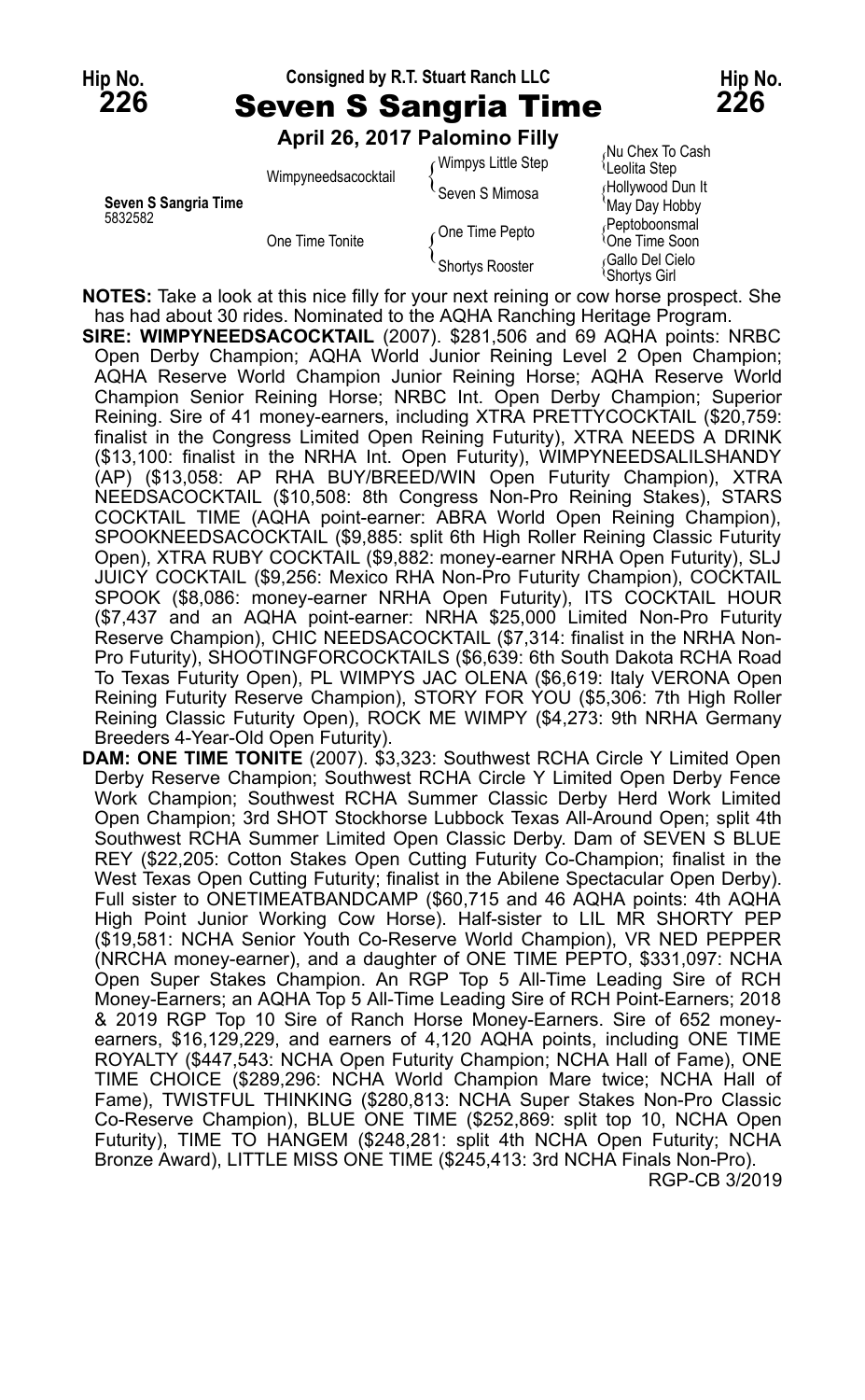## **Hip No. Consigned by Joe Wood Hip No. 227** WR Handle Bar Cat **227**

**April 6, 2017 Gray Filly**

|                                     | ADIII 0, ZU I / UI AV FIIIV | High Brow Hickory   |                                                            |
|-------------------------------------|-----------------------------|---------------------|------------------------------------------------------------|
|                                     | Cat Proof                   | High Brow Cat       | <sup>1</sup> Smart Little Kitty                            |
|                                     |                             | Play Peek A Boon    | Freckles Playboy                                           |
| <b>WR Handle Bar Cat</b><br>5835155 | Strait Handle Bar           | ∠Ginnin Strait      | 'Peek A Boon<br>Strait Silver،<br><sup>1</sup> Ginnin Joan |
|                                     |                             | Miss Calypso Canudo | Handle Bar Doc<br><sup>t</sup> Calypso Canudo              |

**NOTES:** This is a beautiful gray filly out of a 6666 Ranch mare. She can go any direction of performance you want. Take a good look at her! Eligible for the AQHA Ranching Heritage Program.

**SIRE: CAT PROOF** (2007). \$39,837: finalist in the NCHA Open Futurity; finalist in the Bonanza Open Derby. Half-brother to CR SUN REYS (\$371,053: split 4th NCHA Open Super Stakes; NCHA Hall of Fame), RED METALLICA (\$99,650: 5000NOVNP), ADELLE (\$78,468: 3rd NCHA Open Super Stakes). Out of PLAY PEEK A BOON (\$209,895: split 5th NCHA Open Futurity; NCHA Silver Award A 2019 AQHA Top 25 Sire of Cowboy Events Point-Earners. Sire of WR CAT PROOF CAT (\$3,150 and 12.5 AQHA points: finalist in the NCHA Amateur Super Stakes Classic), WR HANDLE CAT (barrel racing money-earner). Son of HIGH BROW CAT, \$110,800: Augusta Open Classic Champion. RGP #1 All-Time Leading Sire of Cutting Money-Earners; AQHA #1 All-Time Leading Sire of Cutting Point-Earners. Sire of 1,816 money-earners, \$81,032,474, and earners of 9,867 AQHA points, including DONT LOOK TWICE (\$843,096 and 51.5 AQHA points: NCHA Horse of the Year, NCHA Hall of Fame, Superior Cutting), METALLIC CAT (\$637,711: NCHA Horse of the Year, NCHA Hall of Fame), BOON SAN KITTY (\$565,504: NCHA Horse of the Year [shared], NCHA Hall of Fame), HIGH BROW CD (\$542,101: NCHA Horse of the Year, NCHA Hall of Fame), SMOOTH AS A CAT (\$501,874: NCHA Horse of the Year, NCHA Hall of Fame), HE BEA CAT (\$392,010: NCHA Horse of the Year, NCHA Silver Award), LITTLE PEPTO CAT (\$577,430: NCHA Super Stakes Open Classic Reserve Champion; NCHA Hall of Fame), FAITH IN MY CAT (\$560,381 and 138 AQHA points: NCHA \$10,000 Novice World Champion; NCHA Hall of Fame, Superior Cutting).

**DAM: STRAIT HANDLE BAR** (1999). Dam of WR HANDLE CAT (barrel racing money-earner), WR SMOOTH HANDLE BAR (American Ranch Horse Assoc. World Ranch Cutting Select Amateur Champion). Half-sister to SUGARS HANDLE (NCHA money-earner), BALDY QUIXOTE (8th ARHA World Halter 3-Year-Old & Over Gelding Amateur). A daughter of GINNIN STRAIT 94. Son of STRAIT SILVER; sire of 11 money-earners, 19 AQHA point-earners, including JAMIE ODEN (\$4,618 and 139.5 AQHA points: AQHYA Reserve World Champion Heeling Horse; Superior Heeling), JAMIE ODEN (\$4,618 and 139.5 AQHA points: AQHYA Reserve World Champion Heeling Horse; Superior Heeling), MISS TIVIO SILVER (\$30,961 and 90 AQHA points: top 10 NRHA Open Futurity), SILVER MORNING (\$17,854 and 281.5 AQHA points: 4th Congress Reining Non-Pro Futurity, Superior Heading), TIVIO SUNRISE (28 AQHA points), NATURAL INFLUENCE (28 AQHA points: San Antonio Stock Show Judge 1 Heading Open Reserve Champion), NATURAL COUNTRY (43 AQHA points: 5th APHA World Junior Steer Stopping Open), STRAIT SILVER DOC (72 AQHA points: 8th AQHYA World Pole Bending), DUMONT (finalist in the Congress Reining Non-Pro Futurity Stakes), STRAIT SILVER GUN (25 AQHA points: Dixie National Stock Show Amateur Heeling Reserve Champion), BH STRAIT GIN (14 AQHA points: 4th AQHA High Point Junior Versatility Ranch Horse Open), KITS SILVER CHARM (AQHA point-earner), STRAIT JOANIE (AQHA point-earner).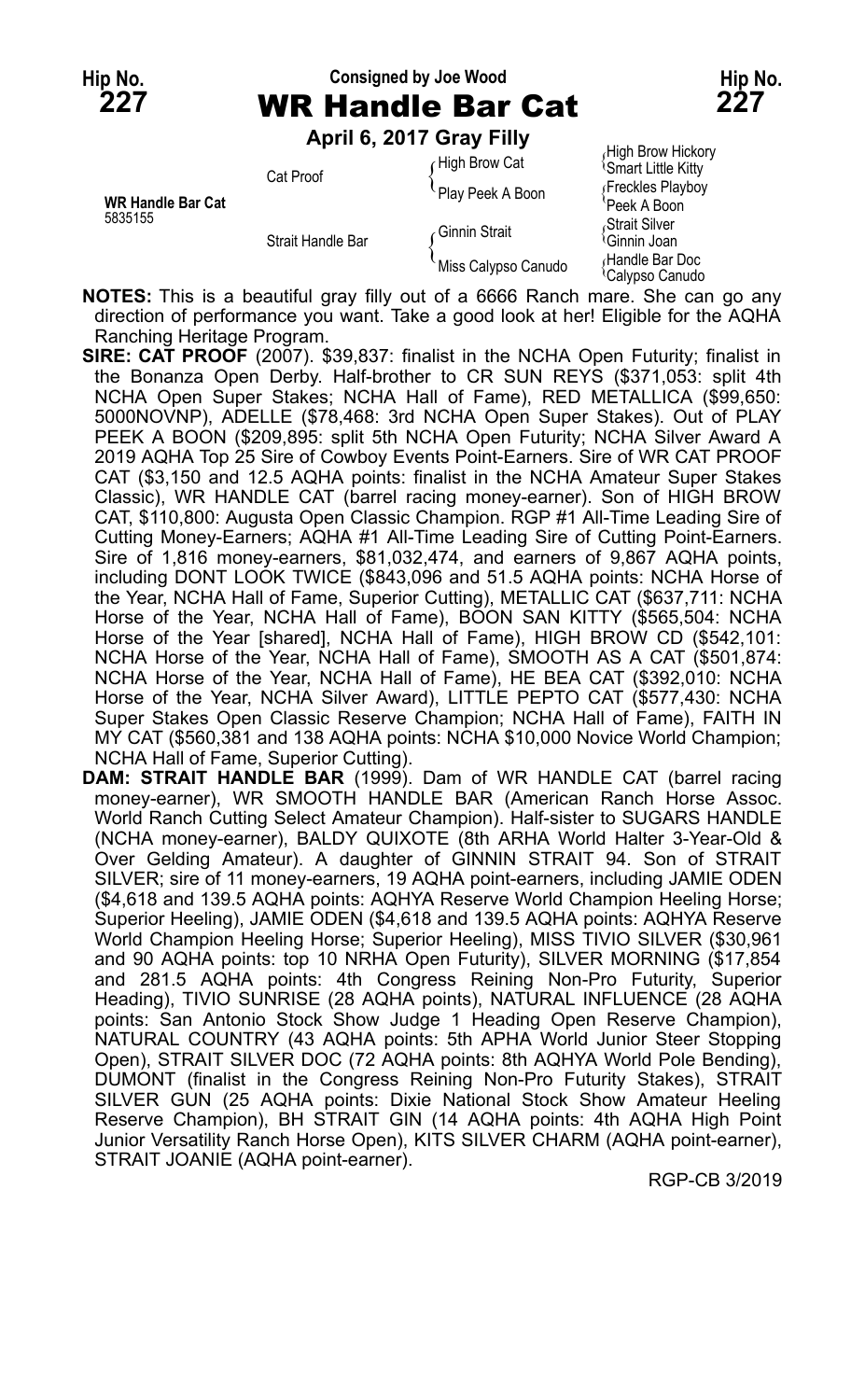Hip No. **Consigned by Matador Cattle Co Hip No. Hip No. 228** MCC Stylish Budha **228**

|                                     |                          | 2008 Sorrel Mare         |                                               |
|-------------------------------------|--------------------------|--------------------------|-----------------------------------------------|
|                                     |                          | Playin Stylish           | Docs Stylish Oak<br>Playboys Mom              |
| <b>MCC Stylish Budha</b><br>5129892 | <b>Playin Attraction</b> | <b>Ginnin Attraction</b> | ∫Tanquery Gin<br>'Miss Holly Tip              |
|                                     | Ms Matador Budha Bar     | Mr Model Doc             | Docs Budha<br><b>Dandy Model 71</b>           |
|                                     |                          | Ms Matadors Echo         | Bill Cogdell<br><sup>i</sup> Lost Ečho Gal 85 |

**NOTES:** Enrolled in the AQHA Ranching Heritage Program. **Sells BRED in 2018 to WRIGLY.**

- **SIRE: PLAYIN ATTRACTION** (2002). \$111,705: NRCHA Open Futurity Reserve Champion; NRCHA Int. Open Futurity Champion; Southwest RCHA Big Show Bridle Spectacular Open Champion; Tunica Summer Circuit Open Cutting Futurity Champion; NRCHA Int. Open Futurity Rein Work Champion. An RGP Top 25 All-Time Sire of Ranch Horse Money-Earners. Sire of 11 money-earners, including PADDYS PRINCE (\$25,214 and 35.5 AQHA points: AQHA World Versatility Ranch Horse Ranch Open Reining Division Champion), SEVEN ATTRACTION (\$60,000: Road to the Horse 3-Year-Old Challenge Champion), PLAYIN WITH PICK (\$12,616: NRCHA Circle Y \$7,500 Limited Open Derby Reserve Champion), SAGE TRADITION (WRCA World Ranch Rodeo Top Horse Reserve Champion), COW TRAIL LAD (RHAA \$1,721), SAGEBRUSH SIX (RHAA money-earner), OUTSTANDING CHOICE (Houston AQHA Ranching Heritage Overall Limited Open Champion), BLACK BEANS (money-earner), PLAYIN PADDY (South Texas RCHA Kick Off Bridle Youth class winner twice), PLAYIN APOLLO (Drought Buster RCH Limited Open Bridle class winner), ATTRACTING A DRIFTER (3rd Haythorn Ranch Horse Futurity Roping Open). Son of PLAYIN STYLISH, \$118,764: NCHA Horse of the Year; NCHA Open Super Stakes Champion; Augusta 4-Year-Old Open Futurity Champion. An RGP Top 25 All-Time Sire of Ranch Horse & RCH Money-Earners. Sire of 303 money-earners, \$4,098,977, and earners of 3,020 AQHA points, including STYLISH LITTLE OAK (\$125,703: NRCHA Open Futurity Champion), PLAYIN ATTRACTION (\$111,705: NRCHA Open Futurity Reserve Champion), PLAYIN IN JEWELS (\$83,661: NCHA Junior Youth Co-World Champion; NCHA Silver Award).
- **DAM: MS MATADOR BUDHA BAR** (2001). 9th Ranch CHA Top top 10 Junior Horse Open. Half-sister to MCC DOUBLE TROUBLE (RHAA money-earner), and a daughter of MR MODEL DOC, NCHA money-earner. Sire of MS MATADOR BUDHA BAR (9th Ranch CHA Top top 10 Junior Horse Open). Son of DOCS BUDHA, \$86,401 and 41 AQHA points: San Angelo Stock Show NCHA Open Champion; semi-finalist in the NCHA Open Futurity; semi-finalist in the NCHA Open Derby; top 10, NCHA Open Finals; split 6th Dixie National Stock Show NCHA Open. Sire of 106 money-earners and earners of 1,058 AQHA points, including BUDHAS ROYAL FANCY (\$40,423: NCHA World Champion Mare; NCHA Silver Award), RODE OWEN BUDHA (\$60,384: semi-finalist in the NCHA Open Futurity), BUDHAS MIKE (\$57,211: split 3rd NCHA Western Nationals \$10,000 Amateur), BUDHAS DOLL (\$54,704: "The Non-Pro" All-Age Non-Pro Reserve Champion), DOC VANDALIA (\$42,285: semi-finalist in the NCHA Open Futurity; NCHA Silver Award), BUDHA LADY (\$34,258: Bonanza All-Age \$10,000 Non-Pro Champion; NCHA Bronze Award), WELL HELLO BOYS (\$28,476 and 28 AQHA points: 8th El Cid Open Cutting Futurity), SUNBURST BUDHA (\$26,320: Dixie National Stock Show NCHA \$5,000 Novice Horse Open Reserve Champion), MR CLEGG BUDHA (\$23,308: 6th Big Country Open Cutting Futurity), DOC BUDHA (\$19,314: split 5th The Non-Pro \$2,000 Non-Pro), DOC N DAN (\$19,079: Wyoming Cutting Masters Cutting Finals Open Co-Reserve Champion), BUDHAS GLO GAL (\$18,561: 7th NCHA Breeders Cutting Non-Pro).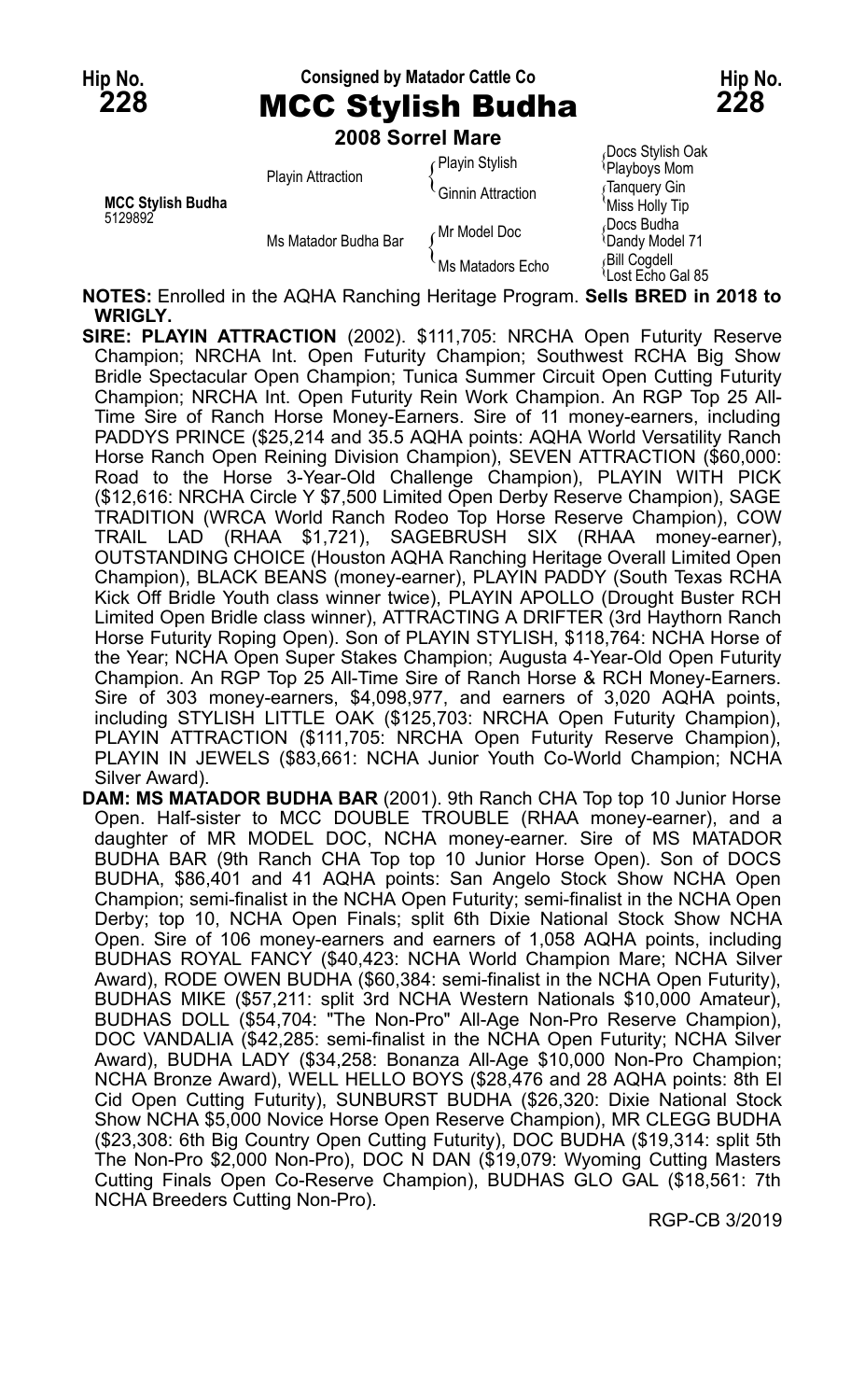## **Hip No. Consigned by Forst Ranch LLC Hip No. 229** Seven S Redtail **229**

**2014 Red Dun Gelding**

|                            | <b>ZUTA REA DUIT OBIGING</b>      |                                 |                                                      |
|----------------------------|-----------------------------------|---------------------------------|------------------------------------------------------|
| Seven S Redtail<br>5622742 | Catty Hawk<br>Seven S Turtle Dove | High Brow Cat                   | High Brow Hickory<br><sup>1</sup> Smart Little Kitty |
|                            |                                   | Scarlet Dance                   | Peppy San Badger<br>'Chiclynx                        |
|                            |                                   | Real Gun                        | Playgun<br>Miss War Chips                            |
|                            |                                   | <sup>1</sup> Zans Diamond Sugar | Zans Diamond Joker<br><sup>t</sup> Seven S Marɑarita |

**NOTES:** "Ringo" has been used on the ranch. He has been roped on, drug calves and made some big circles. Nominated to the AQHA Ranching Heritage Program.

**SIRE: CATTY HAWK** (2005). \$240,297: top 10, NCHA Non-Pro Futurity; Abilene Spectacular Open Derby Reserve Champion; NCHA Limited Non-Pro Futurity Champion; split 3rd Brazos Bash Open Derby; split 5th NCHA Super Stakes Non-Pro Classic. Full brother to SEAL TEAM 6 (\$53,307: split 4th Augusta Open Classic), CATS RHETT (\$53,293 and 11 AQHA points: AQHA World Champion Senior Cutting Horse). A 2018 RGP Top 25 Sire of Cutting Money-Earners. Sire of 36 money-earners, \$1,229,466, including CATTYS HOPE (\$248,376: split 6th NCHA Open Futurity), BILLIES CATTY (\$227,423: NCHA Non-Pro Co-Reserve World Champion), IRIDESCENT CAT (\$122,434: NCHA Non-Pro Futurity Co-Reserve Champion), LIL BAY HAWK (\$86,184: NRCHA Open Derby Champion), CATTYS BONNIE BLUE (\$71,991: Breeders Inv. \$10,000 Novice Derby Horse Non-Pro Champion), DEE BAR ISA CATTY BLUE (AUS) (\$66,093: Australia NCHA Open Futurity Co-Champion), CATTY BLUZ (\$65,026: 5th NCHA Non-Pro Classic/Challenge), CATTY N SMOOTH (\$63,809: 7th NCHA Non-Pro Super Stakes), CATTY MINX (\$39,190: finalist in the NCHA Non-Pro Futurity), PINK CATTY (\$38,766: 3rd Brazos Bash Non-Pro Derby), CATTY KYLE (\$29,996: "The Non-Pro" 4-Year-Old Non-Pro Co-Champion), SMART LIL CATTY HAWK (\$24,215: money-earner NCHA Non-Pro Super Stakes), CATTY BAM BAM (\$16,321: Brazos Bash Non-Pro Futurity Reserve Champion).

**DAM: SEVEN S TURTLE DOVE** (2006). 48.5 AQHA points: Open Perf. ROM; AQHA World Junior Heeling qualifier. Full sister to BAR M REAL SUGAR (\$12,069 and 251.5 AQHA points: 3rd AQHA World Junior Heeling, Superior Heading), BAR M SUGARS GUN (51.5 AQHA points: Oilcan Roping Classic Judge 5 Junior Heeling Jackpot Open Winner). Half-sister to SEVEN S ZANS DULCE (\$27,505 and 512 AQHA points: AQHA World Champion Amateur Breakaway Roping Horse,AQHA Amateur Performance Champion), SEVEN S DOCS SIERRA (\$18,552 and 667 AQHA points: AQHA Select World Stake Racing Champion; AQHA Amateur Performance Champion), SEVEN S FLASHLIGHT (Houston AQHA Ranching Heritage Overall Cowboy Reserve Champion), SEVEN S PEPPY ZAN (36.5 AQHA points: 4th AQHA Select World Breakaway Roping), SEVEN S PICK SIX (moneyearner), BET HES CHROME (Fort Worth Inv. Ranch Horse Overall Open Reserve Champion), LIGHT ON SUGAR (30 AQHA points: finalist in AQHA Select World Heeling). A daughter of REAL GUN, \$48,149 and 472.5 AQHA points: AQHA World Show Superhorse; AQHA Reserve World Champion Senior Working Cow Horse; NRCHA World Limited Open Bridle Champion; 4th AQHA High Point Senior Open Tie-Down Roping; 4th NRCHA World's Greatest Horseman with Chris Littlefield; AQHA Performance Champion; Superior Tie-Down Roping; Superior Heading; Superior Heeling. Sire of 41 money-earners and earners of 2,488 AQHA points, including SEVEN S TOO COLD (\$31,904 and 598 AQHA points: AQHA World Champion Amateur Heeling Horse, Superior Heading), REAL GUNS SWEETIE (\$21,288 and 146.5 AQHA points: AQHA World Champion Junior Heading Horse, Superior Heading).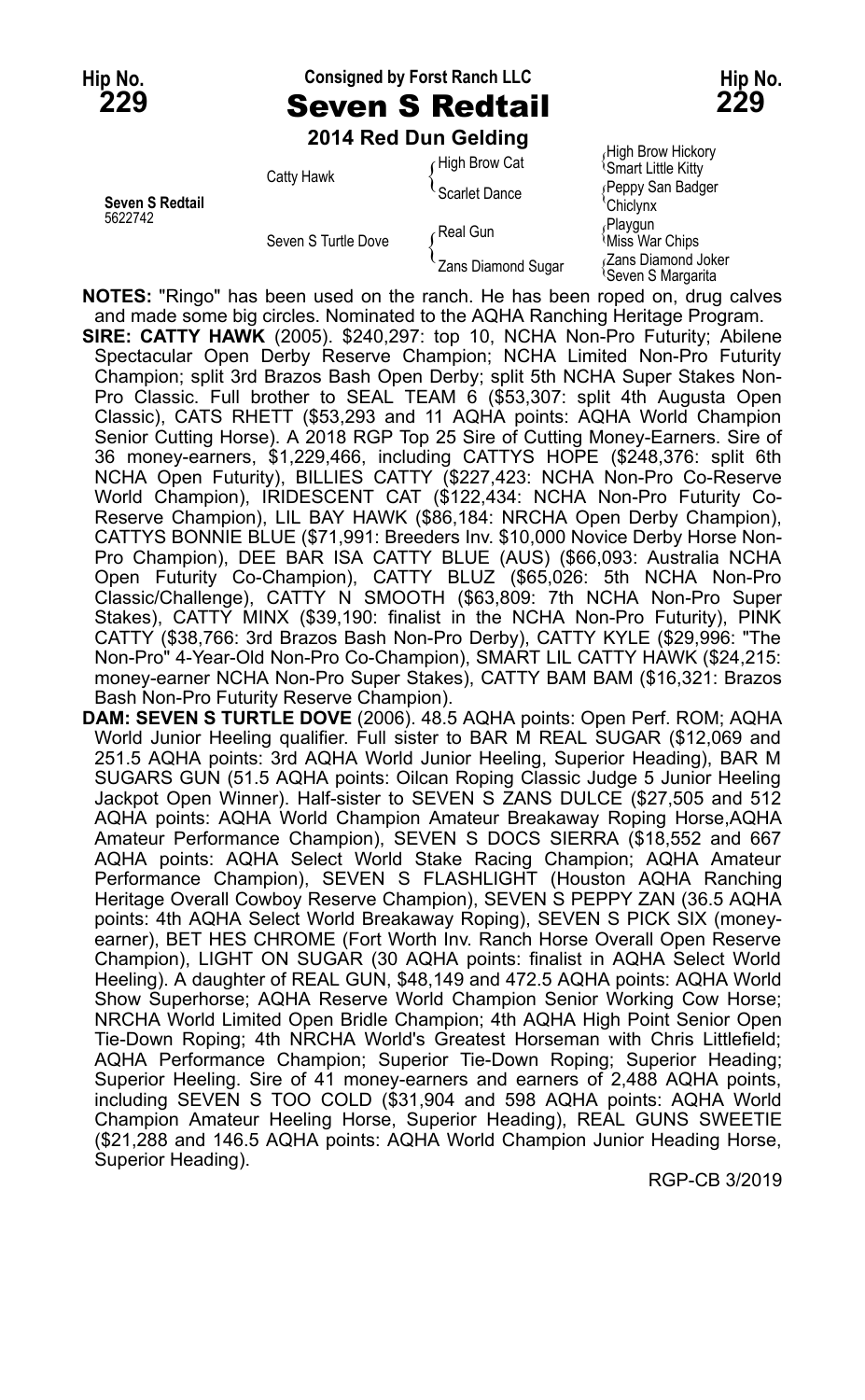#### **Hip No. Consigned by Joe Wood Hip No. 230** WR Got Cat **230**

#### **April 25, 2017 Sorrel Colt**

|                              |                        | ADIII ZO, ZU IT JUITEL CUIT |                                                           |
|------------------------------|------------------------|-----------------------------|-----------------------------------------------------------|
| <b>WR Got Cat</b><br>5835581 | Cat Proof<br>Celia Cat | High Brow Cat               | High Brow Hickory<br><b>Smart Little Kitty</b>            |
|                              |                        | Play Peek A Boon            | Freckles Playboy<br>'Peek A Boon                          |
|                              |                        | WR This Cats Smart          | High Brow Cat<br><sup>≀</sup> The Smart Look              |
|                              |                        | Masita Oak                  | <sub></sub> Smokum Oak<br><sup>1</sup> Fresno Poco Masita |

**NOTES:** This is a top prospect. He is a full brother to an NCHA money earner, and can go any direction in the performance world. Take a good look here! Eligible for the AQHA Ranching Heritage Program.

- **SIRE: CAT PROOF** (2007). \$39,837: finalist in the NCHA Open Futurity; finalist in the Bonanza Open Derby. Half-brother to CR SUN REYS (\$371,053: split 4th NCHA Open Super Stakes; NCHA Hall of Fame), RED METALLICA (\$99,650: 5000NOVNP), ADELLE (\$78,468: 3rd NCHA Open Super Stakes). Out of PLAY PEEK A BOON (\$209,895: split 5th NCHA Open Futurity; NCHA Silver Award A 2019 AQHA Top 25 Sire of Cowboy Events Point-Earners. Sire of WR CAT PROOF CAT (\$3,150 and 12.5 AQHA points: finalist in the NCHA Amateur Super Stakes Classic), WR HANDLE CAT (barrel racing money-earner). Son of HIGH BROW CAT, \$110,800: Augusta Open Classic Champion. RGP #1 All-Time Leading Sire of Cutting Money-Earners; AQHA #1 All-Time Leading Sire of Cutting Point-Earners. Sire of 1,816 money-earners, \$81,032,474, and earners of 9,867 AQHA points, including DONT LOOK TWICE (\$843,096 and 51.5 AQHA points: NCHA Horse of the Year, NCHA Hall of Fame, Superior Cutting), METALLIC CAT (\$637,711: NCHA Horse of the Year, NCHA Hall of Fame), BOON SAN KITTY (\$565,504: NCHA Horse of the Year [shared], NCHA Hall of Fame), HIGH BROW CD (\$542,101: NCHA Horse of the Year, NCHA Hall of Fame), SMOOTH AS A CAT (\$501,874: NCHA Horse of the Year, NCHA Hall of Fame), HE BEA CAT (\$392,010: NCHA Horse of the Year, NCHA Silver Award), LITTLE PEPTO CAT (\$577,430: NCHA Super Stakes Open Classic Reserve Champion; NCHA Hall of Fame), FAITH IN MY CAT (\$560,381 and 138 AQHA points: NCHA \$10,000 Novice World Champion; NCHA Hall of Fame, Superior Cutting).
- **DAM: CELIA CAT** (2008). Dam of WR CAT PROOF CAT (\$3,150 and 12.5 AQHA points: finalist in the NCHA Amateur Super Stakes Classic; 8th AQHA World Team Penning Open). Half-sister to MASITAS LITTLE OAK (\$29,824: finalist in the PCCHA Fall Open Futurity), SOMEBODYS SMART OAK (\$21,425: split 3rd PCCHA Open Futurity). A daughter of WR THIS CATS SMART, \$236,514: 3rd NCHA Super Stakes Open Classic. RGP #1 All-Time Leading Sire of Ranch Horse Money-Earners; an RGP Top 5 All-Time Leading Sire of RCH Money-Earners. Sire of 559 money-earners, \$11,977,460, and earners of 2,638 AQHA points, including TELES BOUT THIS CAT (\$230,047: NCHA Non-Pro Horse of the Year), VELVETS REVOLVER (\$268,098: NCHA Non-Pro Super Stakes Co-Champion), EL GATO BONITO (\$183,485: NCHA \$15,000 Novice World Champion), THIS KATS KOOL (\$182,316: PCCHA Fall Open Futurity Co-Reserve Champion), TUCKERS SMART CAT (\$181,898: NRCHA World Open Hackamore Champion twice), CYNDI CAT (\$181,399: NCHA \$2,000 Limited Rider Co-World Champion twice; NCHA Gold Award), LOOKING FOR CAVIAR (\$167,216: Brazos Bash Open Derby Reserve Champion), WHAT DADDY DON KNOW (\$165,964: NCHA \$50,000 Amateur Co-Reserve World Champion), ONE GONE CAT (\$154,888: 4th NCHA Non-Pro Futurity), THIS CATS MAX (\$153,433: 3rd Wrangler Open Cutting Futurity; NCHA Bronze Award), SEE DA CAT (\$148,207: NCHA \$15,000 Amateur Co-World Champion), DMAC PICCOLO PETE (\$148,084: split 5th PCCHA Fall Open Futurity).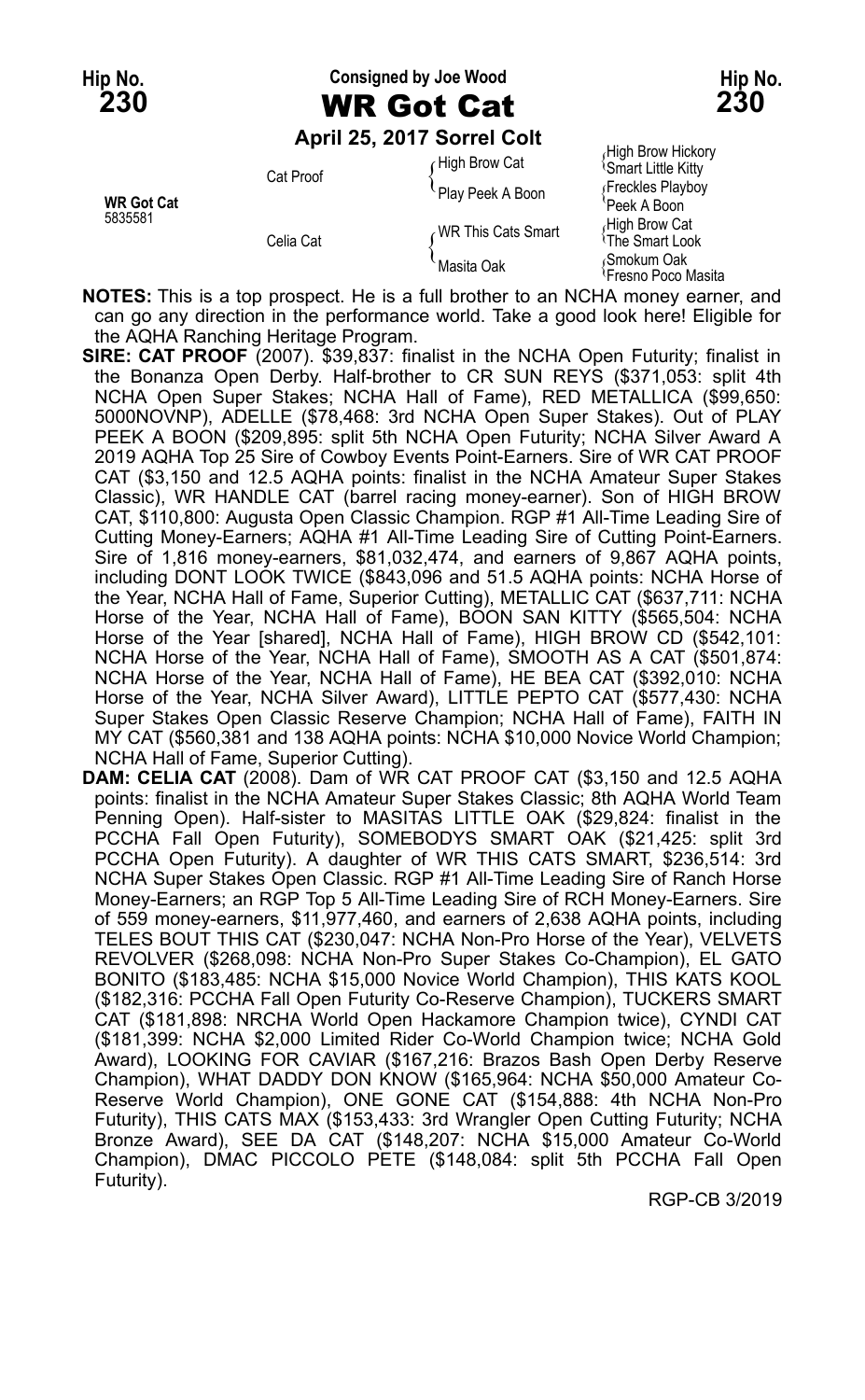### Hip No. **Consigned by Matador Cattle Co Hip No. Hip No. 231** MCC Eagle 35 **231**

#### **May 16, 2018 Red Dun Filly**

|                         | <b>MAY 10, ZUTO REU DUIL FIIIV</b>             |                              |                                       |
|-------------------------|------------------------------------------------|------------------------------|---------------------------------------|
| MCC Eagle 35<br>5880785 | <b>TS Matadors Star</b><br><b>KB</b> Mentirosa | ∈Ten Snips                   | Ten O Sea<br><sup>{</sup> Snippy Lena |
|                         |                                                | <sup>C</sup> rows Lucky Star | Black Chick Gold<br>Lucky Lenas Star  |
|                         |                                                | King Buck Gi                 | King Gray Jacket<br>Texana Poco Royal |
|                         |                                                | Montys Ms Pixie              | Monte Rondo<br>Pixie Roso             |

**NOTES:** This nice filly is halter broke. Guy Miller ropes on this filly's sire. Eligible for the AQHA Ranching Heritage Program.

- **SIRE: TS MATADORS STAR** (2004). AQHA point-earner: 4th Fort Worth Stock Show AQHA Versatility Ranch Horse Open). Son of TEN SNIPS, RHAA moneyearner. sire of 6 money-earners, including BRASADA BUCK (\$3,099: finalist in the NRCHA Int. Open Futurity), TS GOLD EAGLE (AQHA point-earner), IMA TEN SNIPS (RHAA money-earner), TEN SNIPS CJ (RHAA money-earner), BECACO TEN SNIPS (American Ranch Horse Assoc. World All-Age Open Heading Reserve Champion), KERSTINS BIG SISTER (4th Lucky Dog Barrel Racing Texarkana Arkansas March Jackpot Youth 2D class), TS MISS FOUR ZERO (6th Ranch CHA Top top 10 Open), TS RED GIN (Ranch CHA Finals All-Age Youth Champion). Son of TEN O SEA, Southwest RCHA Futurity Senior Ranch Horse Champion; RHAA National Finals Superhorse Reserve Champion. RGP #2 All-Time Leading Sire of Ranch Horse Money-Earners; an RGP Top 25 All-Time Sire of Ranch Riding Money-Earners. Sire of 17 money-earners, including PETS TEN (AQHA/PRCA Team Roping Heeling Horse of The Year Champion twice), JUDYS TEN (\$79,155 and 231 AQHA points: AQHA World Champion Amateur Versatility Ranch Horse twice), TENS NINE ZERO (\$5,490 and an AQHA point-earner: WRCA World Ranch Rodeo Overall Ranch Horse Champion), TEN O SEA MOONSHINE (\$5,361: Caprock 3-Year-Old Ranch Horse Limited Open Futurity Champion), MCC TEN GALS (\$4,720: ARHFA World Champ Roping Futurity Heading Average Non-Pro Reserve Champion), BUCK O LENA GOLD (27 AQHA points: 5th IBHA World Trail Open), HAPS GOLD TEN (\$4,725: Caprock 3-Year-Old Open Ranch Horse Futurity Champion), TENS LUCKY SEVEN (\$3,241: SHOT Futurity Ranch Pleasure Open Champion), TOS NINE FOUR (\$3,040: Fort Worth Inv. Ranch Horse Overall Open Champion), SEVEN SEA GOLD (19 AQHA points: Open Perf. ROM, AQHA World Team Penning qualifier), TENS QUICK (AQHA point-earner: Fort Worth Inv. Ranch Horse Overall Open Champion), BECACO STRAIT TEN (AQHA point-earner, AQHA World Youth Heading qualifier), YB ONE BAR (RHAA \$1,658).
- **DAM: KB MENTIROSA** (2005). A daughter of KING BUCK GJ; sire of KB ROYAL SNEAKER (4th Caprock 3-Year-Old Open Ranch Horse Futurity), LADYS ROYAL GOLD (3rd Caprock 3-Year-Old Open Ranch Horse Futurity), HOLLY CORTEZ (9th Caprock 3-Year-Old Open Ranch Horse Futurity). Son of KING GRAY JACKET; sire of 2 money-earners, including IDAS BAY TEXAN (RHAA \$4,138), KING GRAY JACKET JR (21 AQHA points; Youth Perf. ROM, AQHA World Youth Barrel Racing qualifier), TEXON KING GRAY (RHAA \$1,735). He is by JUAN CORTEZ, an AQHA point-earner and sire of 2 money-earners, including JUANASOMESUGAR (Subway Slide Canada RHA Freestyle Open Reserve Champion), TODAYS TOMBOY (ACHA & NCHA money-earner).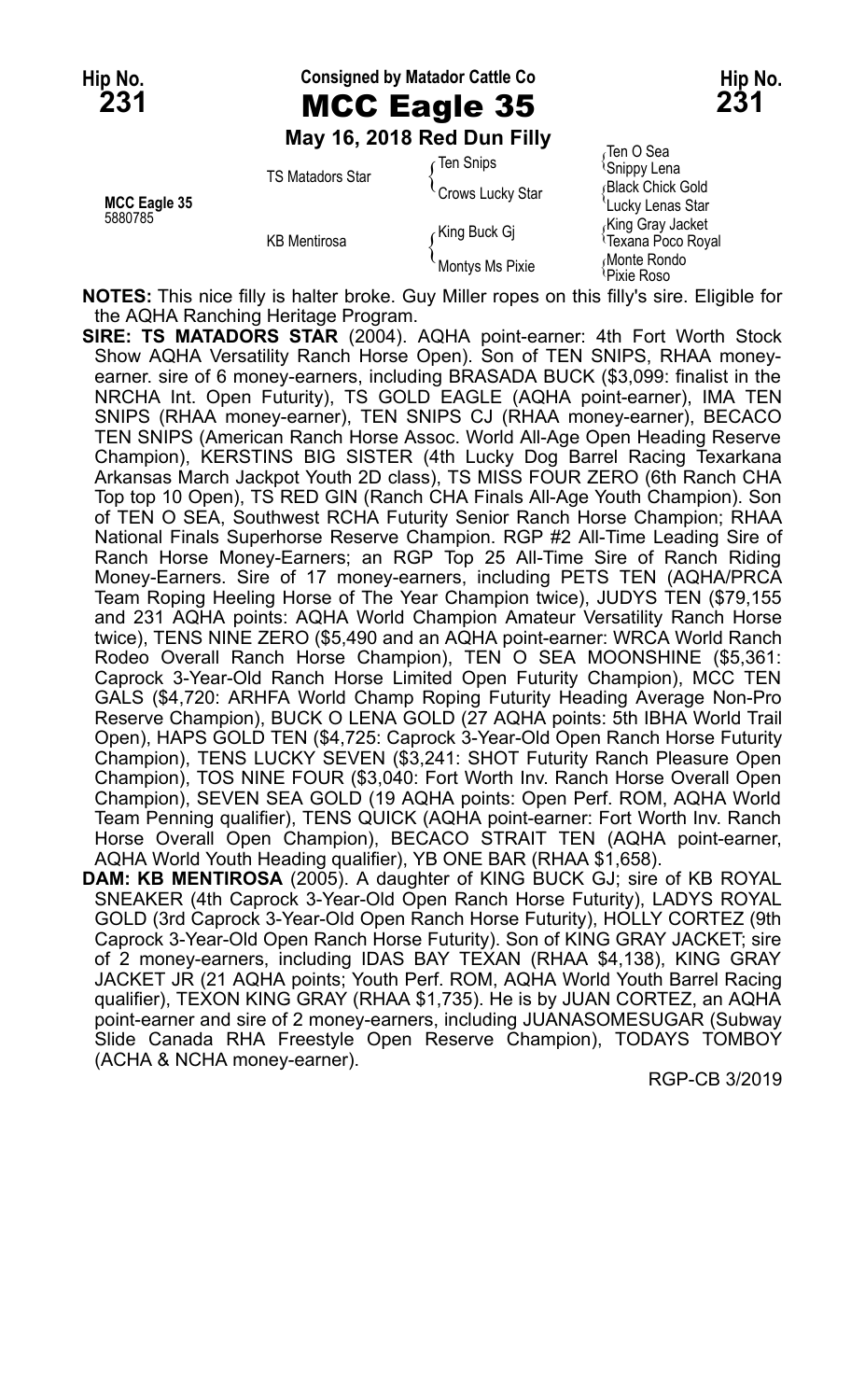Hip No. **Consigned by Matador Cattle Co Hip No. Hip No.** 

## **2005 Sorrel Mare**

|                                |                 |                   | Juan Cortez                                |
|--------------------------------|-----------------|-------------------|--------------------------------------------|
| <b>KB Mentirosa</b><br>4655041 | King Buck Gi    | King Gray Jacket  | Missy Wheat 70                             |
|                                |                 | Texana Poco Royal | Texas Royal Tom<br>Poco Royal Ann 74       |
|                                | Montys Ms Pixie | Monte Rondo       | Monterrey Leo<br><sup>l</sup> Lea Question |
|                                |                 | Pixie Roso        | Mentiroso،<br>\Ollie Vera                  |

**NOTES:** Enrolled in the AQHA Ranching Heritage Program. **Sells BRED in 2018 to FOUR PEAK 59.**

- **SIRE: KING BUCK GJ** (1999). Sire of KB ROYAL SNEAKER (4th Caprock 3-Year-Old Open Ranch Horse Futurity), LADYS ROYAL GOLD (3rd Caprock 3-Year-Old Open Ranch Horse Futurity), HOLLY CORTEZ (9th Caprock 3-Year-Old Open Ranch Horse Futurity). Son of KING GRAY JACKET; sire of 2 money-earners, including IDAS BAY TEXAN (RHAA \$4,138), KING GRAY JACKET JR (21 AQHA points; Youth Perf. ROM, AQHA World Youth Barrel Racing qualifier), TEXON KING GRAY (RHAA \$1,735). Son of JUAN CORTEZ, an AQHA point-earner and sire of 2 money-earners, including JUANASOMESUGAR (Subway Slide Canada RHA Freestyle Open Reserve Champion), TODAYS TOMBOY (ACHA & NCHA moneyearner). He is by SILVER HATCHET, and 31 AQHA points; 1 third, to 6: sire of SILVER SEE JAY (17 AQHA points: Open Perf. ROM), MS FOXIE (AQHA pointearner: NCHA Certificate of Ability), SILVER HAY (AQHA point-earner), LITTLE HATCHET MAN (AQHA point-earner), DIAMOND HATCHET (AQHA point-earner), SILVER SPRADLEY (AQHA point-earner), JUAN CORTEZ (AQHA point-earner), MEYERS GOLDILOX (1 third, to 3), LASSOSMERRYHATCHET (Unplaced to 3), BOLD SILVER (Unplaced at 2), EVA MAY (NRHA money-earner).
- **DAM: MONTYS MS PIXIE** (1999). A daughter of MONTE RONDO, \$50,325 and an AQHA point-earner: top 10 NCHA National \$20,000 Amateur; Greater New Mexico Cutting All-Age \$10,000 Non-Pro Co-Reserve Champion; finalist in the NCHA Open Finals; 4th Denver National Stock Show NCHA Open; semi-finalist in the NCHA National \$10,000 Non-Pro. Sire of 4 money-earners, including RONDO SUGAR (280.5 AQHA points: AQHYA World Heading Champion; Superior Youth Breakaway Roping), MONTE N HICKORY (New Mexico El Cid Non-Pro Cutting Futurity Reserve Champion), MONTES LYNX (P) (NCHA money-earner), CLASSY SAN PEPPY (NCHA money-earner). Son of MONTERREY LEO, \$19,635 and an AQHA point-earner: 3rd Kansas AMATEUR/NON-PRO Tournament Cutting \$5,000 Amateur; finalist Nebraska Expo Cutting All-Age \$10,000 Non-Pro; 3rd NCHA Top 10. Sire of MONTE RONDO (\$50,325: top 10 NCHA National \$20,000 Amateur; NCHA Silver Award), RAINING MONTEREYS (AQHA point-earner), PARKINS MONTY (money-earner Dakota Classic Cutting \$2,000 Limited Rider). He is by CUTTER LEO, \$22,198 and 112.5 AQHA points: top 10, NCHA Top 10; NCHA Top Ten Youth; AQHA High Point Cutting Open Leader; AQHA Champion; Superior Cutting. Sire of 10 money-earners, 11 AQHA point-earners, including CUTTER LEO'S DEE (\$35,112 and 16 AQHA points: 500NO; NCHA Silver Award), MONTERREY LEO (\$19,635: 3rd Kansas AMATEUR/NON-PRO Tournament Cutting \$5,000 Amateur), MR CUTTER LEO (\$7,221 and 10 AQHA points: 6th AQHA World Junior Cutting), CUTTER'S BILLIE (\$6,669: NCHA Certificate of Ability), CUTTER MAY (\$5,047 and an AQHA point-earner: NCHA Area 7 Non-Pro Co-Champion twice), ALEDO CUTTER LEO (38 AQHA points: Open Perf. ROM), SMITH'S DUSTY DO (41 AQHA points: Open Perf. ROM), COOKEY CUTTER (89 AQHA points: Open Perf. ROM).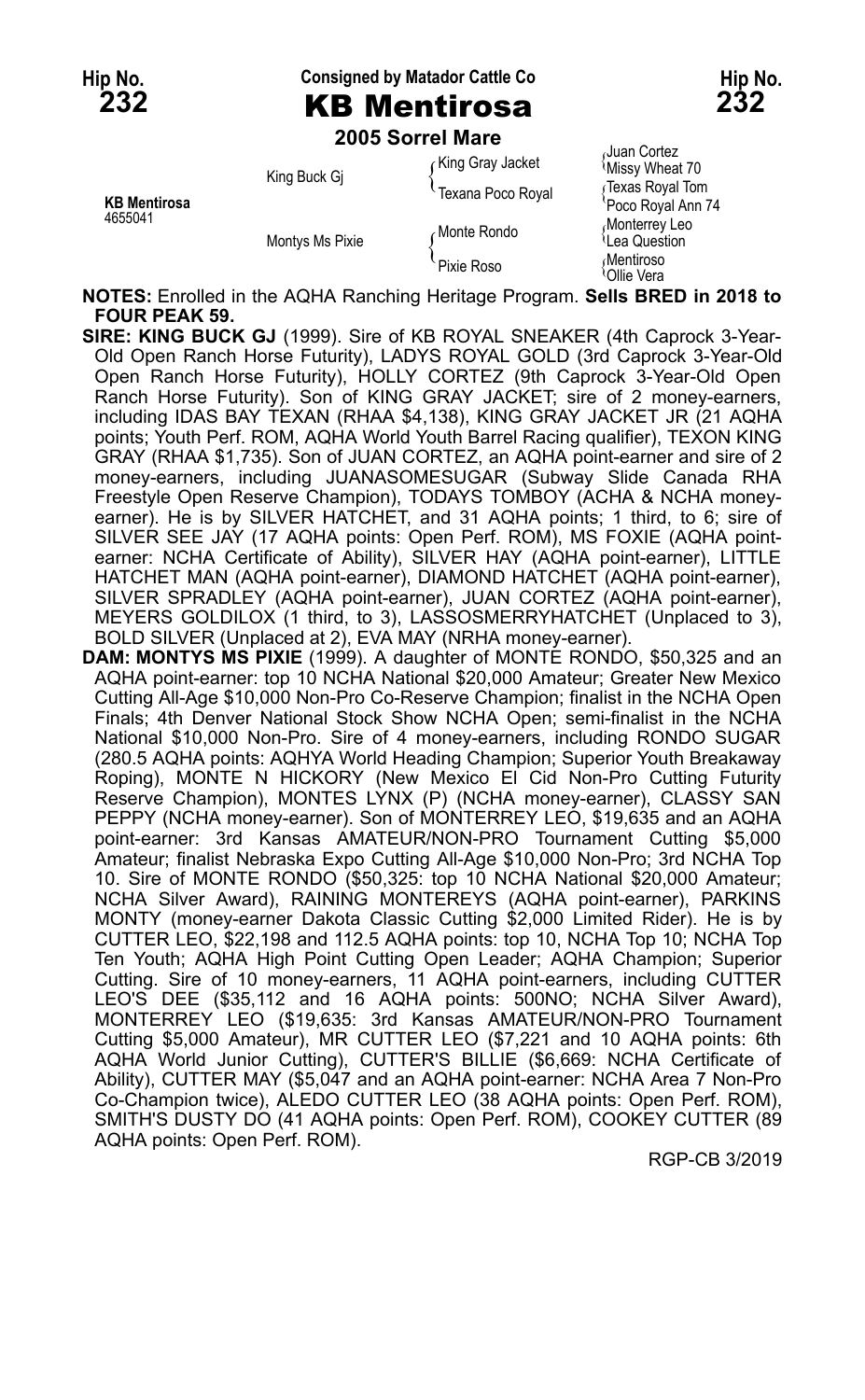#### **Hip No. Consigned by Forst Ranch LLC Hip No. 233** Seven S Katie Belle **233**

**March 29, 2017 Bay Filly**

|                                |                  | March 29, 2017 Bay Filly |                                                     |
|--------------------------------|------------------|--------------------------|-----------------------------------------------------|
|                                | Mr Playinstylish | Playin Stylish           | Docs Stylish Oak<br>Playboys Mom                    |
| Seven S Katie Belle<br>5826045 |                  | Tari Chick Gay           | ≀Doc Tari<br>Chickasha Gay                          |
|                                | Seven S Dancer   | <b>Boonlight Dancer</b>  | Peptoboonsmal<br><sup>1</sup> Little Dancer Lena    |
|                                |                  | Seven S Pretty Lady      | Seven S Zanaday<br><sup>≀</sup> Seven S Pretty Girl |

**NOTES:** This filly has had about 30 rides and will be a good performance prospect. Eligible for the AQHA Ranching Heritage Program.

**SIRE: MR PLAYINSTYLISH** (2005). \$145,551 and 30.5 AQHA points: AQHA World Champion Junior Working Cow Horse; NRCHA World Open Bridle Champion; split 8th NRCHA Open Futurity; 4th NRCHA World's Greatest Horseman with Robbie Boyce; Idaho RCHA Open Futurity Co-Reserve Champion. Half-brother to SON OFA SLICK CHICK (\$71,801: Augusta 4-Year-Old Open Futurity Reserve Champion). Out of TARI CHICK GAY (\$229,213: top 10 NCHA Open Super Stakes; NCHA Platinum Award A 2018 RGP #2 Leading Sire of Ranch Horse Money-Earners; 2019 RGP Top 5 Leading Sire of Ranch Horse Money-Earners; 2018 RGP Top 25 Sire of RCH & Ranch Riding Money-Earners; 2019 AQHA Top 25 Sire of Ranch Horse Point-Earners. Sire of 33 money-earners, 22 AQHA point-earners, including HONDO PLAYINSTYLISH (\$10,330 and 64 AQHA points: AQHA World Versatility Ranch Horse Ranch Trail Division Limited Amateur Reserve Champion), MR STYLISH CAT (\$95,247 and 40.5 AQHA points: 3rd NRCHA Open Futurity), MO STYLE (\$69,663 and 14.5 AQHA points: NRCHA Int. Open Futurity Champion), PLAYIN MOTOWN (\$21,717 and 67.5 AQHA points: AQHA High Point Versatility Ranch Horse All-Around Limited Youth Champion), HONDO PLAYINSTYLISH (\$10,330 and 64 AQHA points: AQHA World Versatility Ranch Horse Ranch Trail Division Limited Amateur Reserve Champion), MR FLETCH CAT (\$37,444: Northwest RCHA Summer Showdown Open Derby Champion), PLAYIN WITH MONTY (\$26,923: NCHA Amateur Futurity Reserve Champion), ILL BE STYLISH (\$24,486: South Dakota RCHA Road to Reno Open Futurity Champion).

**DAM: SEVEN S DANCER** (2005). Half-sister to SEVEN S PRETTY PENNY (\$7,608 and 154 AQHA points: 7th National Rope Horse Futurity Open Heeling, Superior Heading), FABIO ZINI (\$4,748 and 22.5 AQHA points: AQHA World Champion Performance Stallion). A daughter of BOONLIGHT DANCER, \$136,253: NRCHA Open Futurity Champion; split 5th NCHA Open Derby; 3rd Santa Ynez RCH Snaffle Bit Futurity Open. Sire of 213 money-earners, \$2,262,372, and earners of 1,382 AQHA points, including THIRD CUTTING (\$545,146: NCHA Open Super Stakes Champion; NCHA Hall of Fame), HARD EIGHT BBQ (\$100,054: 4th NCHA Limited Non-Pro Futurity), STRAY KATZ (\$89,792: 6th NCHA Open Futurity), SCARLET CATDANCER (\$78,722: finalist in the NCHA Amateur Futurity), SHADY BOONLIGHT (\$55,598: 5th Tunica Cutting 4-Year-Old Open Futurity), DANCIN ANGEL (\$33,638: NRCHA World Bridle Novice Non-Pro Rider Reserve Champion), NABISCO ROAN (\$92,292 and 29.5 AQHA points: AQHA Reserve World Champion Senior Working Cow Horse twice), LIL BREAK DANCER 004 (\$49,149: split 5th Brazos Bash Open Cutting Futurity), RAY J BOONLIGHT (\$48,707 and 54 AQHA points: finalist in the NRCHA Open Futurity), ACRES OF BOONLIGHT (\$45,051: split 3rd Music City Open Cutting Futurity), BOONLIGHTS MERADA (\$36,624: split 7th South Point Open Cutting Futurity), MISSIN BOONLIGHT (\$35,304: South Point Open Cutting Futurity Champion), PEPTO PLAYIN FROSTY (\$34,683: top 10 NCHA Non-Pro Futurity), BADDABING BADDABOON (\$32,486 and 36.5 AQHA points: All Florida RCHA Fall Sizzler Bridle Spectacular Non-Pro Champion).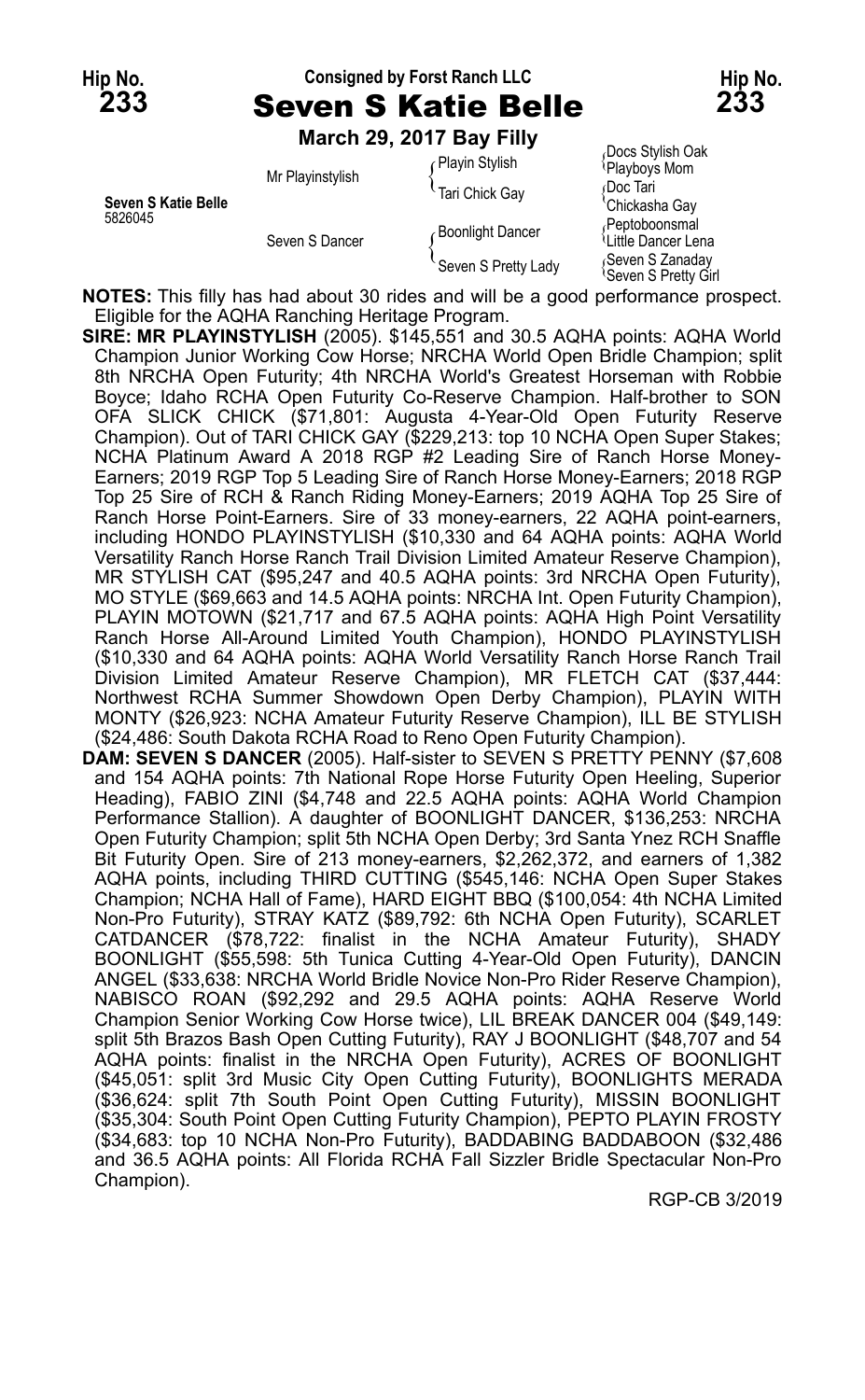## **Hip No. Consigned by Joe Wood Hip No. 234** WR Smokin Girl **234**

**2016 Sorrel Filly**

| <b>WR Smokin Girl</b><br>5761129 | Cat Proof     | High Brow Cat      | High Brow Hickory<br><sup>1</sup> Smart Little Kitty |
|----------------------------------|---------------|--------------------|------------------------------------------------------|
|                                  |               | Play Peek A Boon   | Freckles Playboy<br>Peek A Boon                      |
|                                  | WR Smokin 895 | Peppys Boy 895     | Vibrant Peppy<br><sup>l</sup> Stary Peach            |
|                                  |               | Miss Smokin Beauty | Mr Solano Smoke<br>Miss King Rack                    |

**Note that is a super nice filly that is started really well on cattle and works the NOTES: This is a super nice filly that is started really well on cattle and works the** flag nicely. She is very talented, pretty as a picture and ready to go. Give this filly a long look! Eligible for the AQHA Ranching Heritage Program.

- **SIRE: CAT PROOF** (2007). \$39,837: finalist in the NCHA Open Futurity; finalist in the Bonanza Open Derby. Half-brother to CR SUN REYS (\$371,053: split 4th NCHA Open Super Stakes; NCHA Hall of Fame), RED METALLICA (\$99,650: 5000NOVNP), ADELLE (\$78,468: 3rd NCHA Open Super Stakes). Out of PLAY PEEK A BOON (\$209,895: split 5th NCHA Open Futurity; NCHA Silver Award A 2019 AQHA Top 25 Sire of Cowboy Events Point-Earners. Sire of WR CAT PROOF CAT (\$3,150 and 12.5 AQHA points: finalist in the NCHA Amateur Super Stakes Classic), WR HANDLE CAT (barrel racing money-earner). Son of HIGH BROW CAT, \$110,800: Augusta Open Classic Champion. RGP #1 All-Time Leading Sire of Cutting Money-Earners; AQHA #1 All-Time Leading Sire of Cutting Point-Earners. Sire of 1,816 money-earners, \$81,032,474, and earners of 9,867 AQHA points, including DONT LOOK TWICE (\$843,096 and 51.5 AQHA points: NCHA Horse of the Year, NCHA Hall of Fame, Superior Cutting), METALLIC CAT (\$637,711: NCHA Horse of the Year, NCHA Hall of Fame), BOON SAN KITTY (\$565,504: NCHA Horse of the Year [shared], NCHA Hall of Fame), HIGH BROW CD (\$542,101: NCHA Horse of the Year, NCHA Hall of Fame), SMOOTH AS A CAT (\$501,874: NCHA Horse of the Year, NCHA Hall of Fame), HE BEA CAT (\$392,010: NCHA Horse of the Year, NCHA Silver Award), LITTLE PEPTO CAT (\$577,430: NCHA Super Stakes Open Classic Reserve Champion; NCHA Hall of Fame), FAITH IN MY CAT (\$560,381 and 138 AQHA points: NCHA \$10,000 Novice World Champion; NCHA Hall of Fame, Superior Cutting).
- **DAM: WR SMOKIN 895** (2013). A daughter of PEPPYS BOY 895, \$112,127: 3rd NCHA Open Super Stakes; Abilene Western Open Derby Champion; Bonanza 5/6- Year-Old Non-Pro Champion; 5th Abilene Spectacular Open Derby; 5th Abilene Spectacular Open Classic. Sire of 98 money-earners, \$1,542,861, 40 AQHA pointearners, including SHANIA CEE (\$408,633: NCHA Horse of the Year, NCHA Hall of Fame), RUDYS SPECIAL PEPPY (76.5 AQHA points: AQHA Select World Int. Exhibitor Breakaway Roping Champion), PB TWISTED (\$98,831: finalist in the NCHA Open Futurity), SHININ MELODY (\$70,975: Abilene Spectacular Open Derby Reserve Champion; NCHA Bronze Award), PEPS CALM DOWN (\$69,228: 5th Augusta 4-Year-Old Non-Pro Futurity), DANCIN (\$54,691: 3rd NCHA Non-Pro Futurity), SMART BOY PEPPY (\$44,771: top 10, NCHA Finals \$2,000 Limited Rider; NCHA Bronze Award), A PEPPYS MELODY (\$39,911: finalist in the NCHA Open Futurity), PLAYBOY 895 (\$39,419 and 42.5 AQHA points: 6th NRCHA Open Derby), MARTINA CEE (\$36,434: finalist in the NCHA Non-Pro Futurity), PEPPY BOY LENA (\$34,913: 9th PCCHA Open Futurity), SWEET SWINGIN MELODY (\$33,479: finalist in the NCHA Non-Pro Futurity), PEPS BAR BOY (\$33,394: semifinalist in the NCHA Open Super Stakes), MERANDA PEP (\$29,376 and 15 AQHA points: 8th AQHA World Senior Cutting), BLACK EYED JOHNNIE (\$28,195: semifinalist in the NCHA Open Finals; NCHA Bronze Award), HIGH DOLLAR BLOND (\$27,231: 7th PCCHA Open Futurity), PB PEPPYS APRIL (\$26,960 and 12.5 AQHA points: split 3rd NCHA Limited Open Futurity).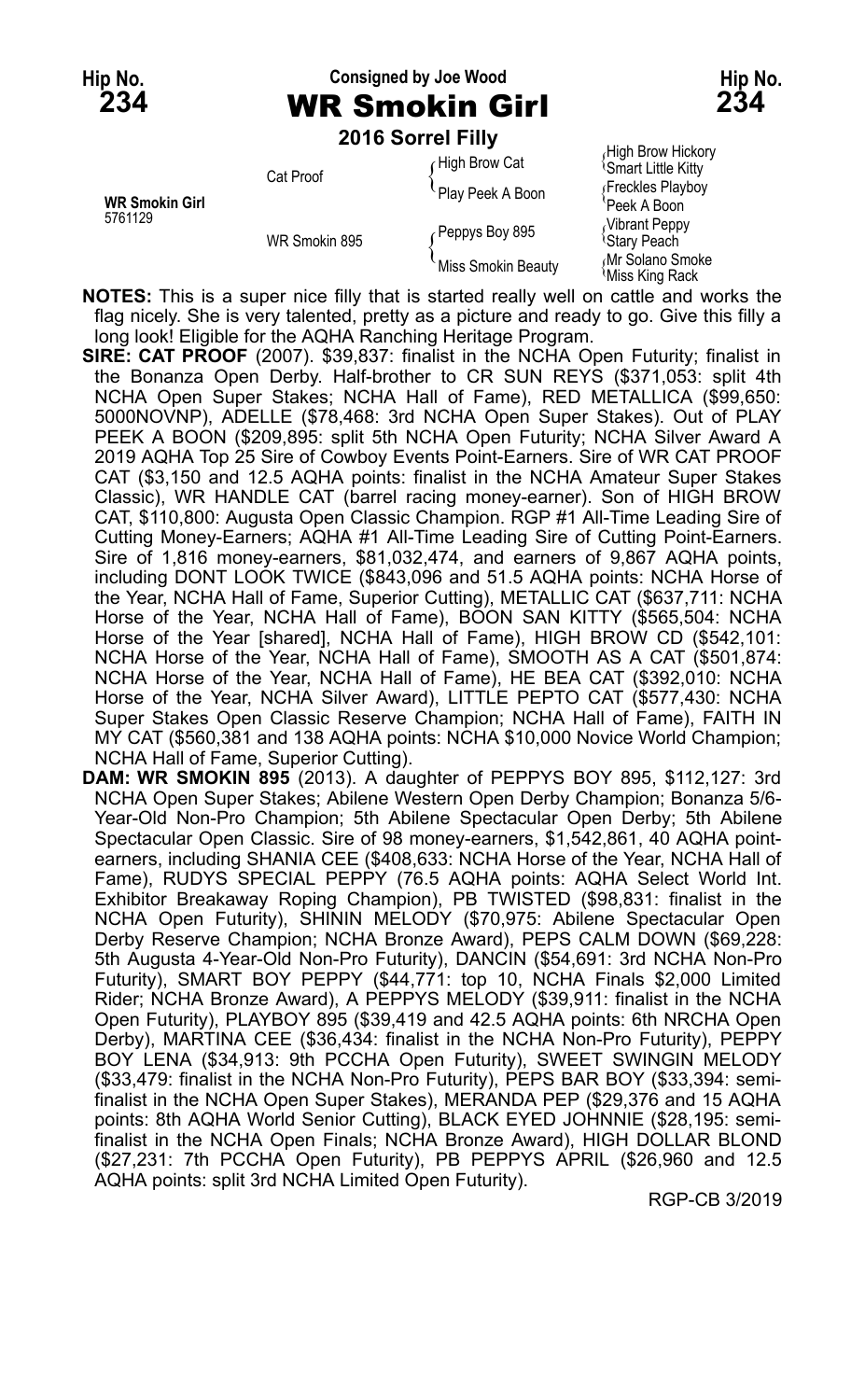# Hip No. **Consigned by Matador Cattle Co Hip No. Hip No. 235** MCC Glo Wrigly **235**

**March 28, 2018 Sorrel Filly**

Peptoboonsmal<br>Boonlight Dancer {Little Dancer Lena Wrigly **Music Community Community Clittle Dancer Lena**<br>MCC Glo Wrigly **MCC Glo Wrigly**<br>Trulena Deville Trulena Deville 5880788 Boon San Teen { Boon San Teen { Boon San Lena { Boon San Lena { Record 3 Glo Lady Boon San Lena { King Glo 2 Glo Lady Boon San Lena { King Glo 2 Glo Lady Boon San Lena } { So Lady Wolf { King Glo 2 Glo Lady Wolf }

 $\mathrm{^4}$ Kim Mac 71

**NOTES:** This nice filly is halter broke. She can go in any direction. Eligible for the AQHA Ranching Heritage Program.

**SIRE: WRIGLY** (2008). Sire of MCC WRIGLYS CAT (\$3,825: Caprock 3-Year-Old Ranch Horse Open Futurity Reserve Champion), MCC KATS WRIGLY (20 AQHA points: Open Perf. ROM, AQHA World Senior Barrel Racing Level 2 qualifier). Son of BOONLIGHT DANCER, \$136,253: NRCHA Open Futurity Champion; split 5th NCHA Open Derby; 3rd Santa Ynez RCH Snaffle Bit Futurity Open. Sire of 213 money-earners, \$2,262,372, and earners of 1,382 AQHA points, including THIRD CUTTING (\$545,146: NCHA Open Super Stakes Champion; NCHA Hall of Fame), HARD EIGHT BBQ (\$100,054: 4th NCHA Limited Non-Pro Futurity), STRAY KATZ (\$89,792: 6th NCHA Open Futurity), SCARLET CATDANCER (\$78,722: finalist in the NCHA Amateur Futurity), SHADY BOONLIGHT (\$55,598: 5th Tunica Cutting 4- Year-Old Open Futurity), DANCIN ANGEL (\$33,638: NRCHA World Bridle Novice Non-Pro Rider Reserve Champion), NABISCO ROAN (\$92,292 and 29.5 AQHA points: AQHA Reserve World Champion Senior Working Cow Horse twice), LIL BREAK DANCER 004 (\$49,149: split 5th Brazos Bash Open Cutting Futurity), RAY J BOONLIGHT (\$48,707 and 54 AQHA points: finalist in the NRCHA Open Futurity), ACRES OF BOONLIGHT (\$45,051: split 3rd Music City Open Cutting Futurity), BOONLIGHTS MERADA (\$36,624: split 7th South Point Open Cutting Futurity), MISSIN BOONLIGHT (\$35,304: South Point Open Cutting Futurity Champion), PEPTO PLAYIN FROSTY (\$34,683: top 10 NCHA Non-Pro Futurity), BADDABING BADDABOON (\$32,486 and 36.5 AQHA points: All Florida RCHA Fall Sizzler Bridle Spectacular Non-Pro Champion), BOONLIGHT ANGEL (\$29,974: 4th Congress Open Cutting Futurity).

**DAM: GLO LADY BOON** (2002). Half-sister to CALICOS LADY WOLF (P) (APHA World Breakaway Roping Amateur Reserve Champion). A daughter of BOON SAN TEEN; sire of MCC HANK SAN TEEN (\$1,474). Son of BOON SAN LENA, \$121,922: NCHA Open World Champion; NCHA Open World Champion Stallion twice; 4th NCHA Open Finals; split 3rd NCHA 6-Year-Old Challenge Open; finalist in the Abilene Western Cutting Open Classic. Sire of 22 money-earners and earners of 1,034 AQHA points, including BOON BROW SAN (\$10,993 and 434.5 AQHA points: AQHA World Amateur Team Penning Champion; Superior Team Penning), MEGA BUCKS BOON (\$8,089 and 36.5 AQHA points: AQHA World Champion Junior Tie-Down Roping Champion), SAN LENA SIX (\$6,484 and 70.5 AQHA points: AQHA World Amateur Ranch Sorting Reserve Champion), PLAYBOYS BOON (40 AQHA points: AQHA High Point Select Amateur Training Level Dressage Champion), SAN LENA SIX (\$6,484 and 70.5 AQHA points: AQHA World Amateur Ranch Sorting Reserve Champion), SMART MAGNUM (233 AQHA points: 9th AQHA World Open Team Penning, Superior Team Penning), BOON SAN BONNIE (\$21,817: finalist in the NCHA Open Super Stakes), BOON SAN ANNIE (\$12,262: 3rd Congress Spring Cutting Spectacular 5/6-Year-Old Amateur), SMART LITTLE SWEN (100.5 AQHA points: 3rd Florida Snowbird Slide Reining Junior Youth, Superior Reining), BOON GUNNER (\$6,012: 4th Oklahoma Early Bird Cutting Classic Non-Pro).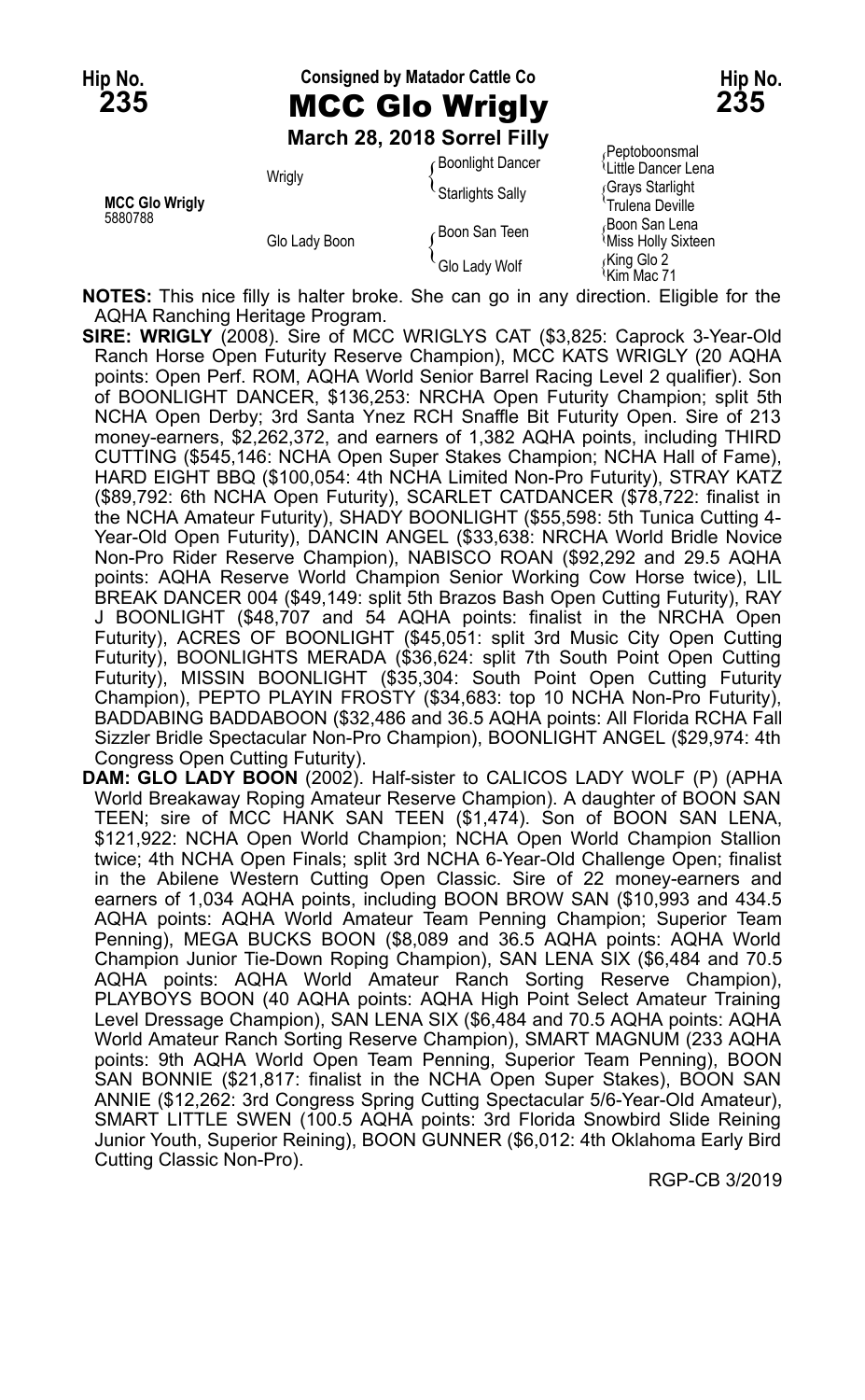#### **Hip No. Consigned by R.T. Stuart Ranch LLC Hip No.**

**236** Seven S Summerstyle **236**

**April 6, 2017 Sorrel Filly**

|                                | ANIII VILUTI JULIUI IIIV |                      |                                               |
|--------------------------------|--------------------------|----------------------|-----------------------------------------------|
| Seven S Summerstyle<br>5832581 | Mr Playinstylish         | Playin Stylish       | Docs Stylish Oak<br>Playboys Mom              |
|                                |                          | `Tari Chick Gav      | Doc Tari<br>'Chickasha Gay                    |
|                                | Seven S Indiansummer     | Hickorys Indian Pep  | Doc's Hickory<br><sup>l</sup> La Peppy Petite |
|                                |                          | Seven S Docs Cowgirl | Genuine Doc<br><sup>l</sup> Seven S Margarita |

**NOTES:** This is a pretty filly that should make a cow horse or SHOT prospect. She has had 30 rides. Nominated to the AQHA Ranching Heritage Program.

**SIRE: MR PLAYINSTYLISH** (2005). \$145,551 and 30.5 AQHA points: AQHA World Champion Junior Working Cow Horse; NRCHA World Open Bridle Champion; split 8th NRCHA Open Futurity; 4th NRCHA World's Greatest Horseman with Robbie Boyce; Idaho RCHA Open Futurity Co-Reserve Champion. Half-brother to SON OFA SLICK CHICK (\$71,801: Augusta 4-Year-Old Open Futurity Reserve Champion). Out of TARI CHICK GAY (\$229,213: top 10 NCHA Open Super Stakes; NCHA Platinum Award A 2018 RGP #2 Leading Sire of Ranch Horse Money-Earners; 2019 RGP Top 5 Leading Sire of Ranch Horse Money-Earners; 2018 RGP Top 25 Sire of RCH & Ranch Riding Money-Earners; 2019 AQHA Top 25 Sire of Ranch Horse Point-Earners. Sire of 33 money-earners, 22 AQHA point-earners, including HONDO PLAYINSTYLISH (\$10,330 and 64 AQHA points: AQHA World Versatility Ranch Horse Ranch Trail Division Limited Amateur Reserve Champion), MR STYLISH CAT (\$95,247 and 40.5 AQHA points: 3rd NRCHA Open Futurity), MO STYLE (\$69,663 and 14.5 AQHA points: NRCHA Int. Open Futurity Champion), PLAYIN MOTOWN (\$21,717 and 67.5 AQHA points: AQHA High Point Versatility Ranch Horse All-Around Limited Youth Champion), HONDO PLAYINSTYLISH (\$10,330 and 64 AQHA points: AQHA World Versatility Ranch Horse Ranch Trail Division Limited Amateur Reserve Champion), MR FLETCH CAT (\$37,444: Northwest RCHA Summer Showdown Open Derby Champion), PLAYIN WITH MONTY (\$26,923: NCHA Amateur Futurity Reserve Champion), ILL BE STYLISH (\$24,486: South Dakota RCHA Road to Reno Open Futurity Champion).

**DAM: SEVEN S INDIANSUMMER** (2010). An AQHA point-earner: Southwest RCHA Rode to Reno Int. Open Futurity Reserve Champion; 4th Southwest RCHA Rode to Reno Futurity Open; Southwest RCHA Rode to Reno Limited Open Futurity Reserve Champion. Full sister to SEVEN S APRIL FOOL (\$9,025 and 41.5 AQHA points: 3rd AQHA World Senior Heading). Half-sister to SEVEN S PEPPYDOC (AQHA point-earner; NRHA money-earner), and a daughter of HICKORYS INDIAN PEP, \$131,647: Bonanza 5/6-Year-Old Non-Pro Champion; split 3rd NCHA Non-Pro Derby; split 5th Abilene Spectacular 5/6-Year-Old Open; 3rd Steamboat Springs Cutting Classic Non-Pro; 6th Polo Ranch Cutting Non-Pro Classic. Sire of 122 money-earners, \$2,642,505, 41 AQHA point-earners, including JOYS INDIAN PEP (\$127,244: finalist in the NCHA Non-Pro Futurity), HES A SMOKIN INDIAN (\$122,121 and 35.5 AQHA points: NRCHA World Bridle Non-Pro Champion), SWOOPN INDIAN (\$112,373: NCHA Eastern Nationals \$3,000 Novice Reserve Champion), HICKORYS INDIAN MACY (\$105,149: NCHA Eastern Nationals Non-Pro Champion), HIP PLAYBOY (\$134,759: NCHA Junior Youth Co-World Champion), PHAROAH AND JAMES (\$191,158: AQHA World Champion Junior Cutting Horse), DMAC WISE GUY (\$96,891 and 37 AQHA points: AQHA World Champion Junior Cutting Horse), HIP ADDAMS (\$87,894: 4th NRCHA Open Futurity), POW WOW PEP (\$77,056: NCHA Non-Pro Classic/Challenge Reserve Champion), HICKORYS ROSALENA (\$69,481: split 3rd PCCHA Fall Open Futurity), PEYOTEE (\$67,955: Arbuckle Mtn. 4-Year-Old Open Futurity Champion), JESSE WOODSON JAMES (\$62,485: top 10, NCHA Non-Pro Derby).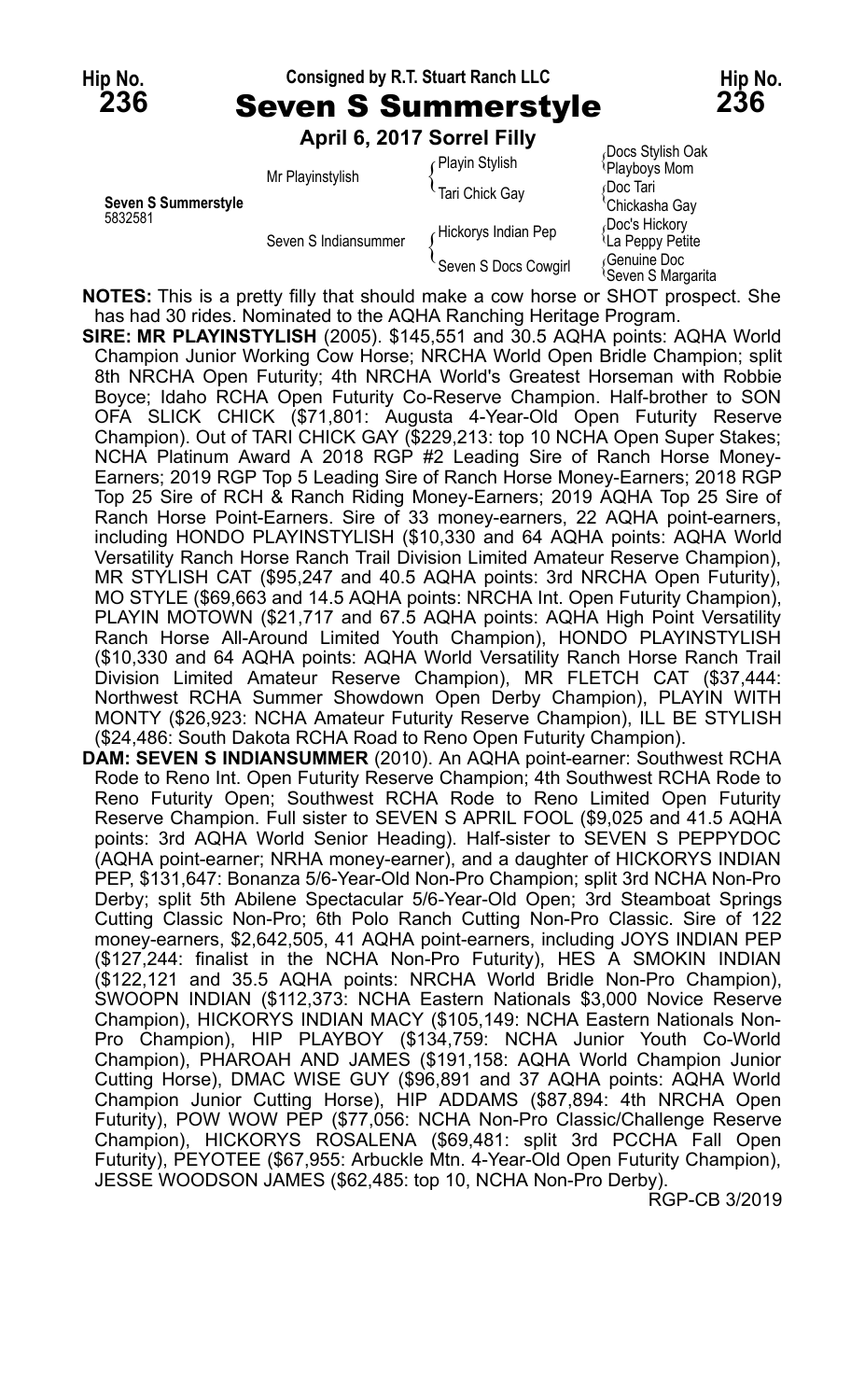# **Hip No. Consigned by Joe Wood Hip No.**

**April 22, 2017 Bay Colt**

 $\int$  High Brow Cat  $\int$ <sup>High</sup> Brow Hickory Smart Little Kitty Cat Proof **Cat Proof Cat Proof Cat Proof Play Peek A Boon** *Play Peek A Boon Play Peek A Boon* 5835580 **Peppy San Badger Paddys Irish Whiskey**<br>
WR Miss Paddy **Paddys Irish Whiskey**<br>
Miss Pavo Degree *(Peppys Pavo Miss Nifty Alejo*<br>
Miss Nifty Alejo

**NOTES:** This is a super nice 2 yr old stallion. He can go in any direction in the performance world. Take a good look at him! Eligible for the AQHA Ranching Heritage Program.

**SIRE: CAT PROOF** (2007). \$39,837: finalist in the NCHA Open Futurity; finalist in the Bonanza Open Derby. Half-brother to CR SUN REYS (\$371,053: split 4th NCHA Open Super Stakes; NCHA Hall of Fame), RED METALLICA (\$99,650: 5000NOVNP), ADELLE (\$78,468: 3rd NCHA Open Super Stakes). Out of PLAY PEEK A BOON (\$209,895: split 5th NCHA Open Futurity; NCHA Silver Award A 2019 AQHA Top 25 Sire of Cowboy Events Point-Earners. Sire of WR CAT PROOF CAT (\$3,150 and 12.5 AQHA points: finalist in the NCHA Amateur Super Stakes Classic), WR HANDLE CAT (barrel racing money-earner). Son of HIGH BROW CAT, \$110,800: Augusta Open Classic Champion. RGP #1 All-Time Leading Sire of Cutting Money-Earners; AQHA #1 All-Time Leading Sire of Cutting Point-Earners. Sire of 1,816 money-earners, \$81,032,474, and earners of 9,867 AQHA points, including DONT LOOK TWICE (\$843,096 and 51.5 AQHA points: NCHA Horse of the Year, NCHA Hall of Fame, Superior Cutting), METALLIC CAT (\$637,711: NCHA Horse of the Year, NCHA Hall of Fame), BOON SAN KITTY (\$565,504: NCHA Horse of the Year [shared], NCHA Hall of Fame), HIGH BROW CD (\$542,101: NCHA Horse of the Year, NCHA Hall of Fame), SMOOTH AS A CAT (\$501,874: NCHA Horse of the Year, NCHA Hall of Fame), HE BEA CAT (\$392,010: NCHA Horse of the Year, NCHA Silver Award), LITTLE PEPTO CAT (\$577,430: NCHA Super Stakes Open Classic Reserve Champion; NCHA Hall of Fame), FAITH IN MY CAT (\$560,381 and 138 AQHA points: NCHA \$10,000 Novice World Champion; NCHA Hall of Fame, Superior Cutting).

**DAM: WR MISS PADDY** (2003). A daughter of PADDYS IRISH WHISKEY, \$12,149: 3rd NCHA Amateur Classic/Challenge: 7th Steamboat Springs Cutting 4-Year-Old Open; semi-finalist in the NCHA Open Derby; finalist in the Augusta Non-Pro Classic. AQHA #2 All-Time Leading Sire of Ranch Horse Point-Earners; an RGP Top 10 All-Time Sire of Ranch Horse Money-Earners; an RGP Top 25 All-Time Sire of Ranch Riding Money-Earners; an AQHA Top 25 All-Time Sire of RCH Point-Earners. Sire of 176 money-earners, \$1,552,188, and earners of 4,828 AQHA points, including SUM IRISH RUM (\$147,211 and 111.5 AQHA points: 3rd NRCHA Open Futurity), THORN DOC WHISKEY (\$125,307: split 6th NCHA Non-Pro Super Stakes), IRISH WHISKEY SUGAR (\$109,114: 3rd Canada Lammles Cutting Classic Non-Pro), IRISH WHISKEY MIX (\$104,092 and 1,667 AQHA points: AQHA World Champion Senior Tie-Down Roping Horse, AQHA Amateur Performance Champion), SHANACHIE (\$11,088 and 97.5 AQHA points: AQHA World Junior Ranch Riding Champion), KMZ IRISH COWBOY (\$29,210 and 239 AQHA points: AQHA World Versatility Ranch Horse Overall Youth Reserve Champion; Superior Amateur Heeling), DT WHISKEY SHINE (\$7,012 and 54 AQHA points: AQHYA World Working Cow Horse Level 3 Reserve Champion), IRISH A SHINE (\$66,854 and 337 AQHA points: AQHA Select World Reining Champion; Superior Amateur Working Cow Horse), QUIXOTE LENA PEPPY (\$58,076: split top 10, NCHA Open Classic/Challenge), SLR WON SMART WOLF (\$72,915: NRCHA Open Two-Rein World Champion).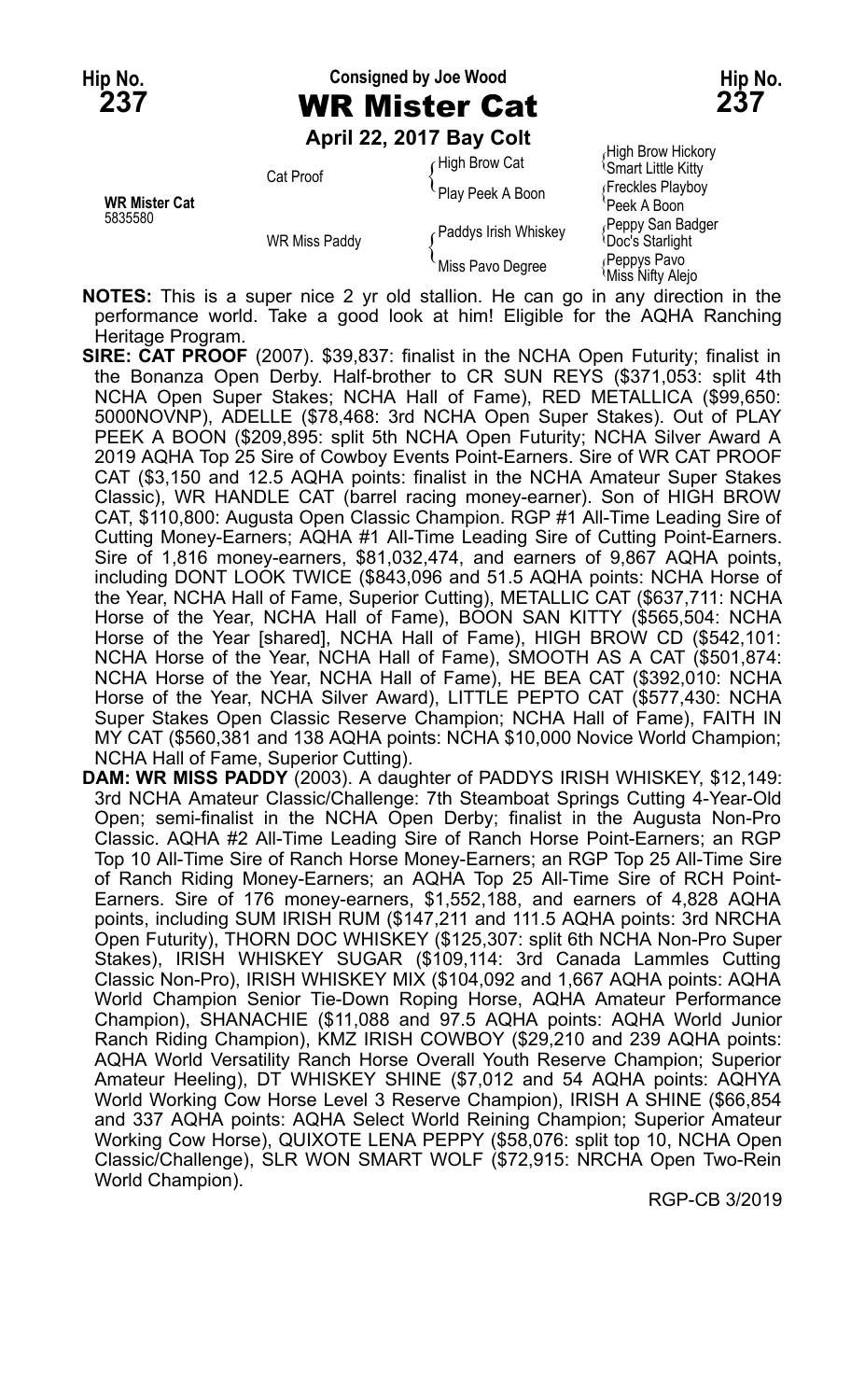#### Hip No. **Consigned by Matador Cattle Co Hip No. Hip No. 238** Josephs Lucky Star **238**

**2001 Buckskin Mare**

| Josephs Lucky Star<br>4150840 | Josephs Gold     | <b>Black Chick Gold</b> | Black Chick 89،<br>Miss Eagle 95 68 |                              |
|-------------------------------|------------------|-------------------------|-------------------------------------|------------------------------|
|                               |                  | Becaco Manor Joe        | ∩Bluewood                           |                              |
|                               | Lucky Lenas Star |                         | 'Becaco Lady 1                      |                              |
|                               |                  | ∤Lenas Star             | ،Gold Lena                          |                              |
|                               |                  |                         | <sup>≀</sup> Lee's Girl             |                              |
|                               |                  |                         | Slide N Track                       | Poco Holey Doc<br>Bucky Rena |
|                               |                  |                         |                                     |                              |

**NOTES:** Enrolled in the AQHA Ranching Heritage Program. **Sells BRED in 2018 to WRIGLY.**

**SIRE: JOSEPHS GOLD** (1994). RHAA money-earner. Sire of 10 money-earners, including JOSEPHS CATCHUM ALL (\$16,377 and 136 AQHA points: AQHA World Versatility Ranch Horse Trail Champion twice, Superior Versatility Ranch Horse), MISS SEVEN TWO SEVEN (\$3,120 and 112 AQHA points: Caprock 3-Year-Old Ranch Horse Open Futurity Reserve Champion; Superior Heading), MISS MAGGIES JOSEPH (\$7,887 and 21 AQHA points: Caprock 3-Year-Old Open Ranch Horse Futurity Champion), SHEZA RED GOLD (\$3,943: Caprock 3-Year-Old Ranch Horse Open Futurity Reserve Champion), SNIPPYS JOSEPH (RHAA \$1,881), JOSEPHS YELLOW CHICK (RHAA Cowboy Horse of The Year), DOLLY JOS SHADOW (4th Caprock 3-Year-Old Open Ranch Horse Futurity), JOSEPHS PRETTY (4th Caprock 3-Year-Old Open Ranch Horse Futurity), JOSEPHS LUCKY PENNY (RHAA money-earner), JOSEPHS TWISTIN GIN (SHOT Stockhorse Bryan Ranch Trail Non-Pro Reserve Champion), JOSEPH MAKE A MARK (top 10 SHOT Stockhorse Year-End All-Around Junior Open), FOUR JO TIP (3rd FQHR Roundup & Review All-Age Handy Ranch Horse Amateur), FOUR JO GIN (American Ranch Horse Assoc. World All-Age Open Heading Champion). Son of BLACK CHICK GOLD; sire of 14 money-earners, including PEGS JESSE (98.5 AQHA points: AQHA High Point International Youth Reining twice, Superior Youth Reining), OLENAWOOD GALS CROW (BFA World Barrel Racing 2D Senior Youth Reserve Champion), JILLS PEG ONEILL (69 AQHA points: 5th AQHA High Point Senior Working Cow Horse Open).

**DAM: LUCKY LENAS STAR** (1992). Dam of CROWS LENA LUCK (RHAA \$2,476), JOSEPHS LUCKY PENNY (RHAA money-earner). Full sister to SLIP SLIDEN (\$3,606: 9th Kansas Open Cutting Futurity). A daughter of LENAS STAR, \$102,961 and 33.5 AQHA points: PCCHA 5-Year-Old Open Classic Champion; PCCHA Reno Challenge Open Champion; Fort Worth Stock Show NCHA Open Champion; Denver National Stock Show NCHA Open Co-Champion; Denver National Stock Show NCHA Open Reserve Champion twice. Sire of 57 money-earners, 11 AQHA point-earners, including LENAS FLIT STAR (\$180,513: NCHA Non-Pro Super Stakes Reserve Champion; NCHA Bronze Award), BE READY PLEASE (\$109,635: 4th PCCHA Non-Pro Derby), IMA LENA STAR (\$41,840: split 9th PCCHA Non-Pro Futurity), LENAS HOLLYWOOD STAR (\$41,577: 4th Glen Rose Cutting Non-Pro Derby), PEPPY LENAS STAR (\$40,094: 7th NCHA Open Futurity), JILLS LONE STAR (\$33,377: Polo Ranch Cutting 4-Year-Old Non-Pro Derby Champion), OH SOLENA (\$32,185: finalist in the NCHA Open Classic/Challenge), ROCKY MOUNTAIN LENA (\$30,631: Wyoming Cutting 4-Year-Old Open Champion; NCHA Bronze Award), LENAS STAR GONA SHIN (\$23,591: Bluebonnet Cutting Stakes Open Derby Champion), COW COW BOGIE (\$18,718: finalist in the NCHA Non-Pro Derby), LENAS PONCHO STAR (\$16,238: finalist in the Abilene Western Open Cutting Futurity), LENAS SUPER STAR (\$14,407: split 4th El Cid Open Cutting Futurity), ROCKY MOUNTAIN STAR (\$13,062: semi-finalist in the NCHA Open Futurity), GENULENA (\$12,532: 6th ACHA World \$3,000 Limited Horse).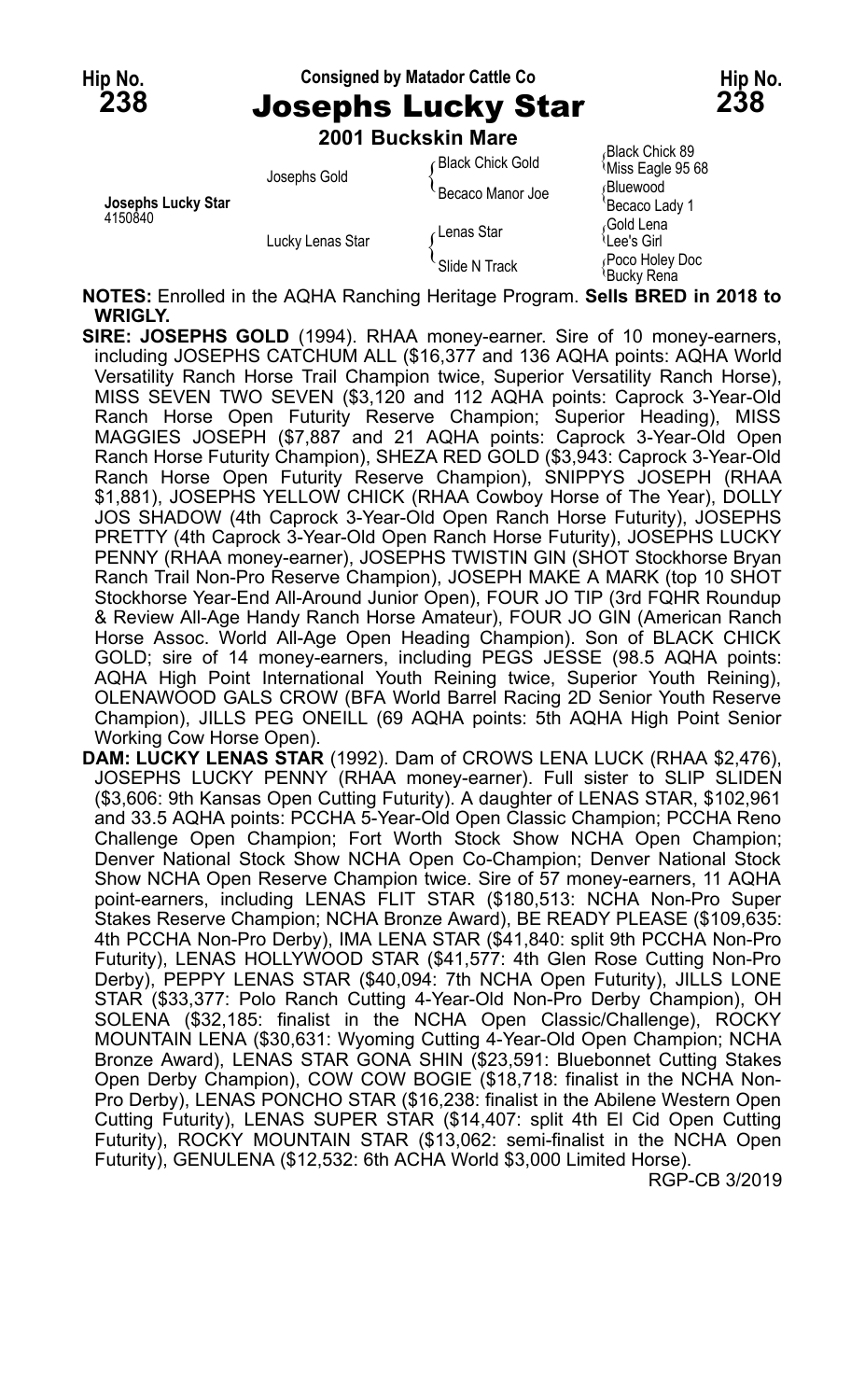#### **Hip No. Consigned by R.T. Stuart Ranch LLC Hip No. 239** Seven S Hard Cash **239**

**March 24, 2017 Bay Filly**

|                              | ---------------------<br>Hickory Holly Time | One Time Pepto<br>Hickorys Holly Cee | Peptoboonsmal<br><sup>1</sup> One Time Soon<br>Doc's Hickory |
|------------------------------|---------------------------------------------|--------------------------------------|--------------------------------------------------------------|
| Seven S Hard Cash<br>5832587 | Seven S Real Cash                           | Real Gun                             | 'Miss Cee Nita<br>Playgun<br>Miss War Chips                  |
|                              |                                             | Oleana Cash                          | Miss N Cash<br><sup>1</sup> Cinderella Olear                 |
|                              |                                             |                                      |                                                              |

**Seven S Hard Cash** Miss Cee Nita Cinderella Oleana

**NOTES:** This bay filly will have speed and talent, and could go several directions. She has had about 30 rides. Nominated to the AQHA Ranching Heritage Program. **SIRE: HICKORY HOLLY TIME** (2010). \$231,025 and 73.5 AQHA points: NRCHA World Open Hackamore Champion; NRCHA World's Greatest Horseman Champion with Kelby Phillips; NRCHA Open Derby Champion; NRCHA Int. Open Futurity Champion; AQHA Reserve High Point Junior Working Cow Horse; Superior Working Cow Horse. Half-brother to ARC CATMANDO (\$103,770: NCHA \$50,000 Amateur Co-World Champion), ARC HOLLYS CHICADEE (\$65,263: NRCHA Non-Pro Derby Champion). Out of HICKORYS HOLLY CEE (\$161,422 and 108.5 AQHA points: River Front NRCHA Open Derby Champion). Sire of JULE OF A TIME (\$26,000 and 10 AQHA points: Reno Snaffle Bit RCH Int. Open Futurity Champion). Son of ONE TIME PEPTO, \$331,097: NCHA Open Super Stakes Champion. An RGP Top 5 All-Time Leading Sire of RCH Money-Earners; an AQHA Top 5 All-Time Leading Sire of RCH Point-Earners; 2018 & 2019 RGP Top 10 Sire of Ranch Horse Money-Earners. Sire of 652 money-earners, \$16,129,229, and earners of 4,120 AQHA points, including ONE TIME ROYALTY (\$447,543: NCHA Open Futurity Champion; NCHA Hall of Fame), ONE TIME CHOICE (\$289,296: NCHA World Champion Mare twice; NCHA Hall of Fame), TWISTFUL THINKING (\$280,813: NCHA Super Stakes Non-Pro Classic Co-Reserve Champion), BLUE ONE TIME (\$252,869: split top 10, NCHA Open Futurity), TIME TO HANGEM (\$248,281: split 4th NCHA Open Futurity; NCHA Bronze Award), LITTLE MISS ONE TIME (\$245,413: 3rd NCHA Finals Non-Pro).

**DAM: SEVEN S REAL CASH** (2006). Half-sister to SMART MONEY TELESIS (\$14,195: Northwest Non-Pro Cutting Futurity Champion), SEVEN S LENA CASH (\$5,207: finalist in the NRCHA Limited Open Futurity), LENAS BOONLIGHT (\$4,274: NCHA Area 25 \$10,000 Amateur Reserve Champion), ROOSTERS LILLY (\$3,075: Utah RCHA Fall Open Futurity Champion), TELESIS CASH O LENA (split 5th Northwest Cutting Limited Non-Pro Futurity). A daughter of REAL GUN, \$48,149 and 472.5 AQHA points: AQHA World Show Superhorse; AQHA Reserve World Champion Senior Working Cow Horse; NRCHA World Limited Open Bridle Champion; 4th AQHA High Point Senior Open Tie-Down Roping; 4th NRCHA World's Greatest Horseman with Chris Littlefield; AQHA Performance Champion; Superior Tie-Down Roping; Superior Heading; Superior Heeling. Sire of 41 moneyearners and earners of 2,488 AQHA points, including SEVEN S TOO COLD (\$31,904 and 598 AQHA points: AQHA World Champion Amateur Heeling Horse, Superior Heading), REAL GUNS SWEETIE (\$21,288 and 146.5 AQHA points: AQHA World Champion Junior Heading Horse, Superior Heading), VVF PLAYS WITH GUNS (\$3,700 and 242 AQHA points: AQHA High Point Tie-Down Roping Champion; Superior Tie-Down Roping), SMOKIN REAL GUN (\$9,062 and 166 AQHA points: AQHA Reserve World Champion Junior Tie-Down Roping Horse, Superior Heading), BAR M REAL SUGAR (\$12,069 and 251.5 AQHA points: 3rd AQHA World Junior Heeling, Superior Heading), SEVEN S HOLY Roller (\$11,870 and 136.5 AQHA points: Battle in the Saddle ARHFA Sweepstakes Open Heeling Reserve Champion; Superior Heeling).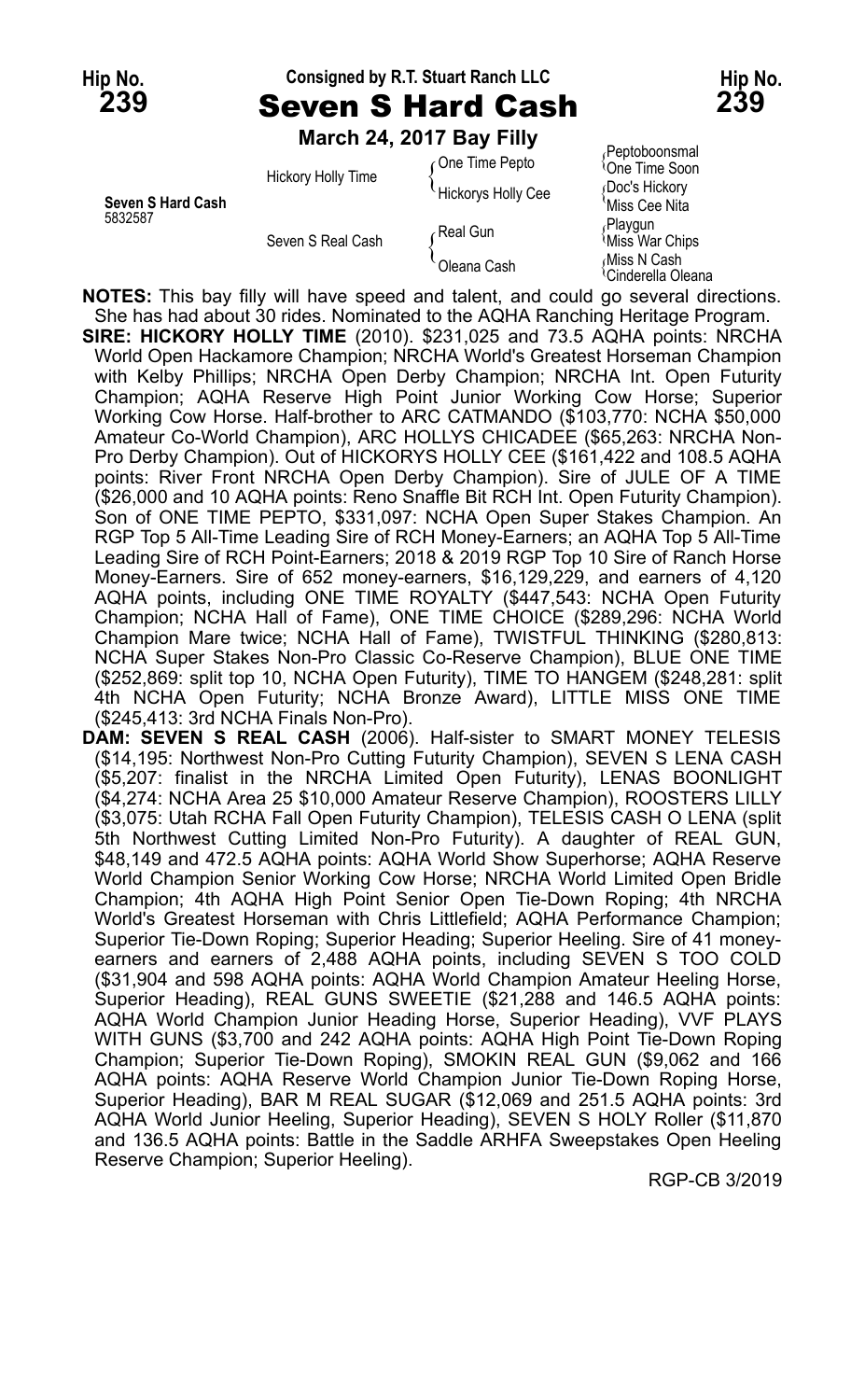**Hip No. Consigned by Joe Wood Hip No. 240** WR Paddy Cake **240**

**2014 Bay Mare**

| <b>WR Paddy Cake</b><br>5625171 | Paddys Irish Whiskey | Peppy San Badger<br>Doc's Starlight | Mr San Peppy<br><sup>l</sup> Sugar Badger<br>≀Doc Bar<br>Tasa Tivio |
|---------------------------------|----------------------|-------------------------------------|---------------------------------------------------------------------|
|                                 | Celia Cat            | WR This Cats Smart                  | High Brow Cat<br><sup>1</sup> The Smart Look                        |
|                                 |                      | Masita Oak                          | <sub>≀</sub> Smokum Oak<br><sup>t</sup> Fresno Poco Masita          |

**NOTES:** This mare is broke to ride. Eligible for the AQHA Ranching Heritage Program. **Sells pasture BRED from March 1, 2019 to April 20, 2019 to CAT PROOF.**

- **SIRE: PADDYS IRISH WHISKEY** (1991). \$12,149: 3rd NCHA Amateur Classic/Challenge: 7th Steamboat Springs Cutting 4-Year-Old Open; semi-finalist in the NCHA Open Derby; finalist in the Augusta Non-Pro Classic. Full brother to BUNNYS STARLIGHT (\$65,449: split 3rd NCHA Open Super Stakes). Out of DOC'S STARLIGHT (\$134,442 and 60 AQHA points: NCHA World Champion Mare; NCHA Hall of Fame, Superior Cutting AQHA #2 All-Time Leading Sire of Ranch Horse Point-Earners; an RGP Top 10 All-Time Sire of Ranch Horse Money-Earners; an RGP Top 25 All-Time Sire of Ranch Riding Money-Earners; an AQHA Top 25 All-Time Sire of RCH Point-Earners. Sire of 176 money-earners, \$1,552,188, and earners of 4,828 AQHA points, including SUM IRISH RUM (\$147,211 and 111.5 AQHA points: 3rd NRCHA Open Futurity), THORN DOC WHISKEY (\$125,307: split 6th NCHA Non-Pro Super Stakes), IRISH WHISKEY SUGAR (\$109,114: 3rd Canada Lammles Cutting Classic Non-Pro), IRISH WHISKEY MIX (\$104,092 and 1,667 AQHA points: AQHA World Champion Senior Tie-Down Roping Horse, AQHA Amateur Performance Champion), SHANACHIE (\$11,088 and 97.5 AQHA points: AQHA World Junior Ranch Riding Champion), KMZ IRISH COWBOY (\$29,210 and 239 AQHA points: AQHA World Versatility Ranch Horse Overall Youth Reserve Champion; Superior Amateur Heeling), DT WHISKEY SHINE (\$7,012 and 54 AQHA points: AQHYA World Working Cow Horse Level 3 Reserve Champion), IRISH A SHINE (\$66,854 and 337 AQHA points: AQHA Select World Reining Champion; Superior Amateur Working Cow Horse).
- **DAM: CELIA CAT** (2008). Dam of WR CAT PROOF CAT (\$3,150 and 12.5 AQHA points: finalist in the NCHA Amateur Super Stakes Classic; 8th AQHA World Team Penning Open). Half-sister to MASITAS LITTLE OAK (\$29,824: finalist in the PCCHA Fall Open Futurity), SOMEBODYS SMART OAK (\$21,425: split 3rd PCCHA Open Futurity). A daughter of WR THIS CATS SMART, \$236,514: 3rd NCHA Super Stakes Open Classic. RGP #1 All-Time Leading Sire of Ranch Horse Money-Earners; an RGP Top 5 All-Time Leading Sire of RCH Money-Earners. Sire of 559 money-earners, \$11,977,460, and earners of 2,638 AQHA points, including TELES BOUT THIS CAT (\$230,047: NCHA Non-Pro Horse of the Year), VELVETS REVOLVER (\$268,098: NCHA Non-Pro Super Stakes Co-Champion), EL GATO BONITO (\$183,485: NCHA \$15,000 Novice World Champion), THIS KATS KOOL (\$182,316: PCCHA Fall Open Futurity Co-Reserve Champion), TUCKERS SMART CAT (\$181,898: NRCHA World Open Hackamore Champion twice), CYNDI CAT (\$181,399: NCHA \$2,000 Limited Rider Co-World Champion twice; NCHA Gold Award), LOOKING FOR CAVIAR (\$167,216: Brazos Bash Open Derby Reserve Champion), WHAT DADDY DON KNOW (\$165,964: NCHA \$50,000 Amateur Co-Reserve World Champion), ONE GONE CAT (\$154,888: 4th NCHA Non-Pro Futurity), THIS CATS MAX (\$153,433: 3rd Wrangler Open Cutting Futurity; NCHA Bronze Award), SEE DA CAT (\$148,207: NCHA \$15,000 Amateur Co-World Champion), DMAC PICCOLO PETE (\$148,084: split 5th PCCHA Fall Open Futurity).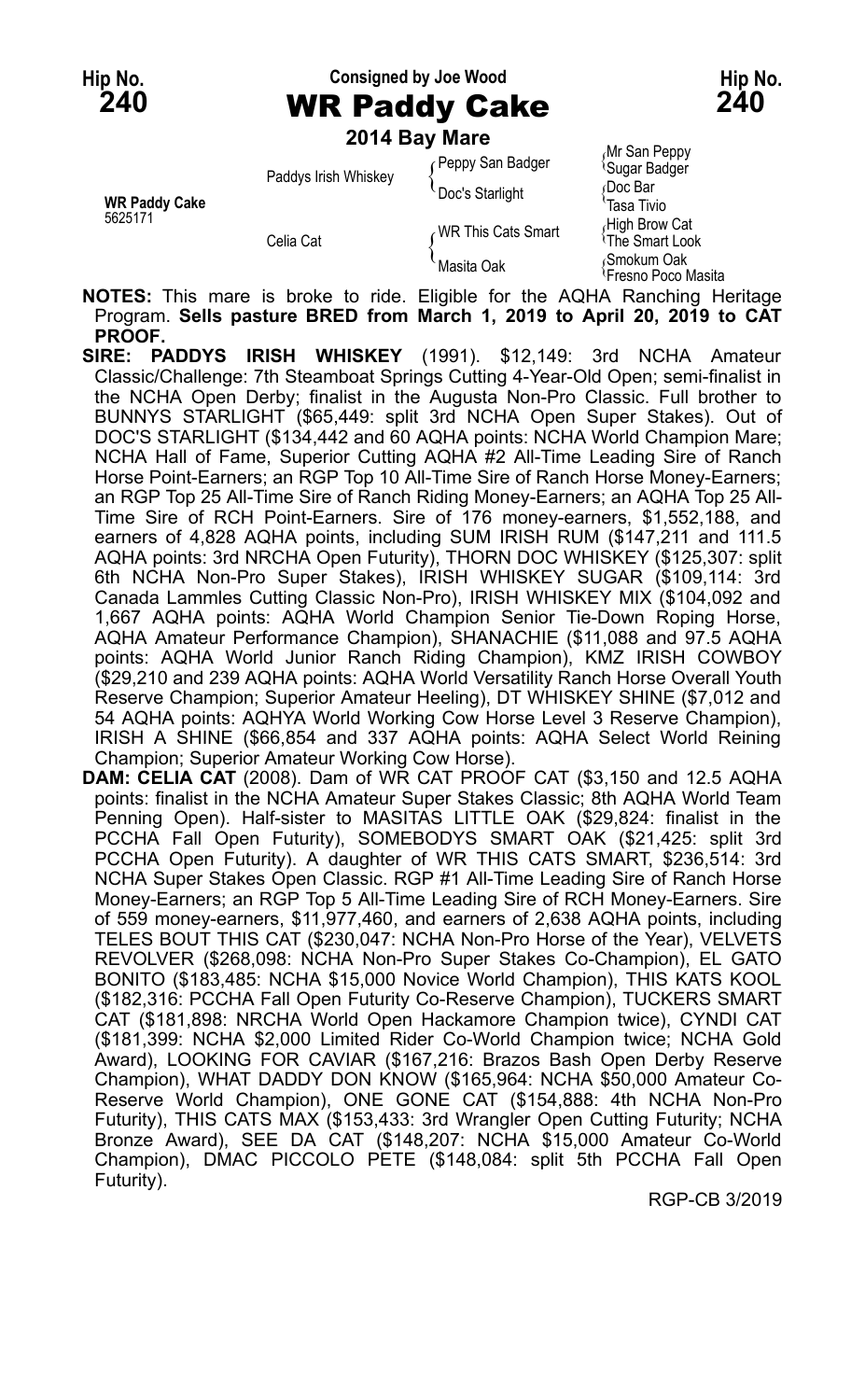## Hip No. **Consigned by Matador Cattle Co Hip No. Hip No. 241** MCC Peak Gold **241**

**April 4, 2018 Sorrel Filly**

|                                 | ANIII 4, ZVIV JULICI I IIIV | Snickelfritz Chex    |                                            |
|---------------------------------|-----------------------------|----------------------|--------------------------------------------|
|                                 | Four Peak 59                | ∠ Snickelfritz Flake | <sup>l</sup> Becker Duster 89              |
| <b>MCC Peak Gold</b><br>5880796 |                             | Peakes First Ike     | White Lighting Ike<br>Peakes First Cody    |
|                                 | Matadors Lost Gold          | TS Matadors Star     | Ten Snips<br><sup>1</sup> Crows Lucky Star |
|                                 |                             | Matadors Nifty Gal   | Bill Cogdell<br>ਪLost Echo Gal 85          |

**NOTES:** This filly has a lot of size and bone and is halter broke. Eligible for the AQHA Ranching Heritage Program.

**SIRE: FOUR PEAK 59** (2013). Haythorn Ranch Horse Futurity Halter Reserve Champion; 3rd Haythorn Ranch Horse Futurity Overall Open). Son of SNICKELFRITZ FLAKE; sire of 11 money-earners, including DRIFTWOOD DAN CHEX (AQHA point-earner), CATLINA SNICKELFRITZ (Haythorn Ranch Horse Futurity Conformation Champion), FLAKEOFPOSIONALLY (Haythorn Ranch Horse Futurity Horsemanship Reserve Champion), SLUSHES SNICKELFRITZ (Haythorn Ranch Horse Futurity Halter Reserve Champion), FF BLACK HANCOCK (Haythorn Ranch Horse Futurity Conformation Champion), FOUR 34 (Haythorn Ranch Horse Futurity Conformation Champion), FOUR MARS 13 (Haythorn Ranch Horse Futurity Roping Open Reserve Champion), FOUR PEAK 59 (Haythorn Ranch Horse Futurity Halter Reserve Champion), FOUR FLAKES AND GONE (Haythorn Ranch Horse Futurity Cow Work Open Reserve Champion), FF ROYAL BLACK (Haythorn Ranch Horse Futurity Cow Work Open Reserve Champion), FOUR WOOD 803 (Haythorn Ranch Horse Futurity Roping Open Co-Reserve Champion), WILCOX BLUE (3rd Haythorn Ranch Horse Futurity Halter Open), FOUR FLAKE GOLD (WRCA Ride For The BRAND Ranch Rodeo Top Horse Champion). Son of SNICKELFRITZ CHEX, and 121 AQHA points: 3rd AQHA World Senior Working Cow Horse Open; Superior Reining; Superior Western Pleasure. Sire of 24 moneyearners and earners of 1,345 AQHA points, including CHEX MY MOTION (\$5,101 and 278 AQHA points: 4th Congress Versatility Reining Open, Superior Youth Showmanship), CHEX ME TARDY (\$3,764 and 125 AQHA points: 3rd Blue Ridge QHA 3-Year-Old Open Western Pleasure, Superior Western Pleasure), JUANNA CHEX (87.5 AQHA points: \$2,902, Superior Western Pleasure), BLACK TUX (36 AQHA points), QUINCY CHEX (38.5 AQHA points), TWO D CHEX (58 AQHA points: Youth 191.5PTS; POINTS).

**DAM: MATADORS LOST GOLD** (2009). Half-sister to MCC BIG GUN (23 AQHA points: 4th SHOT Stockhorse Abilene Texas All-Around Open), MCC HANK SAN TEEN (\$1,474). MS MATADOR HICKORY (top 10 Ranch CHA Top top 10 Junior Horse Open). A daughter of TS MATADORS STAR, an AQHA point-earner: 4th Fort Worth Stock Show AQHA Versatility Ranch Horse Open. Son of TEN SNIPS, RHAA money-earner. sire of 6 money-earners, including BRASADA BUCK (\$3,099: finalist in the NRCHA Int. Open Futurity), TS GOLD EAGLE (AQHA point-earner), IMA TEN SNIPS (RHAA money-earner), TEN SNIPS CJ (RHAA money-earner), BECACO TEN SNIPS (American Ranch Horse Assoc. World All-Age Open Heading Reserve Champion), KERSTINS BIG SISTER (4th Lucky Dog Barrel Racing Texarkana Arkansas March Jackpot Youth 2D class), TS MISS FOUR ZERO (6th Ranch CHA Top top 10 Open), TS RED GIN (Ranch CHA Finals All-Age Youth Champion). He is by TEN O SEA, Southwest RCHA Futurity Senior Ranch Horse Champion; RHAA National Finals Superhorse Reserve Champion. RGP #2 All-Time Leading Sire of Ranch Horse Money-Earners; an RGP Top 25 All-Time Sire of Ranch Riding Money-Earners. Sire of 17 money-earners, including PETS TEN (AQHA/PRCA Team Roping Heeling Horse of The Year Champion twice).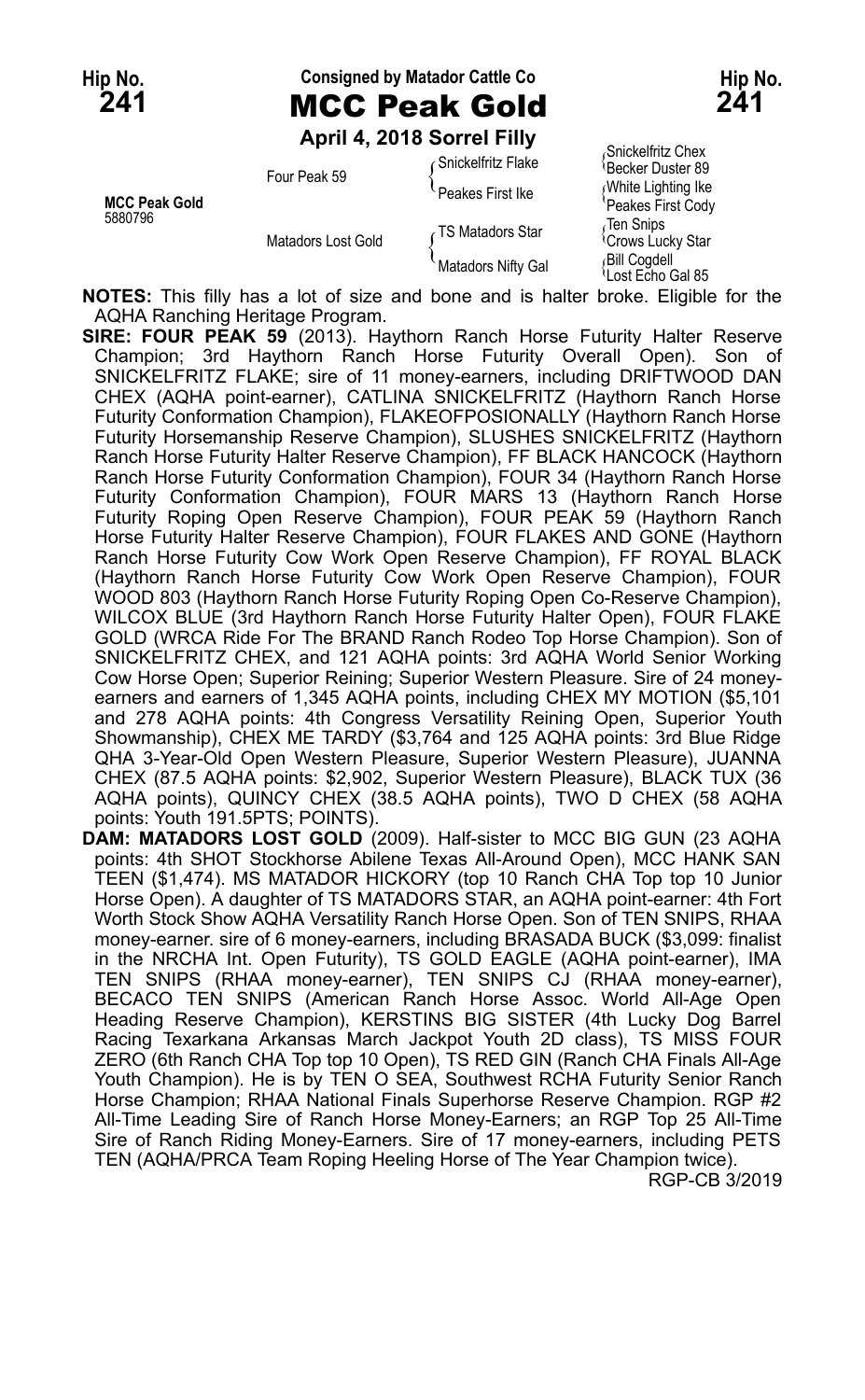**Hip No. Consigned by R.T. Stuart Ranch LLC Hip No. 242** Seven S Big Iron **242**

|                             |                        | 2015 Bay Gelding |                                                      |
|-----------------------------|------------------------|------------------|------------------------------------------------------|
|                             |                        | High Brow Cat    | High Brow Hickory<br><sup>1</sup> Smart Little Kitty |
| Seven S Big Iron<br>5691330 | <b>Purrfect Timing</b> | One Time Soon    | Smart Little Lena<br>Uno Princess                    |
|                             | Seven S High Style     | ∠Real Gun        | Playgun<br>Miss War Chips                            |
|                             |                        | Tachitas Last    | Peppy San Badger<br>Tachita Tercera                  |

**NOTES:** "Diablo" is gentle and easy to be around. He has been used in the pasture for general ranch work and has had calves drug on him as well. Nominated to the AQHA Ranching Heritage Program.

**SIRE: PURRFECT TIMING** (2006). NCHA \$5,308 and an AQHA point-earner Halfbrother to ONE TIME PEPTO (\$331,097: NCHA Open Super Stakes Champion), HIGHBROW TIME (\$223,375: PCCHA Fall 4-Year-Old Open Stakes Champion), FAITH N RISK (\$211,645: split 6th NCHA Super Stakes Open Classic; NCHA Silver Award), METALLIC WARRIOR (\$136,923: finalist in the NCHA Open Futurity), PEPTOTIME (\$127,721: finalist in the NCHA Open Futurity), SMOOTH VERY SMOOTH (\$68,163: NCHA Super Stakes Non-Pro Classic Co-Reserve Champion), BIG TIME PEPTO (\$56,623: Breeders Inv. Limited Open Derby Champion), BIG TIME ROOSTER (\$55,080 and 19 AQHA points: finalist in the NRHA Open Futurity). A 2019 RGP Top 25 Sire of Ranch Horse Money-Earners. Sire of PURRFECT BOOTS (\$9,061: 3rd NRCHA \$7,500 Limited Open Futurity), KILL N TYME (RHAA money-earner), ALEJO TIME (WRCA WAURIKA Ranch Rodeo Top Horse Champion), PURRFECT STEPS (4th SHOT Stockhorse World All-Around Junior Horse Open). Son of HIGH BROW CAT, \$110,800: Augusta Open Classic Champion. RGP #1 All-Time Leading Sire of Cutting Money-Earners; AQHA #1 All-Time Leading Sire of Cutting Point-Earners. Sire of 1,816 money-earners, \$81,034,874, and earners of 9,867 AQHA points, including DONT LOOK TWICE (\$843,096 and 51.5 AQHA points: NCHA Horse of the Year, NCHA Hall of Fame, Superior Cutting), METALLIC CAT (\$637,711: NCHA Horse of the Year, NCHA Hall of Fame), BOON SAN KITTY (\$565,504: NCHA Horse of the Year [shared], NCHA Hall of Fame).

**DAM: SEVEN S HIGH STYLE** (2007). Half-sister to TACHITAS CAT (\$309,643: NCHA Open World Champion Gelding 3 times; NCHA Platinum Award), ROSEBUDS (\$3,562 and 24.5 AQHA points: top 10 San Lucas RCH Classic Futurity Open), CS LET IT HAPPEN (finalist Southern Open Cutting Futurity). A daughter of REAL GUN, \$48,149 and 472.5 AQHA points: AQHA World Show Superhorse; AQHA Reserve World Champion Senior Working Cow Horse; NRCHA World Limited Open Bridle Champion; 4th AQHA High Point Senior Open Tie-Down Roping; 4th NRCHA World's Greatest Horseman with Chris Littlefield; AQHA Performance Champion; Superior Tie-Down Roping; Superior Heading; Superior Heeling. Sire of 41 money-earners and earners of 2,488 AQHA points, including SEVEN S TOO COLD (\$31,904 and 598 AQHA points: AQHA World Champion Amateur Heeling Horse, Superior Heading), REAL GUNS SWEETIE (\$21,288 and 146.5 AQHA points: AQHA World Champion Junior Heading Horse, Superior Heading), VVF PLAYS WITH GUNS (\$3,700 and 242 AQHA points: AQHA High Point Tie-Down Roping Champion; Superior Tie-Down Roping), SMOKIN REAL GUN (\$9,062 and 166 AQHA points: AQHA Reserve World Champion Junior Tie-Down Roping Horse, Superior Heading), BAR M REAL SUGAR (\$12,069 and 251.5 AQHA points: 3rd AQHA World Junior Heeling, Superior Heading), SEVEN S HOLY Roller (\$11,870 and 136.5 AQHA points: Battle in the Saddle ARHFA Sweepstakes Open Heeling Reserve Champion; Superior Heeling), SEVEN S MISS DAISY (69 AQHA points: \$1,459, Superior Heeling, AQHA World Junior Heeling qualifier), BAR M REAL THING (\$7,834 and 133.5 AQHA points: 3rd AQHA World Amateur Heeling).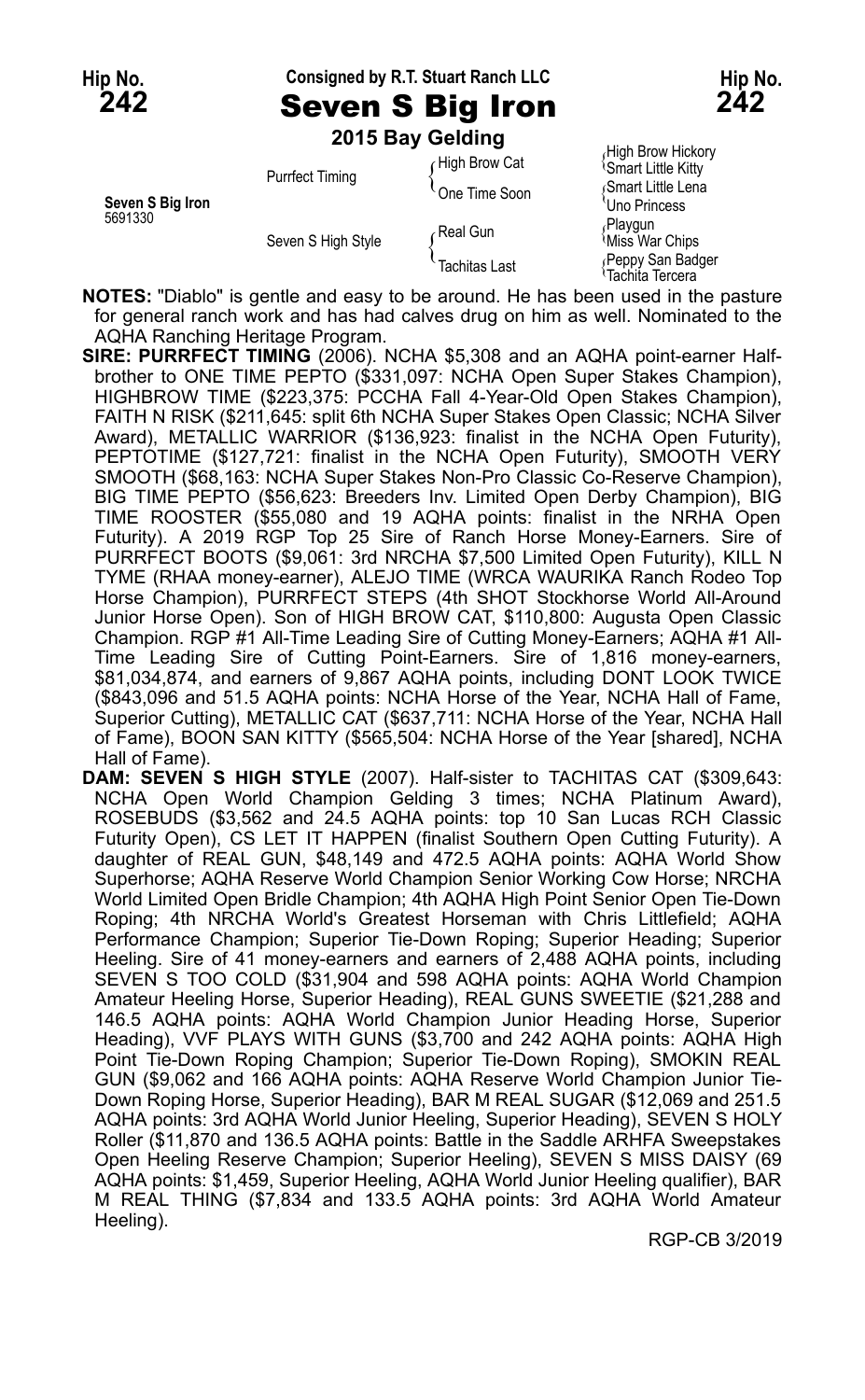# **Hip No. Consigned by Joe Wood Hip No. 243** WR Kitty Comfort **243**

**April 15, 2017 Brown Filly**

|                                    |                            | ADIII 13, ZU IZ DIUWII FIIIV | High Brow Hickory                                     |
|------------------------------------|----------------------------|------------------------------|-------------------------------------------------------|
| <b>WR Kitty Comfort</b><br>5835579 | Cat Proof                  | High Brow Cat                | <b>Smart Little Kitty</b>                             |
|                                    |                            | Play Peek A Boon             | Freckles Playboy<br>Peek A Boon                       |
|                                    | <b>WR Southern Comfort</b> | Paddys Irish Whiskey         | Peppy San Badger<br><b>Doc's Starlight</b>            |
|                                    |                            | Katies Smooth Rocks          | <b>Eddies Smooth Heart</b><br><b>Miss Speedy Rock</b> |

**NOTES:** This beautiful filly is eye catching with top performance breeding. Take a good look here! Eligible for the AQHA Ranching Heritage Program.

**SIRE: CAT PROOF** (2007). \$39,837: finalist in the NCHA Open Futurity; finalist in the Bonanza Open Derby. Half-brother to CR SUN REYS (\$371,053: split 4th NCHA Open Super Stakes; NCHA Hall of Fame), RED METALLICA (\$99,650: 5000NOVNP), ADELLE (\$78,468: 3rd NCHA Open Super Stakes). Out of PLAY PEEK A BOON (\$209,895: split 5th NCHA Open Futurity; NCHA Silver Award A 2019 AQHA Top 25 Sire of Cowboy Events Point-Earners. Sire of WR CAT PROOF CAT (\$3,150 and 12.5 AQHA points: finalist in the NCHA Amateur Super Stakes Classic), WR HANDLE CAT (barrel racing money-earner). Son of HIGH BROW CAT, \$110,800: Augusta Open Classic Champion. RGP #1 All-Time Leading Sire of Cutting Money-Earners; AQHA #1 All-Time Leading Sire of Cutting Point-Earners. Sire of 1,816 money-earners, \$81,032,474, and earners of 9,867 AQHA points, including DONT LOOK TWICE (\$843,096 and 51.5 AQHA points: NCHA Horse of the Year, NCHA Hall of Fame, Superior Cutting), METALLIC CAT (\$637,711: NCHA Horse of the Year, NCHA Hall of Fame), BOON SAN KITTY (\$565,504: NCHA Horse of the Year [shared], NCHA Hall of Fame), HIGH BROW CD (\$542,101: NCHA Horse of the Year, NCHA Hall of Fame), SMOOTH AS A CAT (\$501,874: NCHA Horse of the Year, NCHA Hall of Fame), HE BEA CAT (\$392,010: NCHA Horse of the Year, NCHA Silver Award), LITTLE PEPTO CAT (\$577,430: NCHA Super Stakes Open Classic Reserve Champion; NCHA Hall of Fame), FAITH IN MY CAT (\$560,381 and 138 AQHA points: NCHA \$10,000 Novice World Champion; NCHA Hall of Fame, Superior Cutting).

**DAM: WR SOUTHERN COMFORT** (2007). 31 AQHA points: Open Perf. ROM; AQHA World Junior Heeling qualifier. Full sister to WR SMOOTH WHISKEY (\$4,452 and 50.5 AQHA points: American Ranch Horse Assoc. World Amateur Heeling Champion). A daughter of PADDYS IRISH WHISKEY, \$12,149: 3rd NCHA Amateur Classic/Challenge: 7th Steamboat Springs Cutting 4-Year-Old Open; semifinalist in the NCHA Open Derby; finalist in the Augusta Non-Pro Classic. AQHA #2 All-Time Leading Sire of Ranch Horse Point-Earners; an RGP Top 10 All-Time Sire of Ranch Horse Money-Earners; an RGP Top 25 All-Time Sire of Ranch Riding Money-Earners; an AQHA Top 25 All-Time Sire of RCH Point-Earners. Sire of 176 money-earners, \$1,552,188, and earners of 4,828 AQHA points, including SUM IRISH RUM (\$147,211 and 111.5 AQHA points: 3rd NRCHA Open Futurity), THORN DOC WHISKEY (\$125,307: split 6th NCHA Non-Pro Super Stakes), IRISH WHISKEY SUGAR (\$109,114: 3rd Canada Lammles Cutting Classic Non-Pro), IRISH WHISKEY MIX (\$104,092 and 1,667 AQHA points: AQHA World Champion Senior Tie-Down Roping Horse, AQHA Amateur Performance Champion), SHANACHIE (\$11,088 and 97.5 AQHA points: AQHA World Junior Ranch Riding Champion), KMZ IRISH COWBOY (\$29,210 and 239 AQHA points: AQHA World Versatility Ranch Horse Overall Youth Reserve Champion; Superior Amateur Heeling), DT WHISKEY SHINE (\$7,012 and 54 AQHA points: AQHYA World Working Cow Horse Level 3 Reserve Champion), IRISH A SHINE (\$66,854 and 337 AQHA points: AQHA Select World Reining Champion; Superior Amateur Working Cow Horse), QUIXOTE LENA PEPPY (\$58,076: split top 10, NCHA Open Classic/Challenge).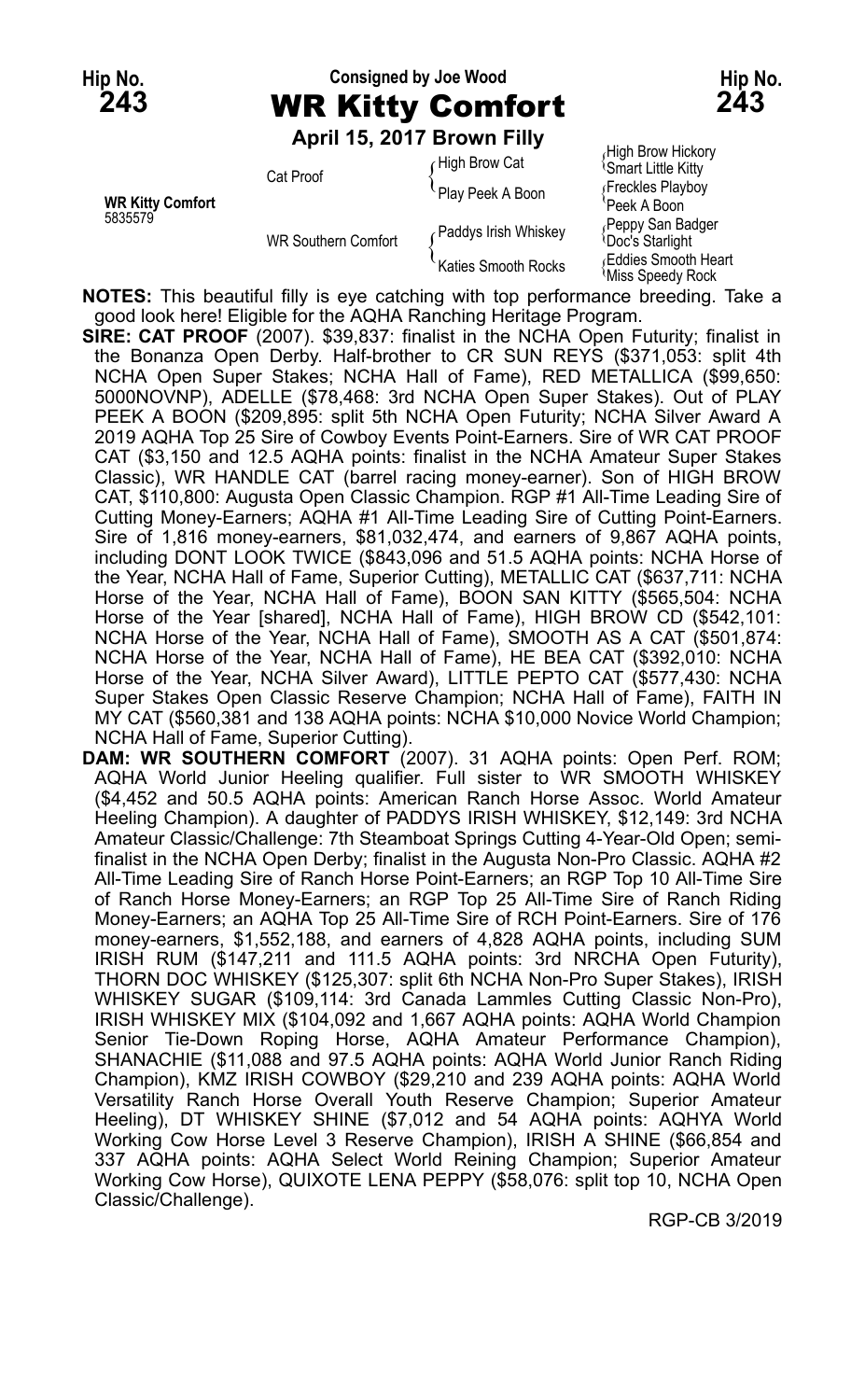# Hip No. **Consigned by Matador Cattle Co Hip No. Hip No.**

**244** CC Lena Keota **244 2011 Buckskin Mare**

|                                 | Seven S Keota        | <b>Shining Spark</b> | Genuine Doc،<br><sup>1</sup> Diamonds Sparkle |
|---------------------------------|----------------------|----------------------|-----------------------------------------------|
| <b>CC Lena Keota</b><br>5421900 |                      | Seven S Suzanna      | Son O Leo<br>Miss T Stuart                    |
|                                 | Aint No Denying Lena | ∕ Gallo Del Cielo    | Peppy San Badger<br><b>Doc's Starlight</b>    |
|                                 |                      | Lenas Cocktail       | Shorty Lena<br>Playboys Cocktail              |

∫Genuine Doc<br><sup>∖</sup>Diamonds Sparkle **Miss T Stuart** <sub>(</sub>Peppy San Badger<br><sup>(</sup>Doc's Starlight Playboys Cocktail

#### **NOTES: Sells BRED in 2018 to FOUR PEAK 59.**

**SIRE: SEVEN S KEOTA** (1998). Sire of 4 money-earners, including CC FRAULEIN (\$3,154: 4th Bonanza Derby \$50,000 Amateur), MY JANE (NCHA money-earner), R A B KEOTA ED (RHAA money-earner), LITTLE HICKERIA (Western Horseman Challenge Fast Five Tie-Down Roping Award Reserve Champion). Son of SHINING SPARK, \$62,674 and 17 AQHA points;AQHA World Champion Junior Reining Horse, AQHA World Champion Junior Reining Horse. RGP #1 All-Time Leading Sire of RCH Money-Earners; AQHA #1 All-Time Leading Sire of Cowboy Events & RCH Point-Earners; an AQHA Top 5 All-Time Leading Sire of Reining Point-Earners; an RGP Top 10 All-Time Sire of Reining Money-Earners. Sire of 710 money-earners, \$10,329,700, and earners of 36,849 AQHA points, including SHINING N SASSY (\$259,262: NRHA Open Futurity Champion), MISS REY O SHINE (\$159,715: 5th NRBC Open Derby), SMART SHINETTA (\$132,394: 4th NRCHA Open Futurity), SHINE LIKE HAIL (\$115,938 and 59 AQHA points: NRCHA Open Futurity Reserve Champion), SHINE ON LINE (\$111,525 and 44.5 AQHA points: 4th NRBC Open Derby), SHINERS NICKLE (\$107,339: NRCHA Open Futurity Co-Reserve Champion), JUST GOTTA SHINE (\$106,375 and 95.5 AQHA points: 5th AQHA High Point Amateur Performance Halter Stallions), SHINEY NU ANNIE (\$104,961: NRCHA Open Futurity Reserve Champion), SPARK N LOULENA (\$103,902: NRCHA World Open Hackamore Reserve Champion), SHINE BY THE BAY (\$178,699 and 516.5 AQHA points: AQHA World Show Reserve Superhorse, AQHA Performance Champion), BFR IGNITING SPARKS (\$127,221 and 672.5 AQHA points: AQHA World Show Superhorse, AQHA Performance Champion).

**DAM: AINT NO DENYING LENA** (1999). Half-sister to PEPONITA LENA FLO (\$3,485: Canadian Supreme Open to the World RCH Open Hackamore Reserve Champion), DUN ITS COCKTAIL (AQHA point-earner; NRHA money-earner), and a daughter of GALLO DEL CIELO, \$28,437: split 7th Chisholm Trail Open Derby; split 4th Steamboat Springs Cutting 4-Year-Old Open. An RGP Top 10 All-Time Sire of Ranch Riding & Reining Money-Earners; an AQHA Top 10 All-Time Sire of Reining & Ranch Riding Point-Earners; an AQHA Top 25 All-Time Sire of RCH & Cowboy Events Point-Earners; an RGP Top 25 All-Time Sire of RCH Money-Earners. Sire of 537 money-earners, \$6,293,344, and earners of 13,454 AQHA points, including THE WIZSTER (\$206,152: NRBC Open Derby Reserve Champion), LENA GALLO (\$178,598 and 60 AQHA points: NRBC Open Derby Co-Reserve Champion; Superior Reining), RICOCHET ROOSTER (\$148,708: NRHA Open Futurity Reserve Champion), ROOSTERS WRANGLER (\$125,869 and 62 AQHA points: NRHA Open Futurity Reserve Champion; Superior Reining), ROO STAR (\$163,280 and 537.5 AQHA points: AQHA World Show Superhorse, AQHA Performance Champion), CHIC N ROOST (\$171,317 and 85 AQHA points: NRHA Open World Champion; Superior Reining), TAKA TICKET (\$125,469 and 66 AQHA points: NRHA Int. Non-Pro World Champion), NORTHERN ENTERPRISE (\$91,423 and 35 AQHA points: NRHA Int. Open World Champion), CASHN ROOSTER (\$86,778: NRHA Non-Pro World Champion).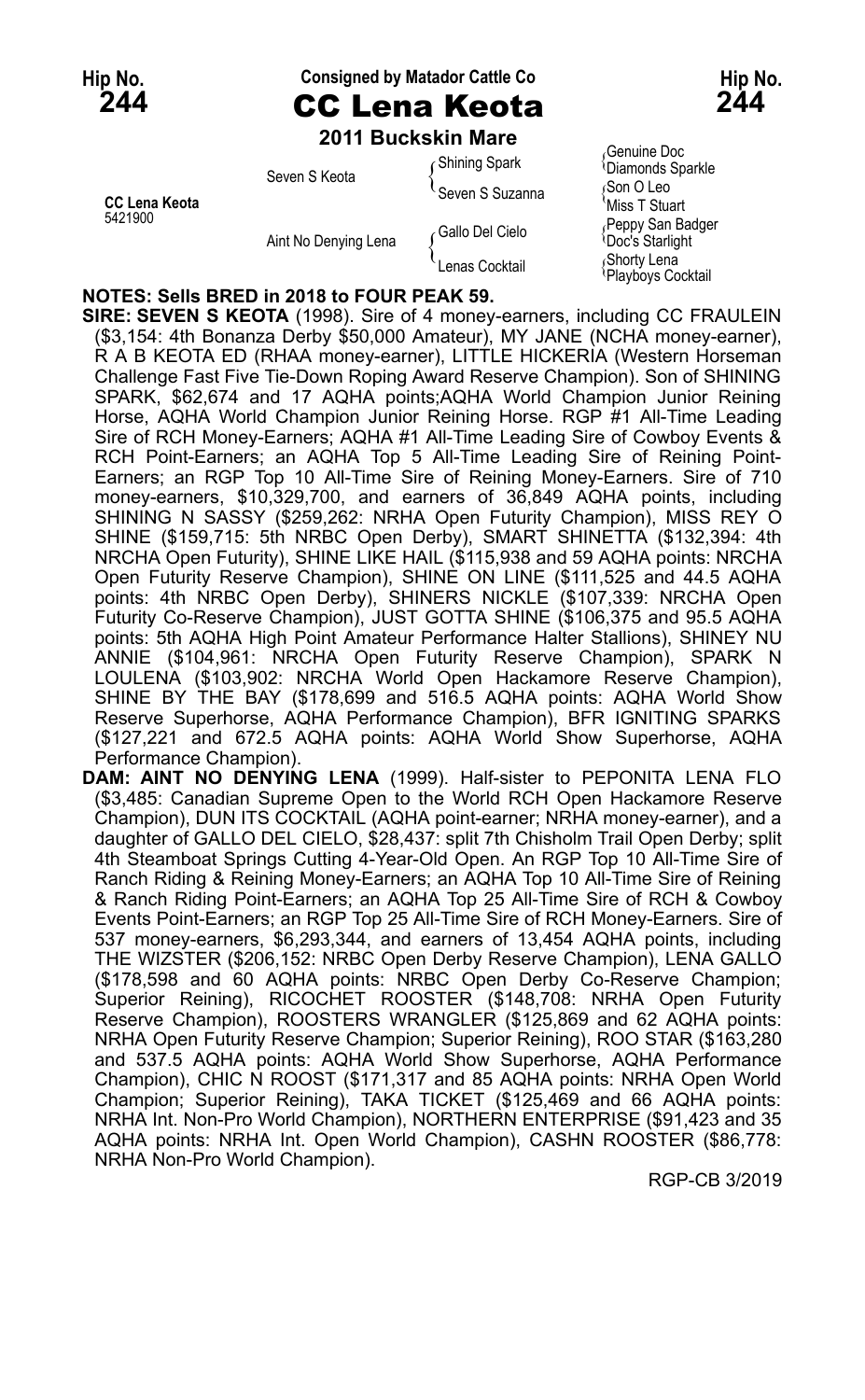### **Hip No. Consigned by Forst Ranch LLC Hip No. 245** French Bar Bee **245**

**May 3, 2017 Buckskin Filly**

| <b>French Bar Bee</b><br>5823387 | French Flit      | Frenchmans Guy<br>Iza Flit Bar | ،Sun Frost<br><sup>{</sup> Frenchman's Lady<br>√Flit Bar<br>Miss Showdown Lou   |
|----------------------------------|------------------|--------------------------------|---------------------------------------------------------------------------------|
|                                  | Miss Frost Drift | ∤Frost Flash<br>Drift Frost    | Frenchmans Guy<br>Busy Bar Bee SI 83<br>Diego Drift<br><sup>I</sup> Frost Drift |

**NOTES:** Barrel racers and team ropers take note. This is a big, stout, pretty filly with about 30 rides. Eligible for the AQHA Ranching Heritage Program.

**SIRE: FRENCH FLIT** (2001). Sire of 11 money-earners, including FRENCH FLIT TUFF GAL (AQHA point-earner: Denver National Stock Show Versatility Ranch Horse Overall Novice Amateur Champion), FRENCH FLIT TIS (AQHA pointearner), FRENCH FLIT SHOWDOWN (South Carolina Produce Kiser Classic Barrel Racing Open Derby 2D Champion), FRENCH CHILETA (Minnesota Barrel Racing Challenge Futurity Open 2D Reserve Champion), LIL SUE FLIT (5th Sundbys Barrel Racing Open 2D class), FRENCH MI WAY (finalist West Coast Barrel Racing Assoc. Finals Open 5D), ANNE FLIT (5th Old Fort Days Barrel Futurity Consolation Open 4D), FRENCH FLIT WONDER (3rd SWWA Barrel Racing Open 4D class), FRENCH FLIT DASH (South Carolina Produce B Tuff Jackpot Youth Champion), ONE FINE FRENCHMAN (6th No Bull Barrel Racing Lewisburg Open 3D), FRENCH SUNSOCKS (finalist Christmas Cash Barrel Racing Jackpot Open 4D), LAUGHING LADY FLIT (3rd High Island Arena November Barrel Racing Youth 2D). Son of FRENCHMANS GUY, barrel racing money-earner. The RGP #2 All-Time Leading Sire of Speed Event Point-Earners & Barrel Racing Money-Earners; an AQHA Top 25 All-Time Sire of Barrel Racing Point-Earners. Sire of 861 RGP money-earners, \$9,087,384, and earners of 2,138 AQHA points and \$5,326, including GUYS FRENCH JET (\$270,377: WPRA NFR Barrel Racing Average Reserve Champion).

**DAM: MISS FROST DRIFT** (2009). A daughter of FROST FLASH; sire of FROSTED REDWOOD (10.5 AQHA points: Open Perf. ROM, AQHA World Junior Heading Level 2 qualifier), FROST FLASH COLONEL (AQHA point-earner: barrel racing money-earner), FLASHING BAR BOY (Unplaced to 3), FLASH SUNSOCKS (finalist in the BBR World Barrel Racing Open 5D), FROST FLASH JET (5th Double F Arena Barrel Racing Derby Average Open 2D), MI FROST FLASH (5th Go For BROKE Barrel Racing Waterloo August Open 5D), FROST FLASH ANNA (5th EQUIPRIDE Spring Shoot-Out Barrel Racing NBHA Jackpot Open 4D class). Son of FRENCHMANS GUY, barrel racing money-earner. The RGP #2 All-Time Leading Sire of Speed Event Point-Earners & Barrel Racing Money-Earners; an AQHA Top 25 All-Time Sire of Barrel Racing Point-Earners. Sire of 861 RGP money-earners, \$9,087,384, and earners of 2,138 AQHA points and \$5,326, including GUYS FRENCH JET (\$270,377: WPRA NFR Barrel Racing Average Reserve Champion), GUYS SIX PACK TO GO (\$238,898: California Salinas Rodeo Barrel Champion), BRING IT ON GUYS (\$210,254: 3rd Old Fort Days Open Barrel Futurity), FRENCHMANS PERKS (\$204,095: 5th Lance Graves Pro Classic Barrel Racing Slot Open), SKY HIGH GUY (\$202,794: 5th Canadian National Finals Rodeo Barrel Racing), FRENCHMANS FUTURE (\$188,777: Lance Graves Pro Classic Barrel Racing Slot Open Reserve Champion), EASY FRENCH ALIBI (\$188,753: finalist in the BBR World Barrel Racing Open 1D), SX FRENCHMANS VANILA (\$164,221: Old Fort Days Barrel Racing Derby Champion), MORNING TRAFFIC (\$159,410: All American Rodeo Finals Barrel Champion), FRENCH FIRST WATCH (\$135,691: Reno Rodeo Barrel Champion), IMA SUPER FLY GUY (\$130,722: Diamonds N Dirt Open Barrel Futurity Champion).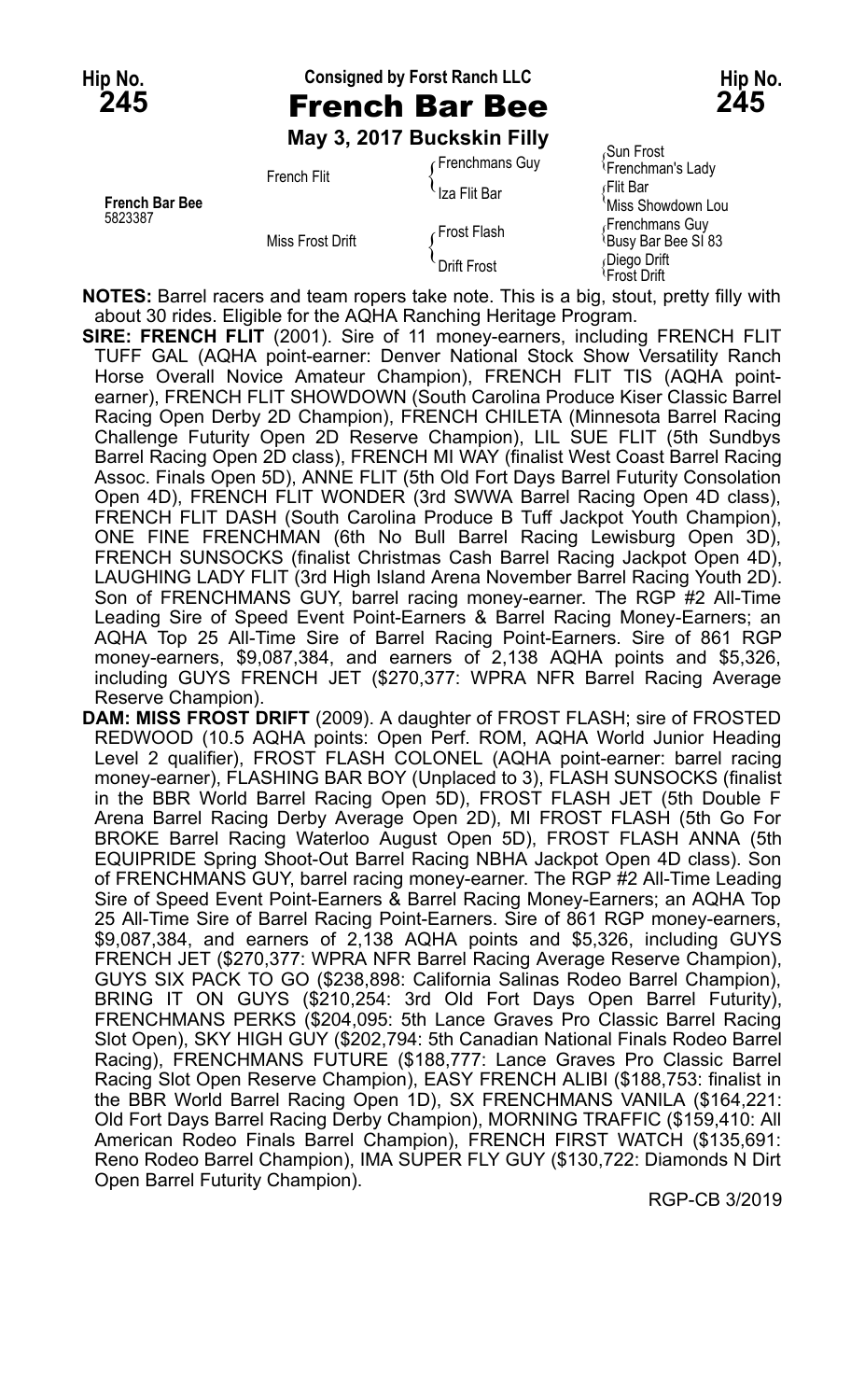# **Hip No. Consigned by Joe Wood Hip No. 246** WR Western Kat **246**

**April 10, 2017 Sorrel Filly**

| <b>WR Western Kat</b><br>5835578 | Cat Proof<br>Western Paddy Gal | High Brow Cat        | $\mu$ וועוטווי וועטוש וועוויון<br><b>Smart Little Kitty</b> |
|----------------------------------|--------------------------------|----------------------|-------------------------------------------------------------|
|                                  |                                | Play Peek A Boon     | Freckles Playboy<br>Peek A Boon                             |
|                                  |                                | Paddys Irish Whiskey | Peppy San Badger<br><b>Doc's Starlight</b>                  |
|                                  |                                | Western Lena         | Mr Sun O Lena<br><b>Miss Holly Tip</b>                      |

High Brow Hickory<br><sup>{</sup>Smart Little Kitty Ir Sun O Len<mark>a</mark><br>liss Holly Tip

**NOTES:** This beautiful filly can go in any performance direction. Look her over, she is really nice. Eligible for the AQHA Ranching Heritage Program.

**SIRE: CAT PROOF** (2007). \$39,837: finalist in the NCHA Open Futurity; finalist in the Bonanza Open Derby. Half-brother to CR SUN REYS (\$371,053: split 4th NCHA Open Super Stakes; NCHA Hall of Fame), RED METALLICA (\$99,650: 5000NOVNP), ADELLE (\$78,468: 3rd NCHA Open Super Stakes). Out of PLAY PEEK A BOON (\$209,895: split 5th NCHA Open Futurity; NCHA Silver Award A 2019 AQHA Top 25 Sire of Cowboy Events Point-Earners. Sire of WR CAT PROOF CAT (\$3,150 and 12.5 AQHA points: finalist in the NCHA Amateur Super Stakes Classic), WR HANDLE CAT (barrel racing money-earner). Son of HIGH BROW CAT, \$110,800: Augusta Open Classic Champion. RGP #1 All-Time Leading Sire of Cutting Money-Earners; AQHA #1 All-Time Leading Sire of Cutting Point-Earners. Sire of 1,816 money-earners, \$81,032,474, and earners of 9,867 AQHA points, including DONT LOOK TWICE (\$843,096 and 51.5 AQHA points: NCHA Horse of the Year, NCHA Hall of Fame, Superior Cutting), METALLIC CAT (\$637,711: NCHA Horse of the Year, NCHA Hall of Fame), BOON SAN KITTY (\$565,504: NCHA Horse of the Year [shared], NCHA Hall of Fame), HIGH BROW CD (\$542,101: NCHA Horse of the Year, NCHA Hall of Fame), SMOOTH AS A CAT (\$501,874: NCHA Horse of the Year, NCHA Hall of Fame), HE BEA CAT (\$392,010: NCHA Horse of the Year, NCHA Silver Award), LITTLE PEPTO CAT (\$577,430: NCHA Super Stakes Open Classic Reserve Champion; NCHA Hall of Fame), FAITH IN MY CAT (\$560,381 and 138 AQHA points: NCHA \$10,000 Novice World Champion; NCHA Hall of Fame, Superior Cutting).

**DAM: WESTERN PADDY GAL** (2007). An AQHA point-earner. Dam of WR PADDY CAT (AQHA point-earner). Half-sister to WESTERN SEQUEL (\$14,366 and 43.5 AQHA points: AQHA World Versatility Ranch Horse Ranch Cow Work Division Amateur Champion), and a daughter of PADDYS IRISH WHISKEY, \$12,149: 3rd NCHA Amateur Classic/Challenge: 7th Steamboat Springs Cutting 4-Year-Old Open; semi-finalist in the NCHA Open Derby; finalist in the Augusta Non-Pro Classic. AQHA #2 All-Time Leading Sire of Ranch Horse Point-Earners; an RGP Top 10 All-Time Sire of Ranch Horse Money-Earners; an RGP Top 25 All-Time Sire of Ranch Riding Money-Earners; an AQHA Top 25 All-Time Sire of RCH Point-Earners. Sire of 176 money-earners, \$1,552,188, and earners of 4,828 AQHA points, including SUM IRISH RUM (\$147,211 and 111.5 AQHA points: 3rd NRCHA Open Futurity), THORN DOC WHISKEY (\$125,307: split 6th NCHA Non-Pro Super Stakes), IRISH WHISKEY SUGAR (\$109,114: 3rd Canada Lammles Cutting Classic Non-Pro), IRISH WHISKEY MIX (\$104,092 and 1,667 AQHA points: AQHA World Champion Senior Tie-Down Roping Horse, AQHA Amateur Performance Champion), SHANACHIE (\$11,088 and 97.5 AQHA points: AQHA World Junior Ranch Riding Champion), KMZ IRISH COWBOY (\$29,210 and 239 AQHA points: AQHA World Versatility Ranch Horse Overall Youth Reserve Champion; Superior Amateur Heeling), DT WHISKEY SHINE (\$7,012 and 54 AQHA points: AQHYA World Working Cow Horse Level 3 Reserve Champion), IRISH A SHINE (\$66,854 and 337 AQHA points: AQHA Select World Reining Champion; Superior Amateur Working Cow Horse).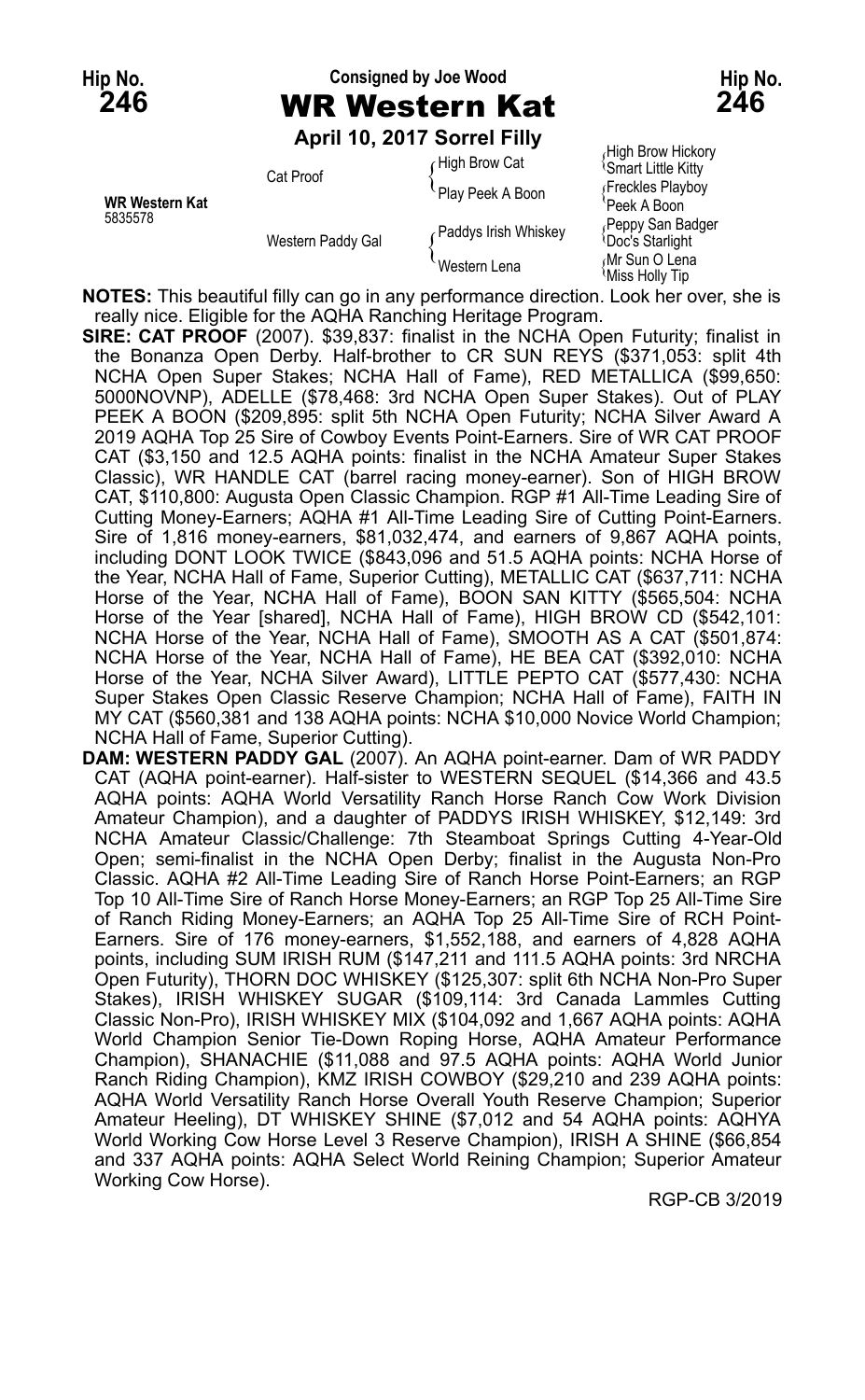## Hip No. **Consigned by Matador Cattle Co Hip No. Hip No. 247** MCC Wrigly Dee **247**

#### **April 1, 2018 Red Roan Gelding**

|                                  | April 1, 2010 Red Roall Geldfild |                         |                                       |
|----------------------------------|----------------------------------|-------------------------|---------------------------------------|
| <b>MCC Wrigly Dee</b><br>5880790 | Wrigly<br>Sdp Ruby Dee Tr        | <b>Boonlight Dancer</b> | √Peptoboonsmal<br>ਪLittle Dancer Lena |
|                                  |                                  | Starlights Sally        | Grays Starlight<br>Trulena Deville    |
|                                  |                                  | TR Dual Rey             | Dual Rev،<br>Peppys Misty Oaks        |
|                                  |                                  | Ruby Dee DNA            | ،CD Olena<br>Playboys Ruby            |

**NOTES:** This gelding is halter broke. All our WRIGLY foals have been good for ranch and showing. Eligible for the AQHA Ranching Heritage Program.

**SIRE: WRIGLY** (2008). Sire of MCC WRIGLYS CAT (\$3,825: Caprock 3-Year-Old Ranch Horse Open Futurity Reserve Champion), MCC KATS WRIGLY (20 AQHA points: Open Perf. ROM, AQHA World Senior Barrel Racing Level 2 qualifier). Son of BOONLIGHT DANCER, \$136,253: NRCHA Open Futurity Champion; split 5th NCHA Open Derby; 3rd Santa Ynez RCH Snaffle Bit Futurity Open. Sire of 213 money-earners, \$2,262,372, and earners of 1,382 AQHA points, including THIRD CUTTING (\$545,146: NCHA Open Super Stakes Champion; NCHA Hall of Fame), HARD EIGHT BBQ (\$100,054: 4th NCHA Limited Non-Pro Futurity), STRAY KATZ (\$89,792: 6th NCHA Open Futurity), SCARLET CATDANCER (\$78,722: finalist in the NCHA Amateur Futurity), SHADY BOONLIGHT (\$55,598: 5th Tunica Cutting 4- Year-Old Open Futurity), DANCIN ANGEL (\$33,638: NRCHA World Bridle Novice Non-Pro Rider Reserve Champion), NABISCO ROAN (\$92,292 and 29.5 AQHA points: AQHA Reserve World Champion Senior Working Cow Horse twice), LIL BREAK DANCER 004 (\$49,149: split 5th Brazos Bash Open Cutting Futurity), RAY J BOONLIGHT (\$48,707 and 54 AQHA points: finalist in the NRCHA Open Futurity), ACRES OF BOONLIGHT (\$45,051: split 3rd Music City Open Cutting Futurity), BOONLIGHTS MERADA (\$36,624: split 7th South Point Open Cutting Futurity), MISSIN BOONLIGHT (\$35,304: South Point Open Cutting Futurity Champion), PEPTO PLAYIN FROSTY (\$34,683: top 10 NCHA Non-Pro Futurity), BADDABING BADDABOON (\$32,486 and 36.5 AQHA points: All Florida RCHA Fall Sizzler Bridle Spectacular Non-Pro Champion), BOONLIGHT ANGEL (\$29,974: 4th Congress Open Cutting Futurity).

**DAM: SDP RUBY DEE TR** (2010). Half-sister to DEEFIANT CAT (\$33,967: split 4th NCHA Western Nationals \$2,000 Limited Rider), WOOD B A RUBY (\$19,930: West Texas Non-Pro Futurity Champion), SDP RUBY TURN AROUND (\$14,001: top 10 Idaho CHA Open Futurity), SDP DRIVEN DEE CAT (\$5,368: NCHA European Champ \$15,000 Amateur Champion), SDP DRIVING RUBY (\$4,953: semi-finalist in the NCHA Amateur Futurity), SDP SPATTIN CAT (AQHA point-earner: top 10 PCCHA Top top 10 Junior Youth), SDP RUBY BLUE SUE (AQHA point-earner: split 9th Oklahoma Early Bird Open Cutting Futurity), HOT DEE (money-earner Minnesota Open Barrel Futurity 2D). Out of RUBY DEE DNA (\$82,831: finalist in the NCHA Non-Pro Super Stakes). A daughter of TR DUAL REY, \$353,174: NCHA Open Super Stakes Reserve Champion; NCHA Open Derby Reserve Champion. An AQHA Top 25 All-Time Sire of Ranch Horse Point-Earners; 2018 RGP Top 25 Sire of RCH Money-Earners. Sire of 353 money-earners, \$4,961,133, and earners of 1,912 AQHA points, including AUSTIN REY (\$223,223: split top 10, NCHA Open Futurity), DARATRCOCOASPREVIEW (\$183,438: Australia NCHA Non-Pro Futurity Champion), INTENTION DEL REY (\$134,383: Brazos Bash Open Classic Reserve Champion; NCHA Silver Award), BOOT SCOOTIN TR (\$127,803: finalist in the NCHA Open Futurity), SDP MOMS TR (\$114,702: top 10, NCHA Open Classic/Challenge), PLAYIN T ETTA (\$110,692: Breeders Inv. Non-Pro Derby Co-Reserve Champion), SDP AL CAPOONE (\$109,985: top 10 NCHA Open Super Stakes).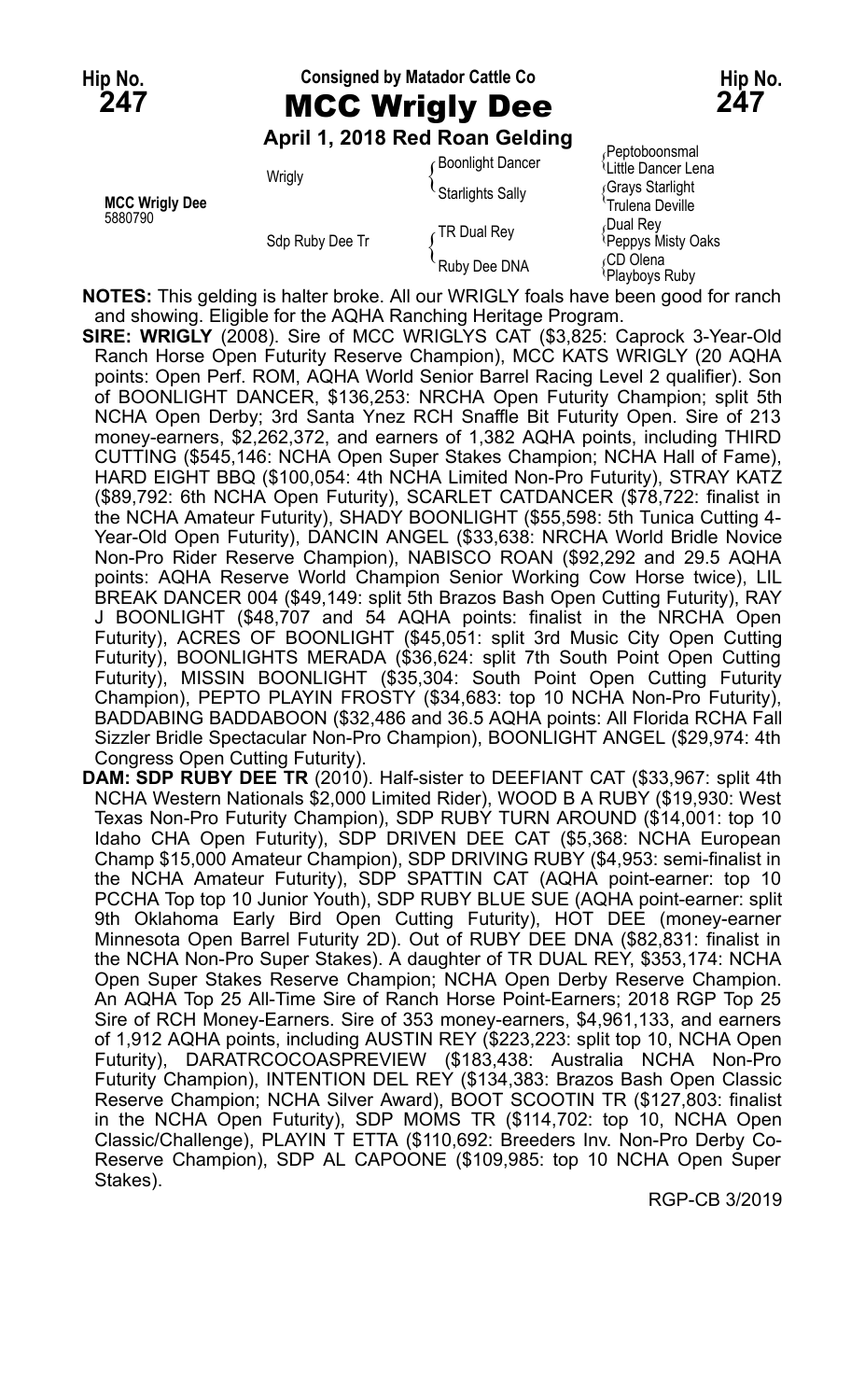**Hip No. Consigned by Forst Ranch LLC Hip No.**

**April 25, 2017 Sorrel Filly**

| <b>French Ms Fox</b><br>5880305 | Frenchmans Mr Tuff | Frenchmans Guy      | Sun Frost،<br><sup>l</sup> Frenchman's Lady |
|---------------------------------|--------------------|---------------------|---------------------------------------------|
|                                 |                    | Ima Docs Bay Lady   | Doc's J Bee<br>'Im Papas Pet                |
|                                 | Debby Red Fox      | Frenchmans Fire Fox | Special Effort SI 104<br>PC Dox Fox         |
|                                 |                    | Debby Red Socks     | PC Sun Socks<br>\R∩cking T Deh              |

Sun Frost<br>Frenchman's Lady ocking T Deb

**NOTES:** This filly has barrel racing lineage and has had about 30 rides. She is AQHA Ranching Heritage eligible.

**SIRE: FRENCHMANS MR TUFF** (2001). Sire of FRECKLES FRENCHMAN (3rd Go For BROKE Barrel Racing Cedar RAPIDS June Open 2D class), FRENCHMANS LAST (9th No Bull Barrel Racing LEWISBURGH Open 3D). Son of FRENCHMANS GUY, barrel racing money-earner. The RGP #2 All-Time Leading Sire of Speed Event Point-Earners & Barrel Racing Money-Earners; an AQHA Top 25 All-Time Sire of Barrel Racing Point-Earners. Sire of 862 RGP money-earners, \$9,105,799, and earners of 2,138 AQHA points and \$5,326, including GUYS FRENCH JET (\$270,377: WPRA NFR Barrel Racing Average Reserve Champion), GUYS SIX PACK TO GO (\$239,898: California Salinas Rodeo Barrel Champion), BRING IT ON GUYS (\$212,614: 3rd Old Fort Days Open Barrel Futurity), FRENCHMANS PERKS (\$204,095: 5th Lance Graves Pro Classic Barrel Racing Slot Open), SKY HIGH GUY (\$203,794: 5th Canadian National Finals Rodeo Barrel Racing), FRENCHMANS FUTURE (\$188,777: Lance Graves Pro Classic Barrel Racing Slot Open Reserve Champion), EASY FRENCH ALIBI (\$188,753: finalist in the BBR World Barrel Racing Open 1D), SX FRENCHMANS VANILA (\$164,221: Old Fort Days Barrel Racing Derby Champion), MORNING TRAFFIC (\$159,410: All American Rodeo Finals Barrel Champion), FRENCH FIRST WATCH (\$135,691: Reno Rodeo Barrel Champion), IMA SUPER FLY GUY (\$130,722: Diamonds N Dirt Open Barrel Futurity Champion), GUYS NIGHT IN VEGAS (\$129,717: Star of Texas Rodeo Barrel Racing Open Reserve Champion), IMA GUY OF HONOR (\$129,084: 3rd Canadian National Finals Rodeo Barrel Racing), HBS MAYAN GOLD (\$124,487: finalist in the Old Fort Days Open Barrel Futurity).

**DAM: DEBBY RED FOX** (2008). A daughter of FRENCHMANS FIRE FOX; race winner, \$5,589, 3rd South Dakota Bred Futurity [R],Ft Pierre South Dakota Bred Futurity [R]; finalist South Dakota Bred Derby [R]; sire of 2 money-earners, including FIRE FOX JET (10.5 AQHA points: finalist in AQHA World Junior Heading Level 2 Open), FIRE FOX ROAN (split 4th The Mega Barrel Racing Open 4D class), FROST FLIT FOX (6th NBHA Youth World Barrel Racing Teen Youth 4D class). Son of SPECIAL EFFORT SI 104, AQHA Hall of Fame; World Champion Race Horse; Champion Racing 2-Year-Old; Champion Racing 2-Year-Old Colt; Champion Racing 3-Year-Old Colt; AQHA Supreme Race Horse, 13 race wins, \$1,219,949, won All American Futurity, Kansas Futurity, Rainbow Futurity; sire of 38 RGP money-earners, 26 AQHA point-earners, 75 stakes winners, \$18,903,779, including ELANS SPECIAL SI 98 (11 race wins, \$1,186,540, won All American Futurity [G1]), SUCH AN EASY EFFORT SI 111 (14 race wins, \$496,127, won QHBC Distaff Classic [G1], NTR), SPECIAL SHAKE SI 104 (5 race wins, \$478,645, won Dash For Cash Futurity [G1]), EASYGO EFFORT SI 108 (Champion Racing 2- Year-Old Gelding, 14 race wins, \$431,551, won Golden State Futurity [G1]), SPECIAL PROJECT SI 108 (Champion Racing 3-Year-Old, 8 race wins, \$429,302, won Kansas Derby [G1]), THE INFORMANT SI 111 (3 race wins, \$359,608, won Texas Classic Futurity [G1]), PLAYING WITH EFFORT (\$20,243: AQHYA World Champion Barrel Racing Horse), SPECIAL LEADER SI 103 (World Champion Race Horse, 7 race wins, \$292,605, won Champion of Champions [G1]).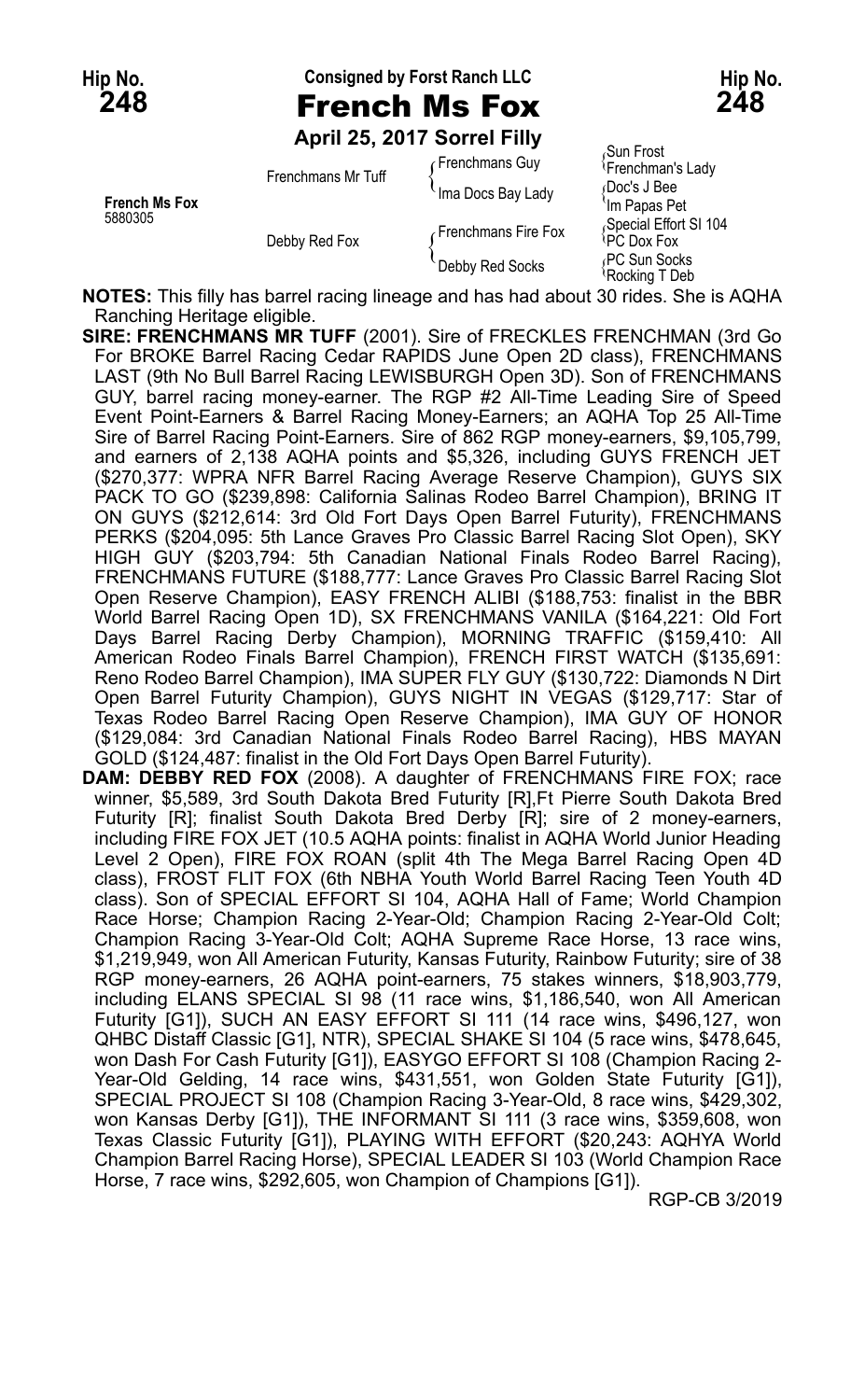#### **Hip No. Consigned by Joe Wood Hip No. 249** WR Sweet Kat **249**

#### **April 6, 2017 Red Roan Colt**

|                     | AMII VILLUIT INGU INGUH OOR |                       |                                                          |
|---------------------|-----------------------------|-----------------------|----------------------------------------------------------|
|                     | Cat Proof                   | ⊱Hiqh Brow Cat        | High Brow Hickory<br><b>Smart Little Kitty</b>           |
| <b>WR Sweet Kat</b> |                             | Play Peek A Boon      | Freckles Playboy<br>Peek A Boon                          |
| 5835152             | <b>WR Smooth N Sweet</b>    | WR Smooth Whiskey     | Paddys Irish Whiskey<br><sup>≀</sup> Katies Smooth Rocks |
|                     |                             | <b>WR Sweet Shine</b> | Shining King Cody<br>'Sweet La Cruz                      |

**NOTES:** This beautiful, red roan colt is very athletic and easy going. He can go in any direction of performance. Take a look at this colt! Eligible for the AQHA Ranching Heritage Program.

**SIRE: CAT PROOF** (2007). \$39,837: finalist in the NCHA Open Futurity; finalist in the Bonanza Open Derby. Half-brother to CR SUN REYS (\$371,053: split 4th NCHA Open Super Stakes; NCHA Hall of Fame), RED METALLICA (\$99,650: 5000NOVNP), ADELLE (\$78,468: 3rd NCHA Open Super Stakes). Out of PLAY PEEK A BOON (\$209,895: split 5th NCHA Open Futurity; NCHA Silver Award A 2019 AQHA Top 25 Sire of Cowboy Events Point-Earners. Sire of WR CAT PROOF CAT (\$3,150 and 12.5 AQHA points: finalist in the NCHA Amateur Super Stakes Classic), WR HANDLE CAT (barrel racing money-earner). Son of HIGH BROW CAT, \$110,800: Augusta Open Classic Champion. RGP #1 All-Time Leading Sire of Cutting Money-Earners; AQHA #1 All-Time Leading Sire of Cutting Point-Earners. Sire of 1,816 money-earners, \$81,032,474, and earners of 9,867 AQHA points, including DONT LOOK TWICE (\$843,096 and 51.5 AQHA points: NCHA Horse of the Year, NCHA Hall of Fame, Superior Cutting), METALLIC CAT (\$637,711: NCHA Horse of the Year, NCHA Hall of Fame), BOON SAN KITTY (\$565,504: NCHA Horse of the Year [shared], NCHA Hall of Fame), HIGH BROW CD (\$542,101: NCHA Horse of the Year, NCHA Hall of Fame), SMOOTH AS A CAT (\$501,874: NCHA Horse of the Year, NCHA Hall of Fame), HE BEA CAT (\$392,010: NCHA Horse of the Year, NCHA Silver Award), LITTLE PEPTO CAT (\$577,430: NCHA Super Stakes Open Classic Reserve Champion; NCHA Hall of Fame), FAITH IN MY CAT (\$560,381 and 138 AQHA points: NCHA \$10,000 Novice World Champion; NCHA Hall of Fame, Superior Cutting).

**DAM: WR SMOOTH N SWEET** (2012). A daughter of WR SMOOTH WHISKEY, \$4,452 and 50.5 AQHA points: American Ranch Horse Assoc. World Amateur Heeling Champion; American Ranch Horse Assoc. World All-Age Heeling Youth Reserve Champion; American Ranch Horse Assoc. Honor Roll All-Age Heeling Amateur Champion; American Ranch Horse Assoc. Honor Roll All-Age Heeling Youth Co-Reserve Champion; Kentucky RHA Rein for the Roses Open Futurity Reserve Champion. Sire of WR WHISKEY PUFF (\$3,922 and 42 AQHA points: American Ranch Horse Assoc. World Ranch Horse Challenge Junior Conformation Open Champion twice), BFR SMOOTH HICKORY (AQHA point-earner: 5th Oilcan Roping Classic Judge 3 Heeling Amateur), WR WHISKEY SMOKE (AQHA pointearner), WR CLASSIC WHISKEY (American Ranch Horse Assoc. World Ranch Trail Select Amateur Reserve Champion), WR SMOOTH HANDLE BAR (American Ranch Horse Assoc. World Ranch Cutting Select Amateur Champion). Son of PADDYS IRISH WHISKEY, \$12,149: 3rd NCHA Amateur Classic/Challenge: 7th Steamboat Springs Cutting 4-Year-Old Open; semi-finalist in the NCHA Open Derby; finalist in the Augusta Non-Pro Classic. AQHA #2 All-Time Leading Sire of Ranch Horse Point-Earners; an RGP Top 10 All-Time Sire of Ranch Horse Money-Earners; an RGP Top 25 All-Time Sire of Ranch Riding Money-Earners; an AQHA Top 25 All-Time Sire of RCH Point-Earners. Sire of 176 money-earners, \$1,552,188, and earners of 4,828 AQHA points, including SUM IRISH RUM (\$147,211 and 111.5 AQHA points: 3rd NRCHA Open Futurity), THORN DOC WHISKEY (\$125,307: split 6th NCHA Non-Pro Super Stakes).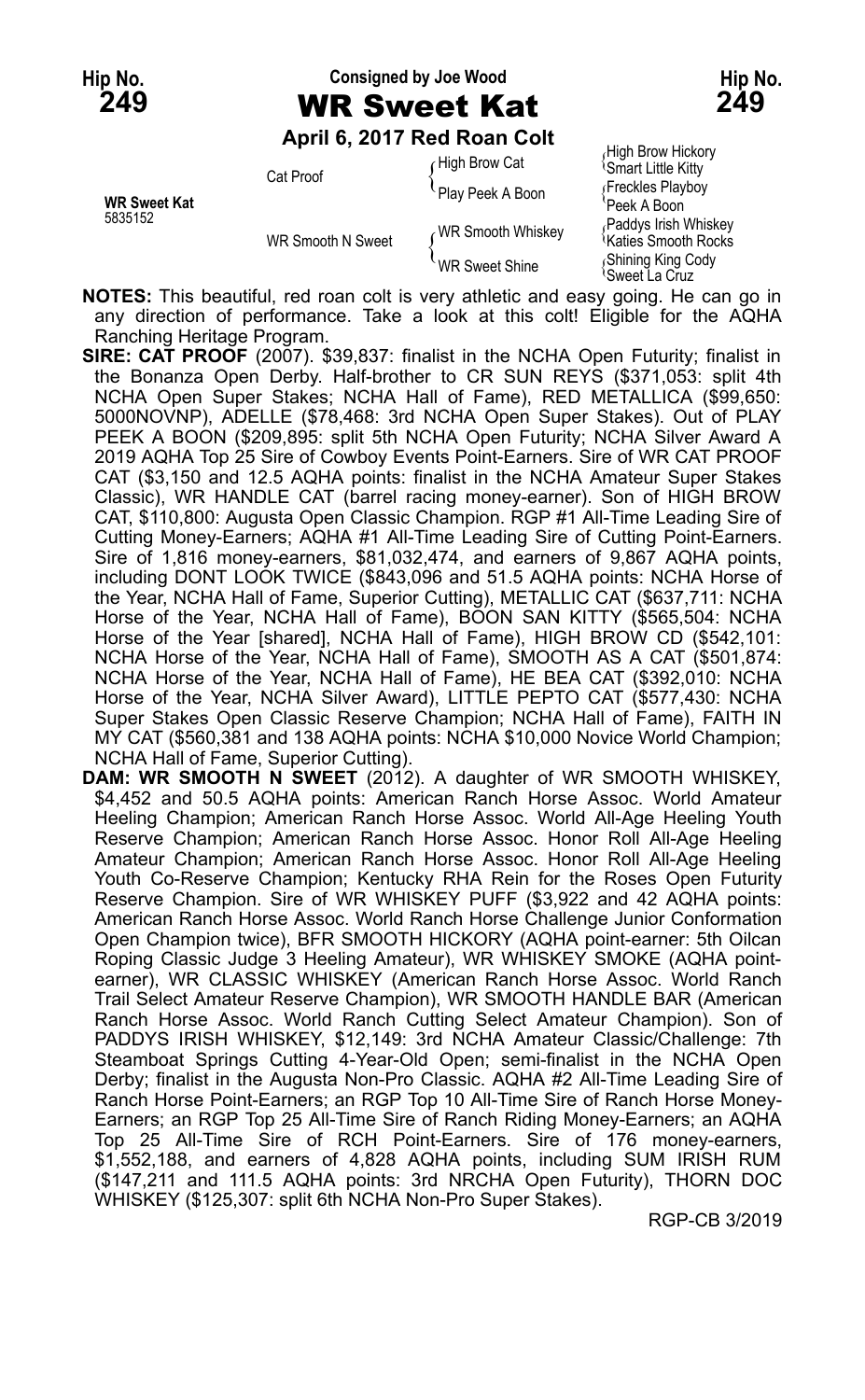## Hip No. **Consigned by Matador Cattle Co Hip No. Hip No. 250** Matador Keota King **250**

**2002 Buckskin Mare**

|                           | LUVL DUCRJINII INGIC |                      |                                                |
|---------------------------|----------------------|----------------------|------------------------------------------------|
|                           | Seven S Keota        | <b>Shining Spark</b> | Genuine Doc<br><sup>1</sup> Diamonds Sparkle   |
| <b>Matador Keota King</b> |                      | Seven S Suzanna      | Son O Leo<br>'Miss T Stuart                    |
| 4201584                   | Royal Loma King 89   | King Gray Jacket     | Juan Cortez<br>Missy Wheat 70                  |
|                           |                      | Texana Royal Loma    | Waggoner Royal<br><sup>t</sup> Cuate's Bird 67 |

**PRODUCE RECORD:** Dam of 3 money-earners, including MCC NATURAL KING (\$3,420: Caprock 3-Year-Old Ranch Horse Open Futurity Reserve Champion; 3rd Black Hills Stock Show Ranch Horse 4-Year-Old Open), MCC SHINING REY (RHAA money-earner), MCC STING REY (RHAA money-earner).

#### **NOTES: Sells BRED in 2018 to FOUR PEAK 59.**

**SIRE: SEVEN S KEOTA** (1998). Sire of 4 money-earners, including CC FRAULEIN (\$3,154: 4th Bonanza Derby \$50,000 Amateur), MY JANE (NCHA money-earner), R A B KEOTA ED (RHAA money-earner), LITTLE HICKERIA (Western Horseman Challenge Fast Five Tie-Down Roping Award Reserve Champion). Son of SHINING SPARK, \$62,674 and 17 AQHA points;AQHA World Champion Junior Reining Horse, AQHA World Champion Junior Reining Horse. RGP #1 All-Time Leading Sire of RCH Money-Earners; AQHA #1 All-Time Leading Sire of Cowboy Events & RCH Point-Earners; an AQHA Top 5 All-Time Leading Sire of Reining Point-Earners; an RGP Top 10 All-Time Sire of Reining Money-Earners. Sire of 710 money-earners, \$10,329,700, and earners of 36,834 AQHA points, including SHINING N SASSY (\$259,262: NRHA Open Futurity Champion), MISS REY O SHINE (\$159,715: 5th NRBC Open Derby), SMART SHINETTA (\$132,394: 4th NRCHA Open Futurity), SHINE LIKE HAIL (\$115,938 and 59 AQHA points: NRCHA Open Futurity Reserve Champion), SHINE ON LINE (\$111,525 and 44.5 AQHA points: 4th NRBC Open Derby), SHINERS NICKLE (\$107,339: NRCHA Open Futurity Co-Reserve Champion), JUST GOTTA SHINE (\$106,375 and 95.5 AQHA points: 5th AQHA High Point Amateur Performance Halter Stallions), SHINEY NU ANNIE (\$104,961: NRCHA Open Futurity Reserve Champion), SPARK N LOULENA (\$103,902: NRCHA World Open Hackamore Reserve Champion).

**DAM: ROYAL LOMA KING**. Sire is KING GRAY JACKET (1985). Sire of IDAS BAY TEXAN (RHAA \$4,138), KING GRAY JACKET JR (21 AQHA points; Youth Perf. ROM, AQHA World Youth Barrel Racing qualifier), TEXON KING GRAY (RHAA \$1,735). Son of JUAN CORTEZ, an AQHA point-earner and sire of 2 moneyearners, including JUANASOMESUGAR (Subway Slide Canada RHA Freestyle Open Reserve Champion), TODAYS TOMBOY (ACHA & NCHA money-earner). Son of SILVER HATCHET, and 31 AQHA points; 1 third, to 6; sire of SILVER SEE JAY (17 AQHA points: Open Perf. ROM), MS FOXIE (AQHA point-earner: NCHA Certificate of Ability), SILVER HAY (AQHA point-earner), LITTLE HATCHET MAN (AQHA point-earner), DIAMOND HATCHET (AQHA point-earner), SILVER SPRADLEY (AQHA point-earner), JUAN CORTEZ (AQHA point-earner), MEYERS GOLDILOX (1 third, to 3), LASSOSMERRYHATCHET (Unplaced to 3), BOLD SILVER (Unplaced at 2), EVA MAY (NRHA money-earner). He is by JAGUAR SI 95, and 16 AQHA points: AQHA Champion; Race winner, \$6,703, 2nd Pacific Coast QHRA Derby, 3rd RMQHA Stallion Stakes; finalist Flying Bob; sire of earners of 2,116 AQHA points; 4 stakes winners, \$101,892, including COY'S BONANZA (161.5 AQHA points: AQHA High Point Halter Open Stallion Champion; AQHA Hall of Fame, AQHA Champion), JAGUAR'S PIP (333 AQHA points; Superior Western Pleasure), JAGUAR'S GO GO SI 100 (3 race wins, \$11,825, 2nd Rocky Mountain QHA Futurity).